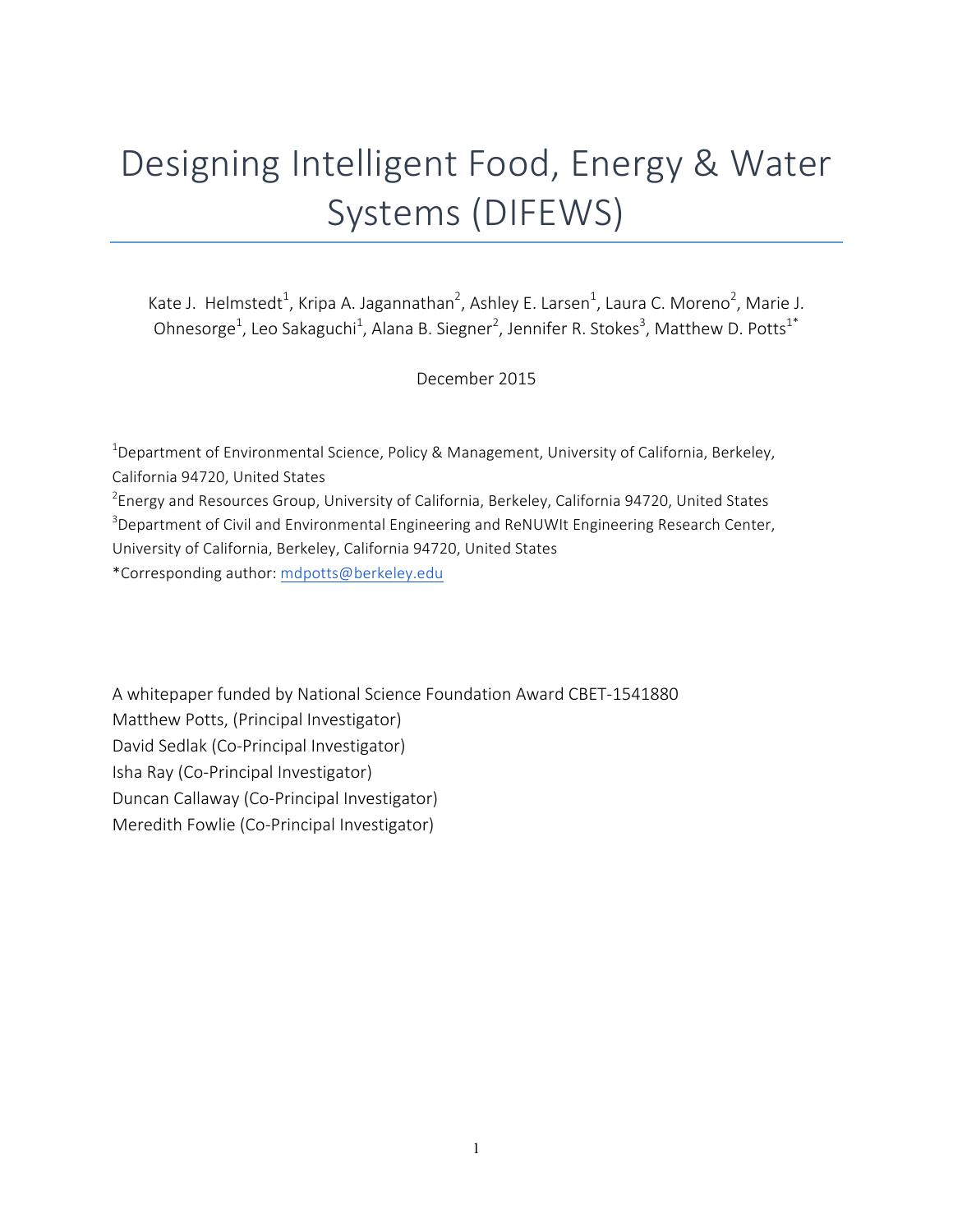| <b>EXECUTIVE SUMMARY</b>                                             | 3  |
|----------------------------------------------------------------------|----|
| INEXTRICABLY LINKED FOOD, ENERGY, AND WATER IN CALIFORNIA AND BEYOND | 5  |
| INTERTWINED FOOD, ENERGY, AND WATER STRESSORS                        | 6  |
| FOOD, ENERGY, AND WATER CHALLENGES & MECHANISMS FOR SOLUTION         | 9  |
| <b>CHALLENGE 1: CLOSING THE LOOP ACROSS FEW SYSTEMS</b>              | 11 |
| I) CLOSING THE FOOD LOOP                                             | 11 |
| II) CLOSING THE NUTRIENT LOOP                                        | 12 |
| III) CLOSING THE ENERGY LOOP                                         | 14 |
| IV) CLOSING THE WATER LOOP                                           | 15 |
| CHALLENGE 2: RESOLVING SPATIOTEMPORAL DISCONNECTS IN FEW SYSTEMS     | 17 |
| I) INNOVATIVE FEW STORAGE                                            | 18 |
| II) INTEGRATING POLICIES AND INSTITUTIONS                            | 20 |
| <b>CHALLENGE 3: CREATING ACTIONABLE INFORMATION</b>                  | 22 |
| (I) COLLECTING INTEGRATED FOOD, ENERGY, AND WATER DATA               | 22 |
| (II) TRANSLATING INFORMATION                                         | 23 |
| (III) INFORMING DECISION-MAKERS AND INFLUENCING THEIR BEHAVIOR       | 25 |
| CONCLUSION                                                           | 28 |
| <b>REFERENCES</b>                                                    | 30 |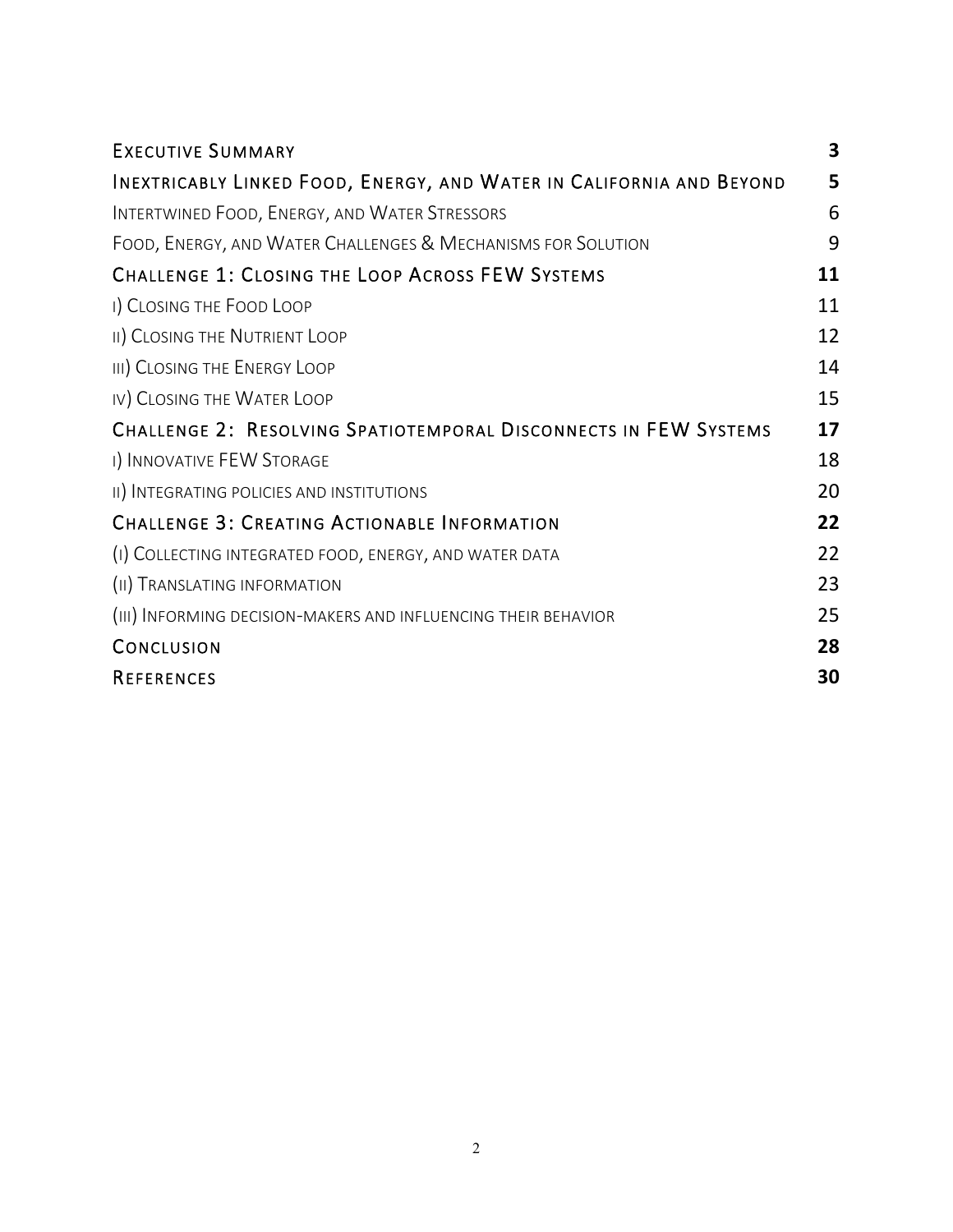# Executive Summary

In semi-arid regions, like the Western United States, the intertwined stressors of climate variability, persistent waste, continued pollution and shifting demographics are creating trilemmas in linked food, energy, and water (FEW) systems. The effects of these trilemmas are environmental, economic, and social. For example, on-going drought in California has reduced the availability of water for both renewable hydropower and agriculture. The resulting water-use trade-offs have left fields fallow, increased energy and food prices, and depleted groundwater supplies. To develop the science, technology, and policy to resolve trilemmas in FEW systems, University of California at Berkeley hosted the National Science Foundation funded Developing Intelligent Food, Energy, and Water Systems Workshop (DIFEWS) on September 28-29, 2015. The workshop brought together investigators in the physical, natural, computer, and social sciences, along with engineers, economists, policy-makers, and practitioners from diverse backgrounds.

The workshop identified three key challenges for FEW systems in California and beyond:

# Challenge 1: Closing the Loop Across FEW Systems

There are many inputs and outputs of agricultural, water, and energy systems that should be designed and managed to minimize inputs, maximize outputs, and minimize provision inequality. Important research opportunities identified include: reducing edible food waste along the supply chain; capturing and reusing nutrients in organic waste products; recovering heat in the food sector; utilizing food waste and wastewater as sources of renewable energy; capturing waste water and tailoring treatment quality to targeted end use.

# Challenge 2: Resolving Spatiotemporal Disconnects in FEW Systems

Supply and demand for FEW resources are largely uncoupled in time and space. Important research challenges identified include: optimizing storage in ever-lengthening food cold chains; development of small-scale hydropower technologies and necessary control systems to allow for distributed generation of electricity in the agricultural sector; developing better soil management techniques, creating distributed smart irrigation systems; developing the technology to increase groundwater storage by creating "frackquifers"; and encouraging institutions and enabling policies for the integrated management of FEW systems.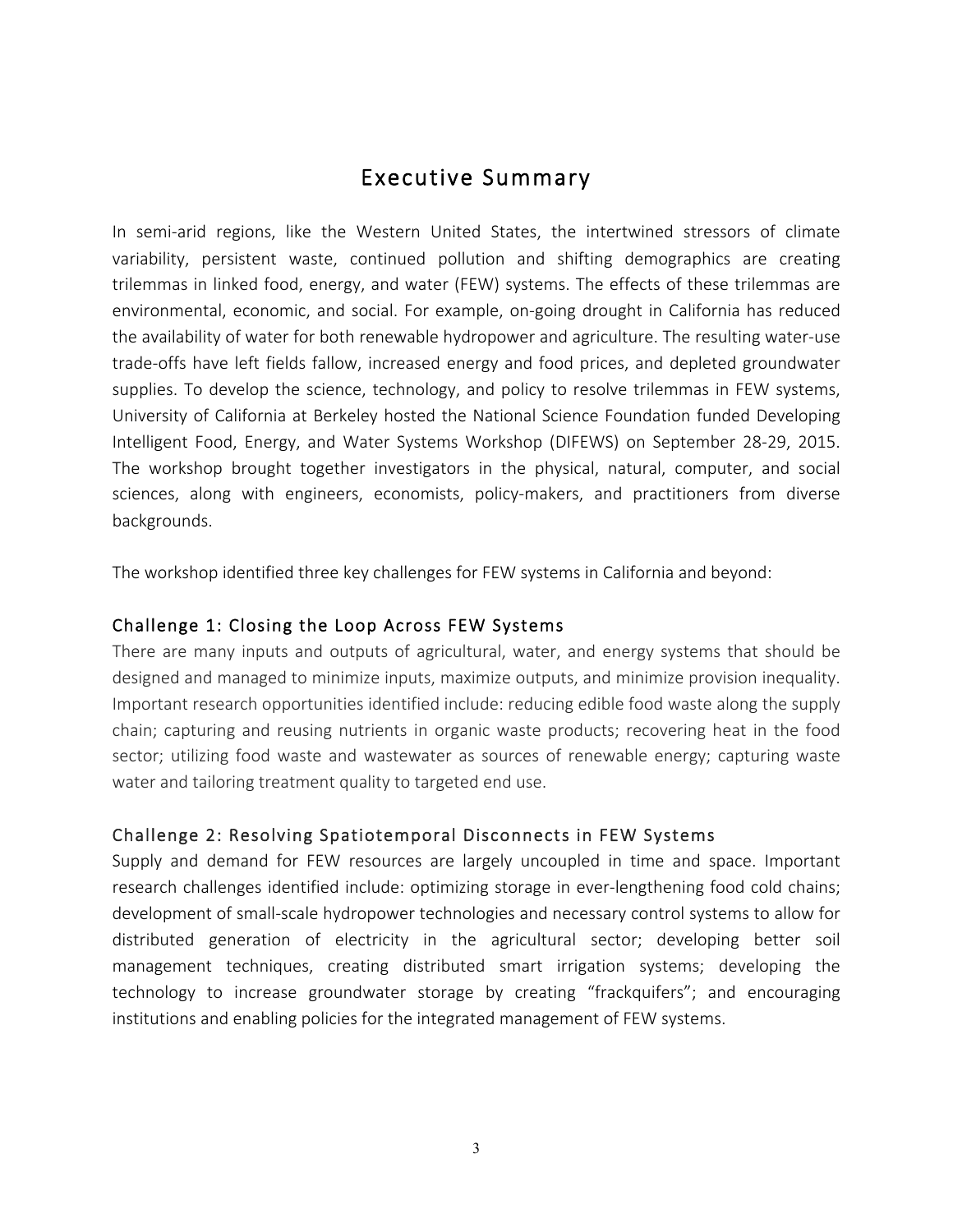# Challenge 3: Creating Actionable Information

FEW systems involve a variety of actors whose behaviors, decisions, and actions are impacted by economics, policy, information, social and cultural factors, and physical access to technologies and resources. Important research opportunities identified included: developing cyberphysical infrastructure and lifecycle methodologies to collect integrated information and data on food, energy and water and investigating ways to best translate FEW information to inform and influence a diversity of stakeholders.

Beyond the research challenges identified, fully understanding and ultimately managing FEW systems will require a combination of (i) discovery driven disciplinary science at the frontiers of the physical, natural, and social fields; (ii) integrative research that unites these disparate disciplines; and (iii) the training and formation of interdisciplinary teams.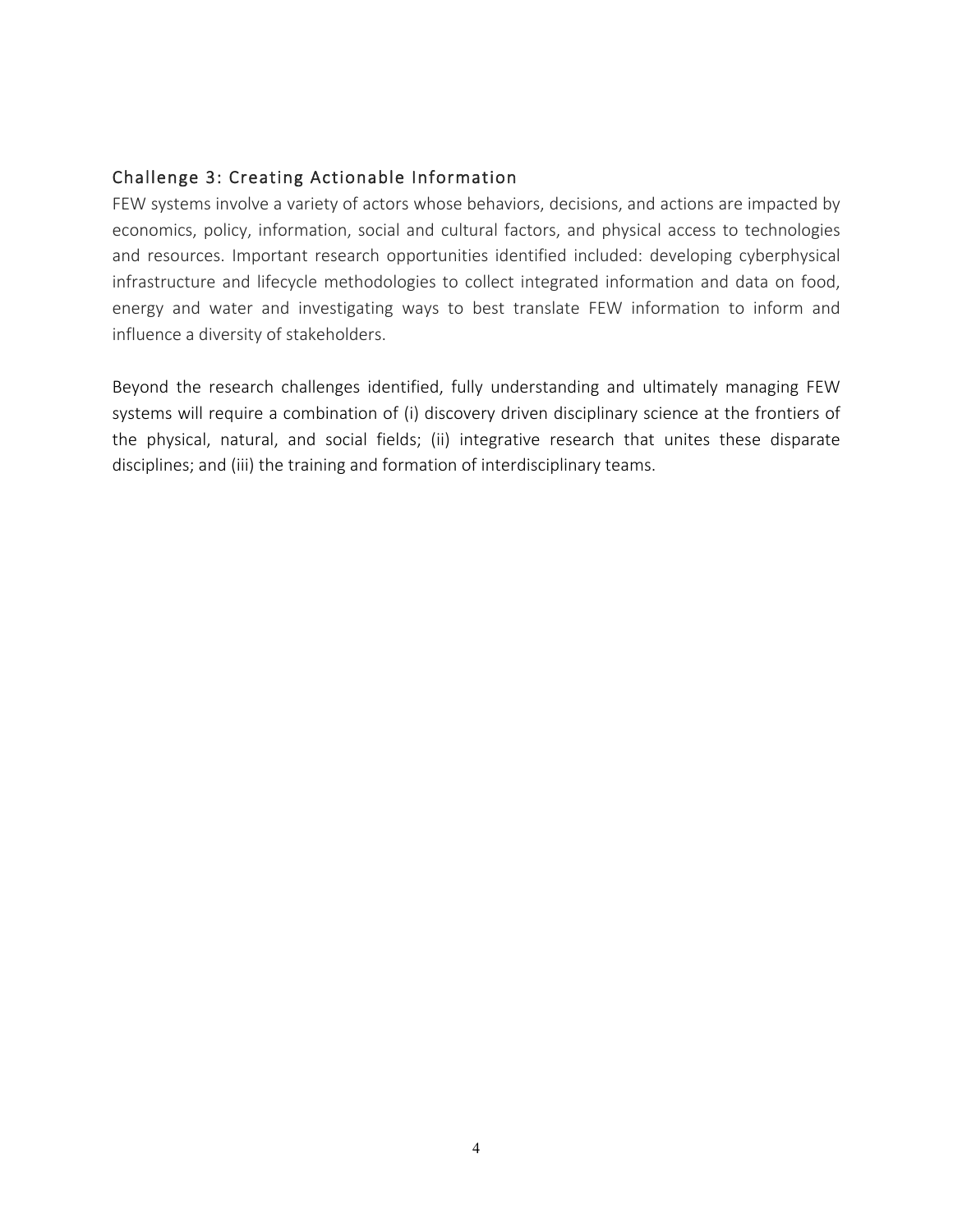# Inextricably Linked Food, Energy, and Water in California and Beyond

Food, energy, and water (FEW) systems are inextricably linked. Particularly in semi-arid regions such as the western U.S., as well as large swaths of China, India, and Brazil, energy and agriculture are dependent on large-scale hydrological systems. In these regions, water supply and demand are disconnected spatially. The global nature of food, including the associated

agricultural, processing, and distribution systems, further intensifies FEW challenges.

This is especially evident in California, where the sparsely populated north supplies more than 75% of the water, yet 80% of the demand lies in the growing urban and agricultural centers of the south (McEwan et al. 2014). To connect these distal regions, the state constructed an extensive network of dams, tunnels, canals, aqueducts, pumping stations, storage facilities, and hydroelectric power plants during the so-called "hydraulic era" of  $20<sup>th</sup>$ century (Hanak et al. 2011). However, the pumping and distribution of water has proven to be highly energy intensive, especially over the large distances required for residential and agricultural use in California. For water pumping alone, the California State Water Project consumed 8.55 million MWh in 2011 (McEwan et al. 2014), an amount corresponding to the energy needed to power 1.2 million homes for

a year (US Energy Information Administration 2009).



*Figure 1: Interconnections between Food, Energy, and Water. Three grand challenges for overcoming the FEW trilemma identified by workshop participants are shown with color-coded arrows indicating the effect that solving each will have on the three FEW systems*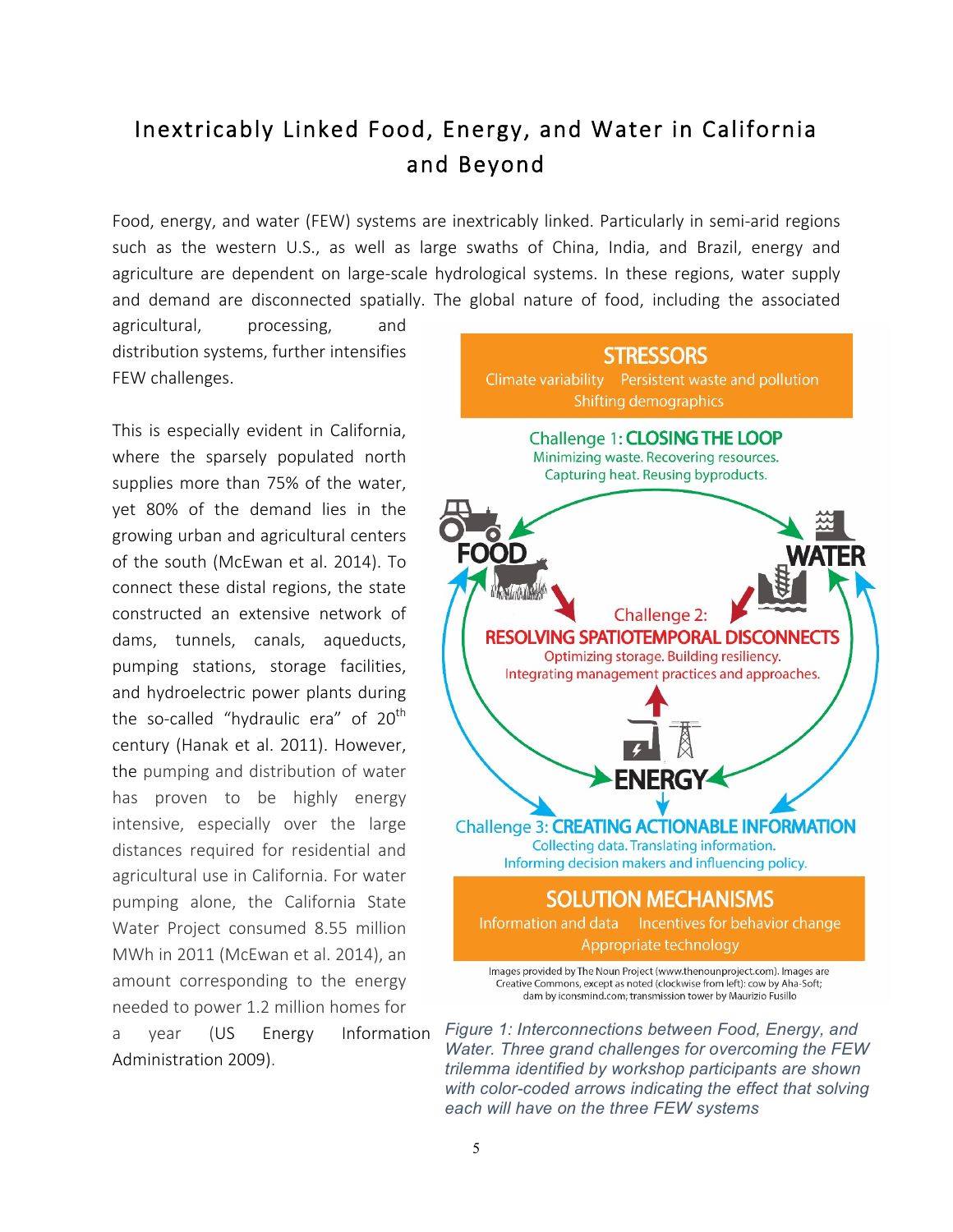As the largest agricultural producer in the US, California faces FEW challenges that extend far beyond its own borders and into domestic and international markets (USDA 2015b). Of the approximately \$46 billion in agricultural products produced in California each year, more than half are exported internationally. Inextricably interconnected with the export of this food are the water and energy resources required to use and transport it (Fulton & Cooley 2015). While dairy, fruit, vegetables, and nuts are typically considered to be the state's most lucrative agricultural exports, the economic and environmental impacts of their production on energy and water systems are frequently overlooked; thus, many externalities of interconnected global agricultural markets remain hidden. Agriculture and energy production require significant quantities of water and, in addition, often result in decreased water quality. The impacts are enormous: agricultural uses account for 40% of California's total water supply and 80% of its developed and dedicated water supply (i.e., water specifically allocated for agriculture, urban, and certain other uses) (Public Policy Institute of California 2015).

With the variety, complexity, and immediacy of its FEW challenges, California presents an instructive opportunity for studying issues that will increasingly be faced by the nation and the world. Toward this end, University of California, Berkeley hosted a National Science Foundation funded workshop on September 28 and 29, 2015, to discuss Intelligent Food, Energy, and Water Systems. This interdisciplinary workshop explored the synergies across four areas: agroecology; sustainable environmental engineering; consumer behavior; and the application of cyberphysical systems research to FEW systems. Participants came from near a dozen departments at UC Berkeley and more than a dozen other institutions and agencies, including UC Davis, Stanford University, Pacific Institute, University of Toronto, and California Department of Food & Agriculture. We present the outcomes of the workshop in this paper and graphically in Figure 1.

# Intertwined Food, Energy, and Water Stressors

#### Climate Variability

Both natural and human-induced climate variability stress the FEW systems. The current drought in the Western United States, now in its fifth year, has revealed a number of weaknesses in existing systems, policies, and practices. As of 2014, ninety-nine percent of California's agricultural landscape experienced severe, extreme, or exceptional drought (Wallander 2014). Reduced precipitation, in combination with warmer winters and summers, has significantly decreased snowpack and reservoir capacity. Of the 3.2 million irrigated acres of croplands that rely on off-farm water supplies, an estimated 540,000 acres are being left fallow due to the reduced snowpack in the Sierras and curtailment of Colorado River water delivery (California Department of Water Resources 2015; Carlton 2015; UC Davis 2015). The net water shortage due to the 2015 drought is estimated at approximately 2.7 million acre-feet (after accounting for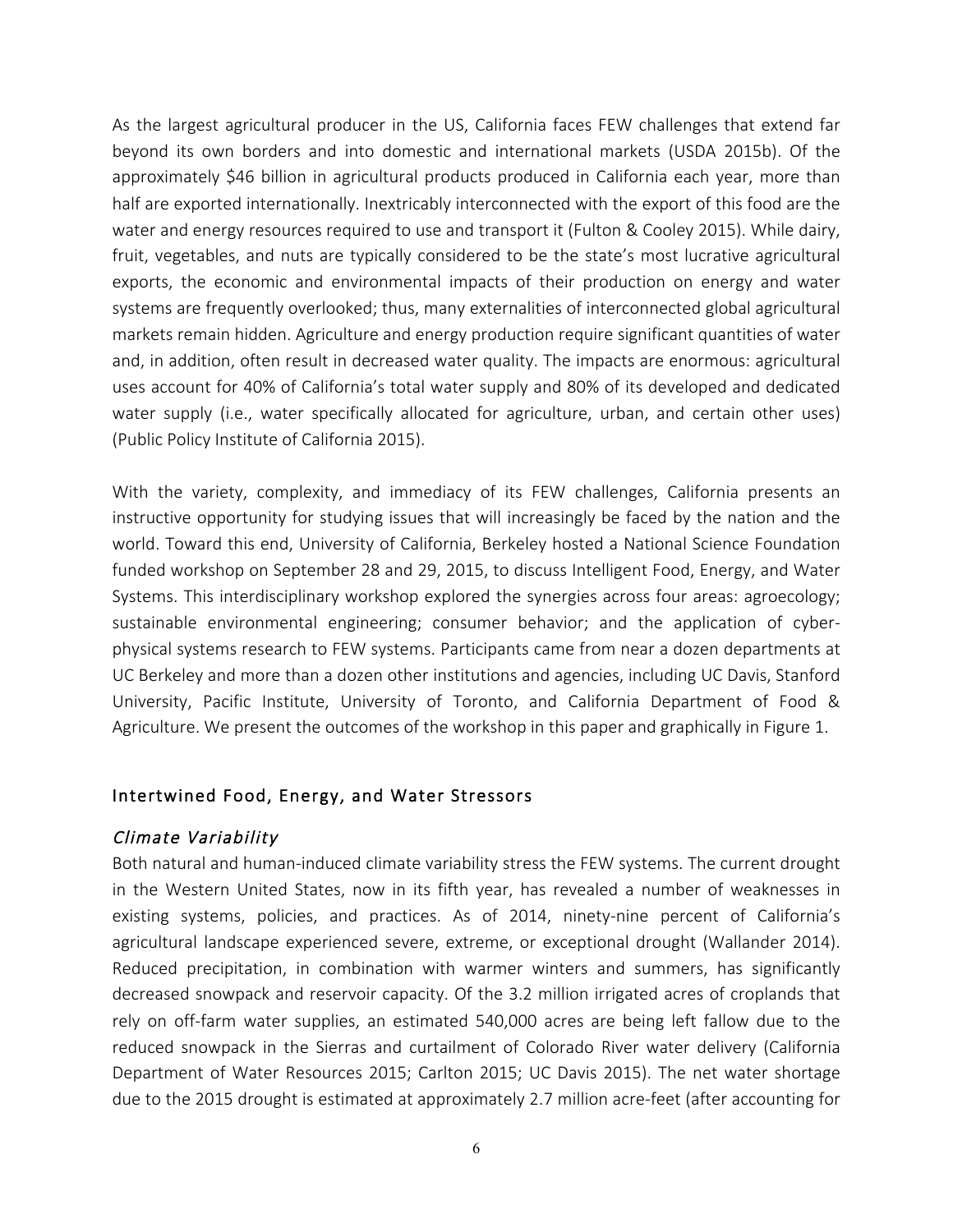increased groundwater withdrawals to offset surface supply shortages), with the direct costs of the drought are predicted to be \$1.84 billion (UC Davis 2015), including the loss of approximately 10,100 seasonal jobs (Howitt et al. 2015). If drought conditions continue, their impacts are projected to increase by 6% annually from 2015 to 2017, with the gradual decline in the water table contributing further to increased costs of a prolonged drought (Howitt et al. 2015).

Beyond its impact on agriculture, reduced water supply also affects renewable energy generation. According to a recent study by the Pacific Institute, the ongoing drought reduced the share of hydroelectricity in California's electricity mix from its long-term average of ~18% to less than 12% in 2012 (Gleick 2015). As a result, ratepayers spent \$1.4 billion more in 2012 than in an average year. In addition, greenhouse gas emissions during the drought increased by 1.7% statewide in 2012, reversing the trend of their reduction during the past several years (Gleick 2015).

California has experienced lower than average precipitation since 2007 (Cook et al. 2015). Although current El Niño conditions may offer a temporary respite, the amount and nature of the rainfall is unlikely to sufficiently negate the effects of California's long precipitation deficit. California's largest source of fresh water (typically, 30% of total supply), the Sierra snowpack located in the northern and eastern regions, is now at a 500-year low (Belmecheri et al 2015). The snowpack naturally provides significant seasonal water storage, melting in the spring and early summer when water demands increase. Historical data indicate that frequent multi-year droughts have been common in the west over the past millennium (Griffin et al. 2014), and some suspect that drought may be the "new normal" in the western United States. Human-induced climate change is likely to amplify the natural shift towards a drier western US characterized by droughts of increasing severity and frequency (Diffenbaugh et al. 2015).

# Persistent Waste and Continued Pollution

Waste and pollution are endemic to our current FEW systems. Approximately 40% of edible food harvested in the United States is wasted along the supply chain, without even taking into account food left on the farm (Buzby et al. 2014; Hall et al. 2009). Embedded in this wasted food is 25% of the nation's freshwater consumption and 3% of the U.S. energy budget (Buzby et al. 2014; Hall et al. 2009). Further contributing to unnecessary waste are food expiration labels such as "best by," "use by," or "sell by" dates that are based more on aesthetics than on food safety and thus lead to consumer confusion (Hall & Osses 2013). The modern cold chain of refrigeration and freezing is a double-edged sword, slowing food spoilage but encouraging over-consumption which, in turn, can exacerbate waste.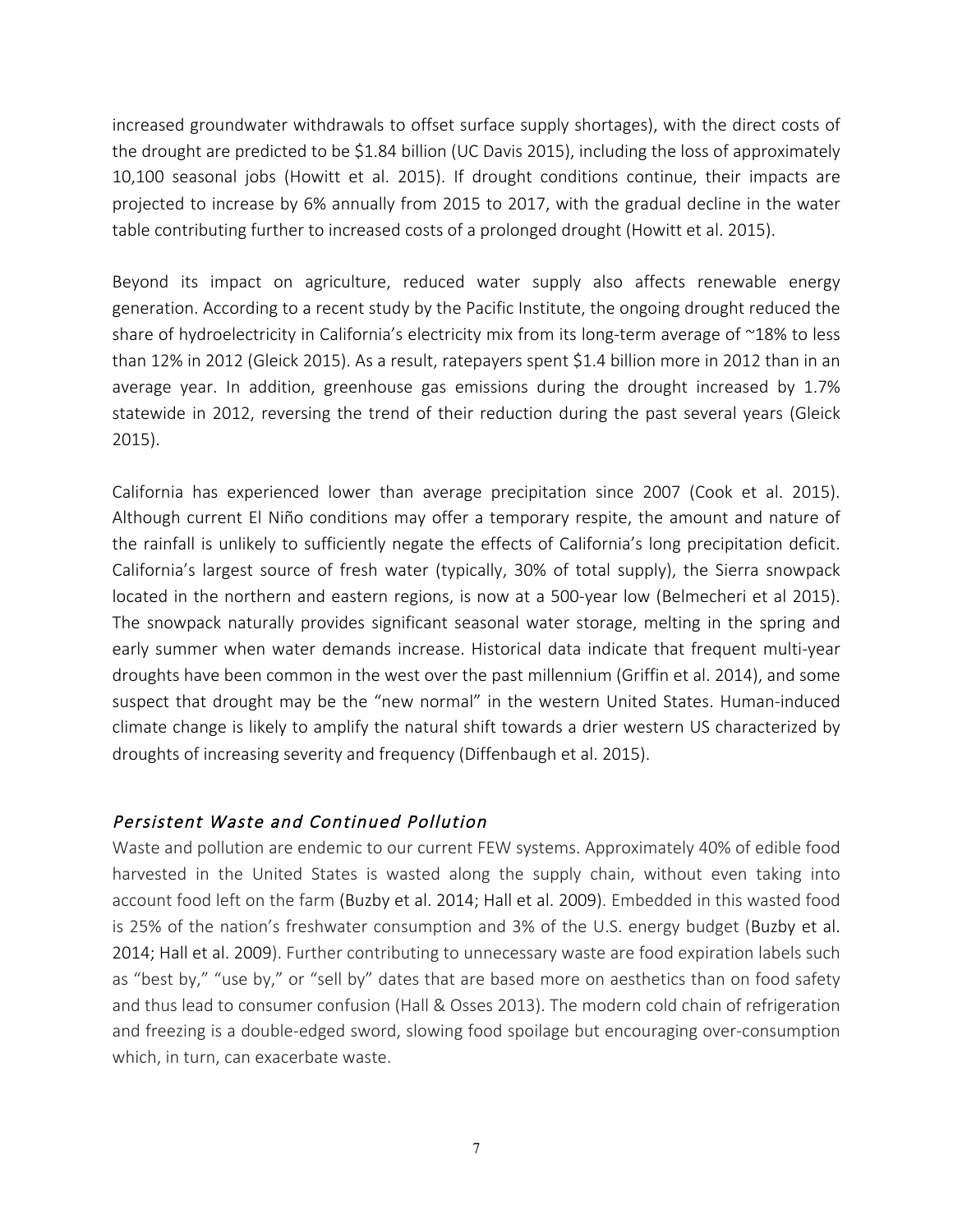Our water systems are also plagued by waste. Consumers use water inefficiently in homes, in businesses, and on farms. Water losses in California's water distribution networks amount to an estimated 10% of the state's urban water supply (Water Systems Optimization 2009). The vast majority of the treated water supply is potable, even for applications in which non-potable water would suffice (e.g., flushing toilets; irrigating landscapes). Excess treatment consumes energy and chemicals unnecessarily. In addition, in California water rights are over-allocated while water use is under-reported and largely unquantified, complicating the understanding and management of the state's water system (Grantham & Viers 2014).

Waste is also pervasive in energy systems. Excess energy is lost from all systems in the form of heat, which could be captured for other uses. Water and energy are often produced in centralized plants located far from the areas of demand. Both water and energy systems are rife with losses; longer transmission distances compound those problems. Transmission losses for distributed solar photovoltaics average approximately 1-2%, while losses for more remote generation range from 5-10% (Jacobson et al. 2015).

In addition to waste, pollution pervades FEW systems. In California, excessive groundwater pumping rates have polluted productive soils by increasing their salinity through saltwater intrusion into a lowered water table (Schoups et al. 2005). In our urban environments, the legacy of industrial chemical use has left soil contaminated with arsenic and lead, thus limiting opportunities for urban agriculture to contribute to safe solutions for FEW challenges (Wortman and Lovell 2013; Albanese and Cicchella 2013). More broadly, our dependence on synthetic fertilizer, herbicides, pesticides, and waste has polluted soil, water, and air. Fertilizer overuse and animal waste are the primary regional contributors to nitrate pollution in groundwater aquifers, especially in the Tulare Lake Basin and the Salinas Valley of Central California (UC Davis 2012). Because nitrates reach aquifers slowly, these problems are predicted to worsen for decades even if we control the sources today. Fertilizers also contribute to air pollution through conversion by natural processes to  $NO_x$  and  $N_2O$ , a criteria air pollutant and a powerful greenhouse gas, respectively.

# Shifting Demographics

Changes in current demographics will multiply the effects of FEW stressors, including climate variability, waste, and pollution. The future world will broadly be more urban and affluent (United Nations Department of Economic and Social Affairs 2014). California' population is rapidly approaching 50 million, and the world may reach 10 billion within the present century (Gerland et al. 2014). As communities become more urban and cities swell, the distance between supply and demand for water and food will increase. Urban populations require longer food chains, consume more packaged food, and extend the length and reach of the cold chain,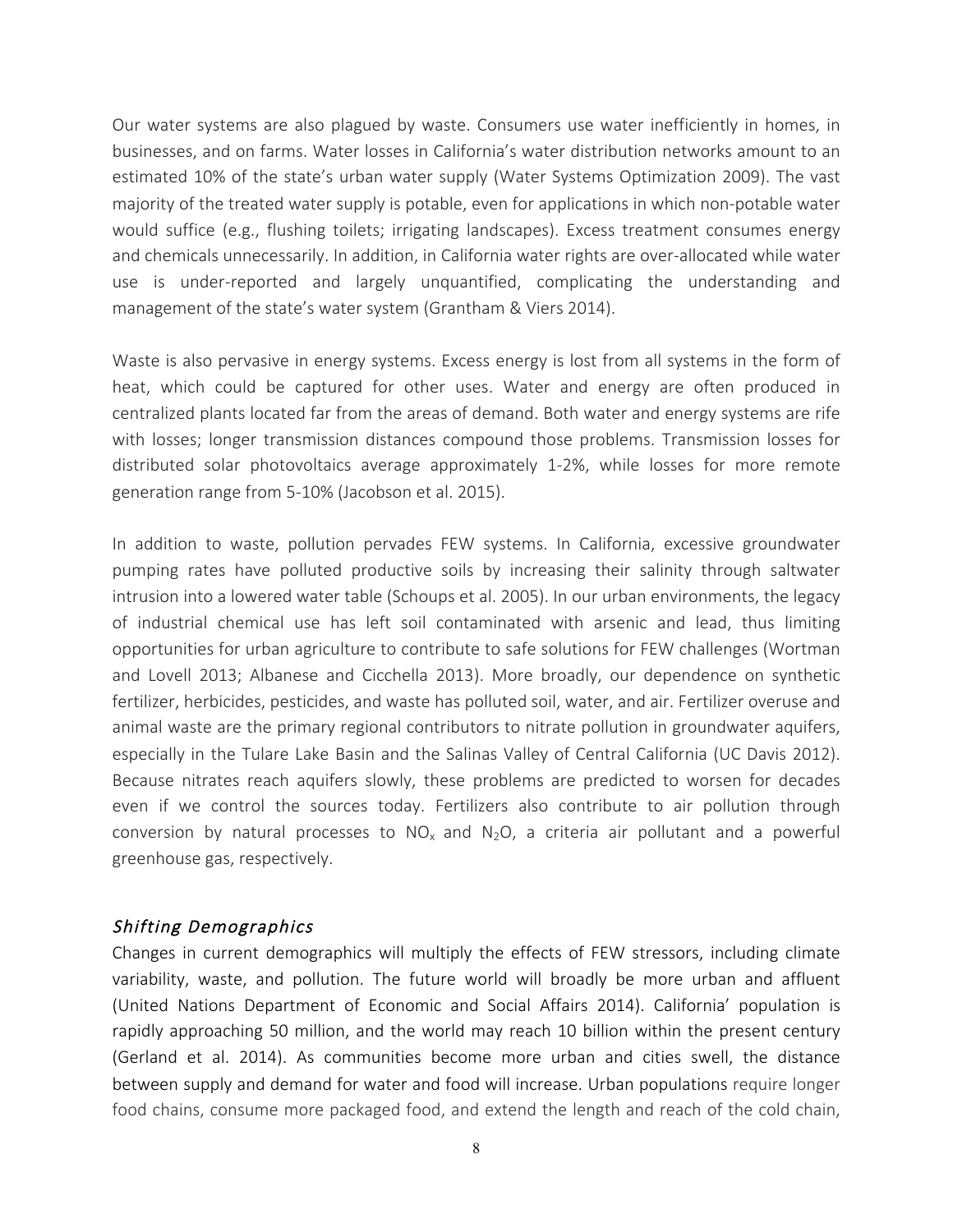enabling the consumption of niche foods and of fresh fruit and vegetables year-round. Longer food changes are more vulnerable to climate disruptions and natural disasters (USDA 2015a). A more urban and affluent population increases waste and pollution (Tacoli 1998). In addition, population growth in urban areas can surpass growth in water storage capacity (Macdonald et al. 2014). Finally, growth of the urban population creates challenges to food security and food sovereignty. As stated by the director of the United National Department of Economic and Social Affairs, "managing urban areas has become one of the most important development challenges of the 21st century. Our success or failure in building sustainable cities will be a major factor in the success of the post-2015 UN development agenda" (United Nations Department of Economic and Social Affairs 2014).

This growing population, while generally more urban and affluent, will remain characterized by concentrated pockets of poverty and unequal access to FEW resources. Stresses on FEW systems tend to disproportionately affect lower-income households. Those in the lowest 20th income percentile spend 67% of their income directly on food, water, and energy, compared with 11% for the highest 20th percentile (U.S. Bureau of Labor Statistics 2015). In the face of such disparities, increases in water, food, and energy prices could be devastating for many families. Nearly 40% of low-income households already suffer from food insecurity (Coleman-Jensen et al. 2014). If future droughts reflect past trends, we can expect an associated increase of 3%-4% in retail fruit and vegetable prices (Kuhns 2014), which will increase food insecurity of households at or below the poverty line. Research has shown that households with high food insecurity are less likely to consume high quality diets (Rose 1999) and that children living in these households are more likely to exhibit compromised psychosocial functioning (Olson 1999).

#### Food, Energy, and Water Challenges & Mechanisms for Solution

The management of FEW systems in California and beyond will be increasingly pertinent and complex in the face of ongoing stresses. Managing these three systems in a connected and cooperative manner will help mitigate the effects of climate variability and demographic changes while reducing waste and pollution. FEW systems in and beyond California face three key challenges:

# Challenge 1: Closing the Loop Across FEW Systems

There are many inputs and outputs of agriculture, water systems, and energy systems that should be designed and managed to minimize inputs, maximize outputs, and minimize inequality. By *closing the loop*, we can reduce negative environmental impacts while still meeting the basic needs of the system, whether it be food production, water/wastewater treatment, or energy production.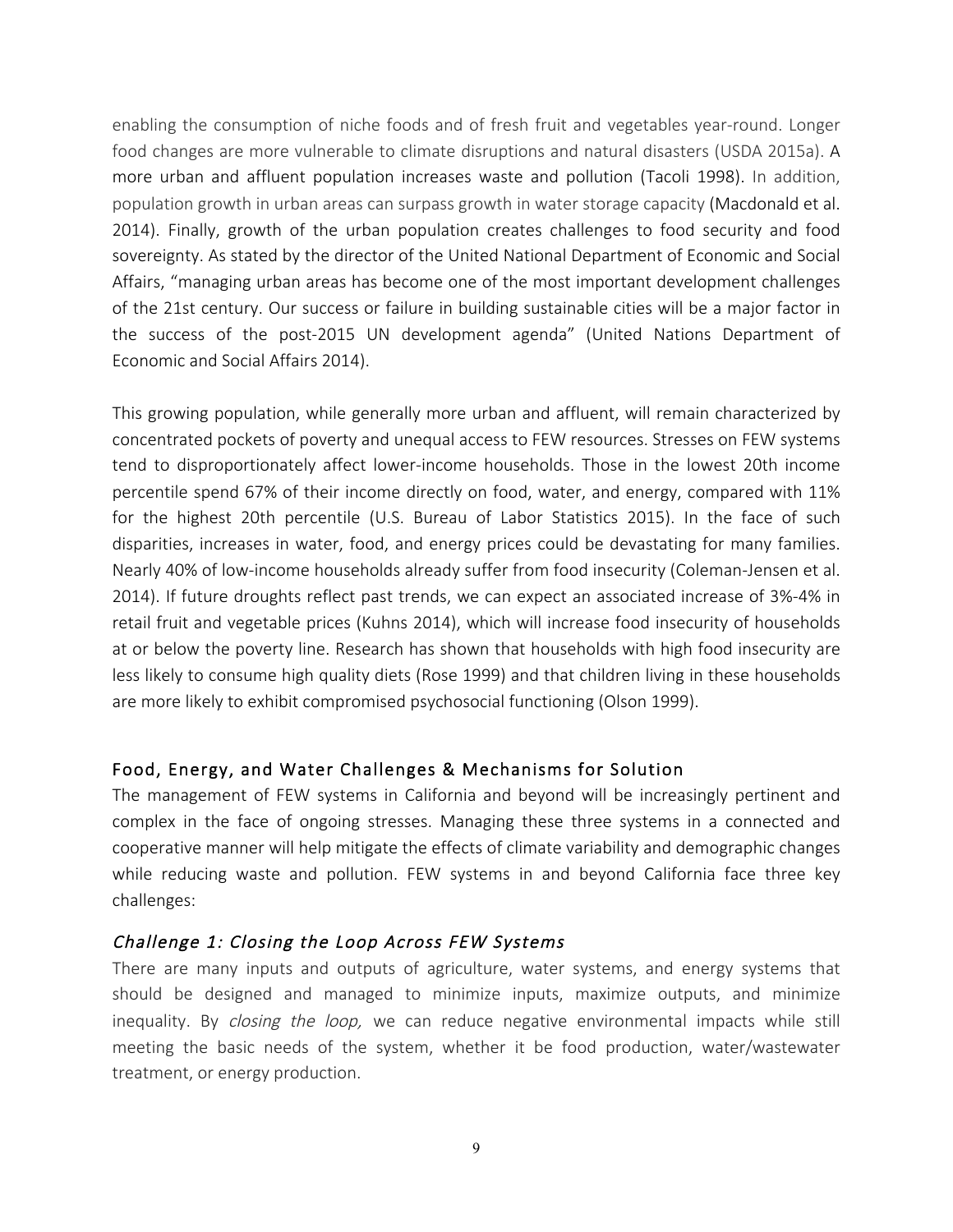# Challenge 2: Resolving Spatiotemporal Disconnects in FEW Systems

Supply and demand for FEW resources are often uncoupled in time and space. To mitigate these spatiotemporal mismatches, innovative approaches to short- and long-term water storage systems and distributed renewable energy generation are needed, along with more widespread adoption of resilient farming practices. Integrated management practices among food, energy, and water systems are also required.

# Challenge 3: Creating Actionable Information

FEW systems involve a variety of actors whose behaviors, decisions, and actions are impacted by economics, policy, information/knowledge, social and cultural factors, and physical access to technologies and resources. It is important to understand how these actors interact with policies, technologies, and each other if we are to successfully engage all stakeholders in moving towards a more intelligent and sustainable FEW network.

We have identified three broad mechanisms to address the challenges delineated above in a systematic fashion. The integration of these mechanisms will facilitate the sustainable management of FEW systems. First, useful information and data must be collected, understood, and shared by appropriate stakeholders. Second, *appropriate technologies* should be developed and used. Third, *incentives for behavioral change* will be needed to support action by FEW stakeholders and consumers.

The three challenges are discussed in detail in the following sections and the paper concludes with some broader comments on how to stimulate interdisciplinary research in the FEW systems.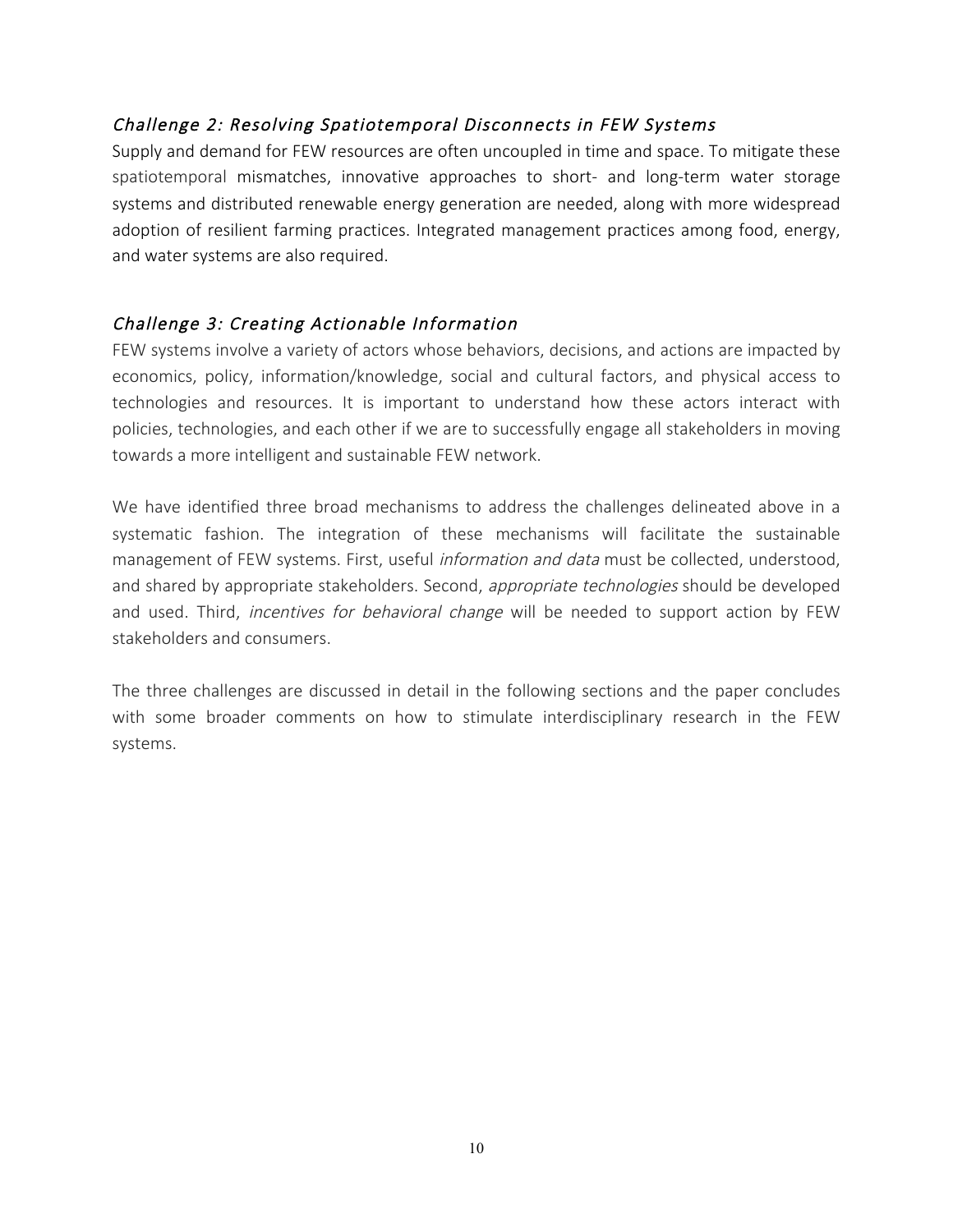# Challenge 1: Closing the Loop Across FEW Systems

Currently, FEW systems are generally extractive in nature, require resource-intensive inputs, and produce byproducts that negatively impact human health and the environment. Closing the loop in FEW systems -- that is, preventing waste and harmful byproduct generation, and recovering and reusing waste products -- can significantly alleviate negative impacts on environmental and human health while meeting human needs and promoting economic growth.

Untapped opportunities exist for closing the loop across multiple resources in the FEW nexus, including edible food, nutrients, water, energy, labor, and finance. By targeting the lifecycles of these resources, we can close loops in both urban and rural communities, implementing solutions while also benefitting other resources. Integrated management of FEW systems will be key to the successful closure of loops; where possible, waste products from one resource should feedback efficiently into the production of other resources in the nexus. Generally speaking, the solutions involve techniques that improve resource efficiency and recovery. Better education and communication of innovative, integrated FEW policies are necessary in order for such efforts to truly succeed in "closing the loop." The potential of using waste materials has not yet been fully realized due to a number of factors: logistics of proper management; costs; limited integration into existing practices; lack of public acceptance; and sometimes-conflicting environmental regulations (Westerman & Bicudo 2005). Each of these provides a potential avenue for optimization.

#### i) Closing the Food Loop

Up to 40% of edible food harvested in the United States is wasted along the supply chain from distribution to consumer, with further significant losses due to food and non-edible components such as pits and peels being left on farms during production (Buzby et al. 2014; Hall et al. 2009). Approximately 25% of U.S. freshwater consumption, 4% of U.S. greenhouse gas emissions, and 2% of the U.S. energy budget is embedded in this wasted food. When food is wasted, not only is potential profit lost, but the investment of additional tax dollars and/or private funding is required for proper waste disposal. Wasted food costs the U.S. economy an estimated \$165 billion per year (Buzby & Hyman 2012). Causes of food waste on farms include over-planting, labor costs, market prices, aesthetics, spoilage, and trimming. Once food leaves the farm, further losses occur due to over-purchasing resulting from USDA grading and marketing standards, long supply chains, climate and weather, packaging requirements, retailer contracts with farmers, and consumer behavior (Bloom 2010; Gunders 2012; Buzby et al. 2014; Hodges et al. 2010; Natural Resources Defense Council 2012). Because the causes are complex, significantly reducing wasted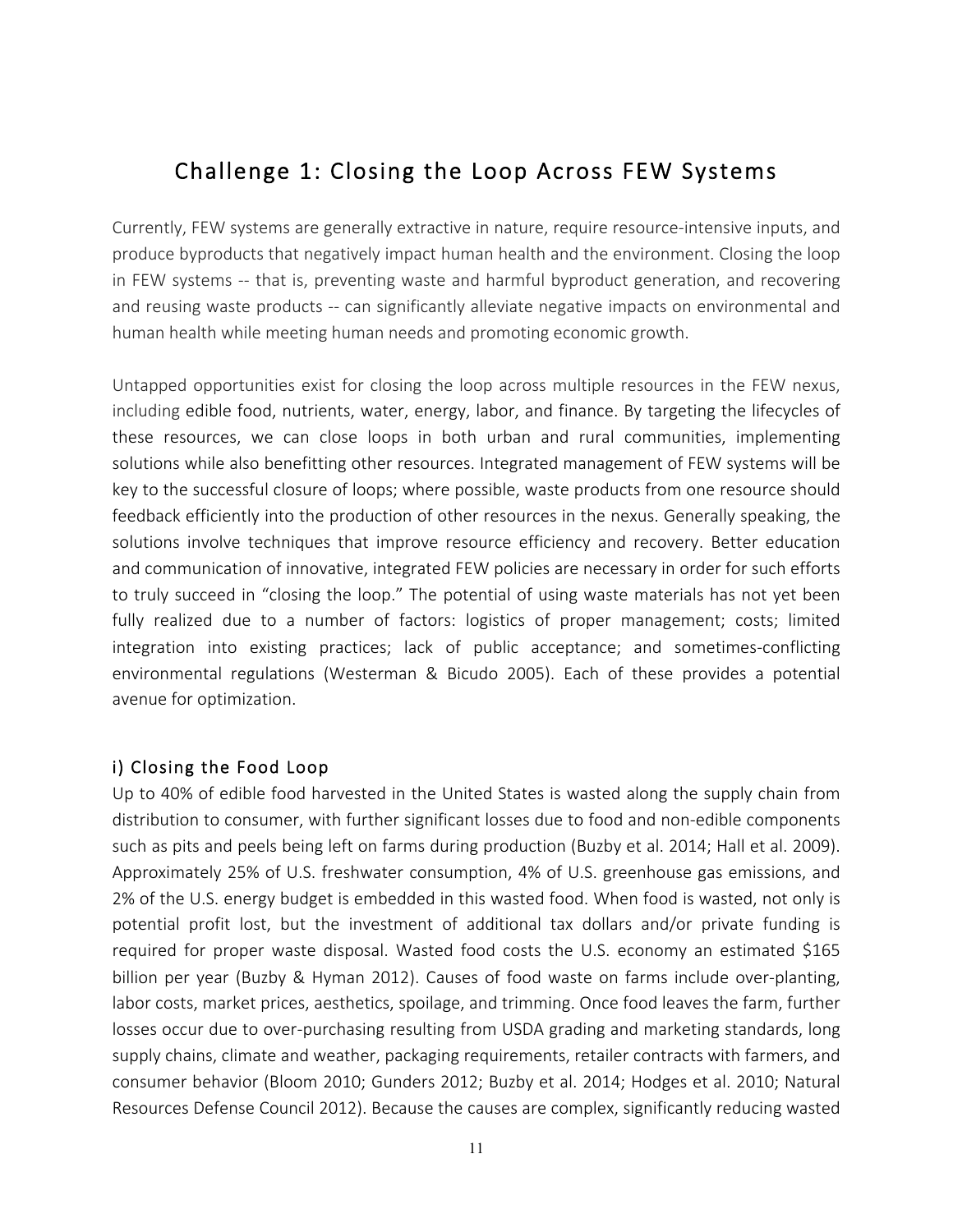food will require integrated solutions in the areas of technology, consumer behavior, and public policy.

Despite the substantive volume and impact of on-farm food waste, there are no reliable metrics to quantify and track how much food is left behind in the field or on the farm. National-level data includes only post-harvest measurements (Natural Resources Defense Council 2012; Buzby et al. 2014) and is of variable quality, lacking sufficient detail to identify losses by food type or reason. While the absence of consistent accounting and measurement is a barrier to reducing food waste, technological advances can help address this issue. Smart monitoring systems, remote sensing, and precision agriculture technologies may aid in quantifying on-farm food waste (Gebbers & Adamchuk 2010; Ali 2011).

Implementing policies that prevent food waste on farms would effectively increase agricultural outputs with little-to-no increase in on-farm inputs. Reducing food waste both reduces negative environmental impacts of production and addresses global concerns about increasing pressures on food supply for an increasing population and global middle class (The Global Commission on the Economy and Climate 2014; Coleman-Jensen et al. 2013). Food that would have been converted to compost or tilled back into soils can instead be captured for human consumption through gleaning (secondary harvesting of already harvested fields), improved harvesting practices, and food donation (The Global Commission on the Economy and Climate 2014).

Edible food waste can also be reduced if consumers have more of a stake in their own food production, as exemplified by the movements for food sovereignty and urban agriculture. Food sovereignty is defined as the "right of local populations to define their own agricultural and food policy," with a focus on common social, environmental, and agricultural principles and practices (Wittman 2009). Waste from a disrupted system of producers and consumers also creates social and ecological problems. For instance, issues with the distribution of potentially edible food contribute to hunger as well as to negative environmental impacts related to excess production (Wittman 2009). FEW decision-makers should work with such sustainability-focused food movements in implementing, integrating, and scaling solutions to reduce food waste.

# ii) Closing the Nutrient Loop

Most organic waste products (e.g., manure, wastewater, food waste, crop residuals) are managed with the goal of minimizing the impacts of their disposal rather than harvesting their potentially useful components. For example, more than 95% of food waste in the municipal solid waste stream is sent to landfills, further localizing the impacts. Only 5% is composted or anaerobically digested for nutrient and energy recovery (U.S. Environmental Protection Agency 2014). Organic wastes and wastewater contain nutrients that can—if managed properly through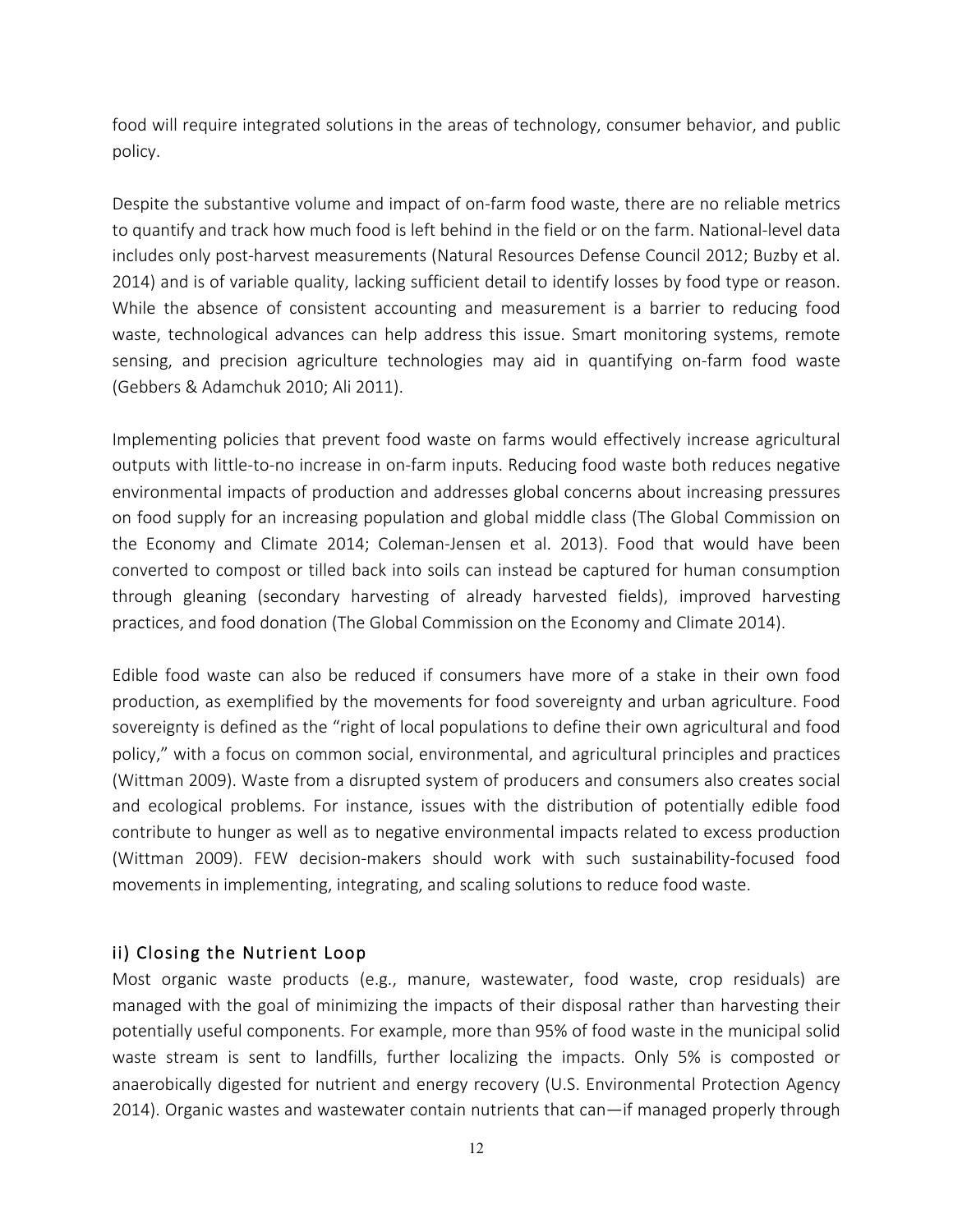composting and other techniques—improve soil quality, increase soil water retention, and reduce chemical inputs such as fertilizers (Westerman & Bicudo 2005; Martínez-Blanco et al. 2013).

Healthy soil is critical to the food production system, but soil quality is being degraded worldwide. Nutrients are removed from the soil in the form of food (much of which is wasted) and are not reintroduced via proper crop rotation or cover cropping, for example. Rather than improving soil fertility in the long-term, excess nutrients from fertilizers often runoff from agricultural lands, polluting surface water supplies and causing algal blooms. Such fertilizer pollution has consequences for the environment, such as eutrophication, as well as for human health, including the increased risk of 'blue-baby" syndrome (Knobeloch et al. 2000). The significant environmental and human health consequences of fertilizer runoff can be reduced by closing the nutrient loop via integrated FEW systems management. Capturing waste and recovering the nutrients at multiple points along the food supply chain could improve soil productivity and fertility, enhance water quality, and reduce greenhouse gas emissions ( $N<sub>2</sub>O$  and  $CH<sub>4</sub>$ ).

Where food waste cannot be reduced, the loop can be closed by diverting streams from landfills to composting or treatment facilities to produce a valuable agricultural product that reintroduces nutrients to the system. Farmers in Marin County, California, collect manure from cattle ranching operations and spread it on their lands as compost. This localized nutrientrecycling approach reduces runoff pollution from large manure piles, promotes healthy soils on rangeland, and sequesters carbon from the atmosphere into stable soil reservoirs (Marin Carbon Project 2008). However, broader implementation of these practices and increased uptake of related policies are currently hindered by confusing municipal waste codes and by the public perception of these practices as a health concern.

Urban wastewater contains nutrients that can be recovered for agricultural uses. Nutrient recovery technologies for use at large and small scales are being studied for application in agriculture and urban systems. They include home-sized biogas unit that turn organic waste into cooking fuel and fertilizer, as well as in-stream bioreactors (Markham 2015, Robertson & Merkley 2009, Guanglei & Ting 2014, Williams et al. 2015). Increased integration of the urban water and agricultural sectors may increase collaboration and technology transfer and, ultimately, improve outcomes for both systems. For example, municipal wastewater treatment plants (WWTP) contribute two thirds of the nutrients that run into the San Francisco Bay, substantially contributing to ecological damage and wasting valuable nutrients (Lono-Batura et al. 2012). The San Francisco Bay Water Board is considering limiting the nutrients that can legally be discharged from 30 municipal WWTPs. If these limits are implemented, the utilities will have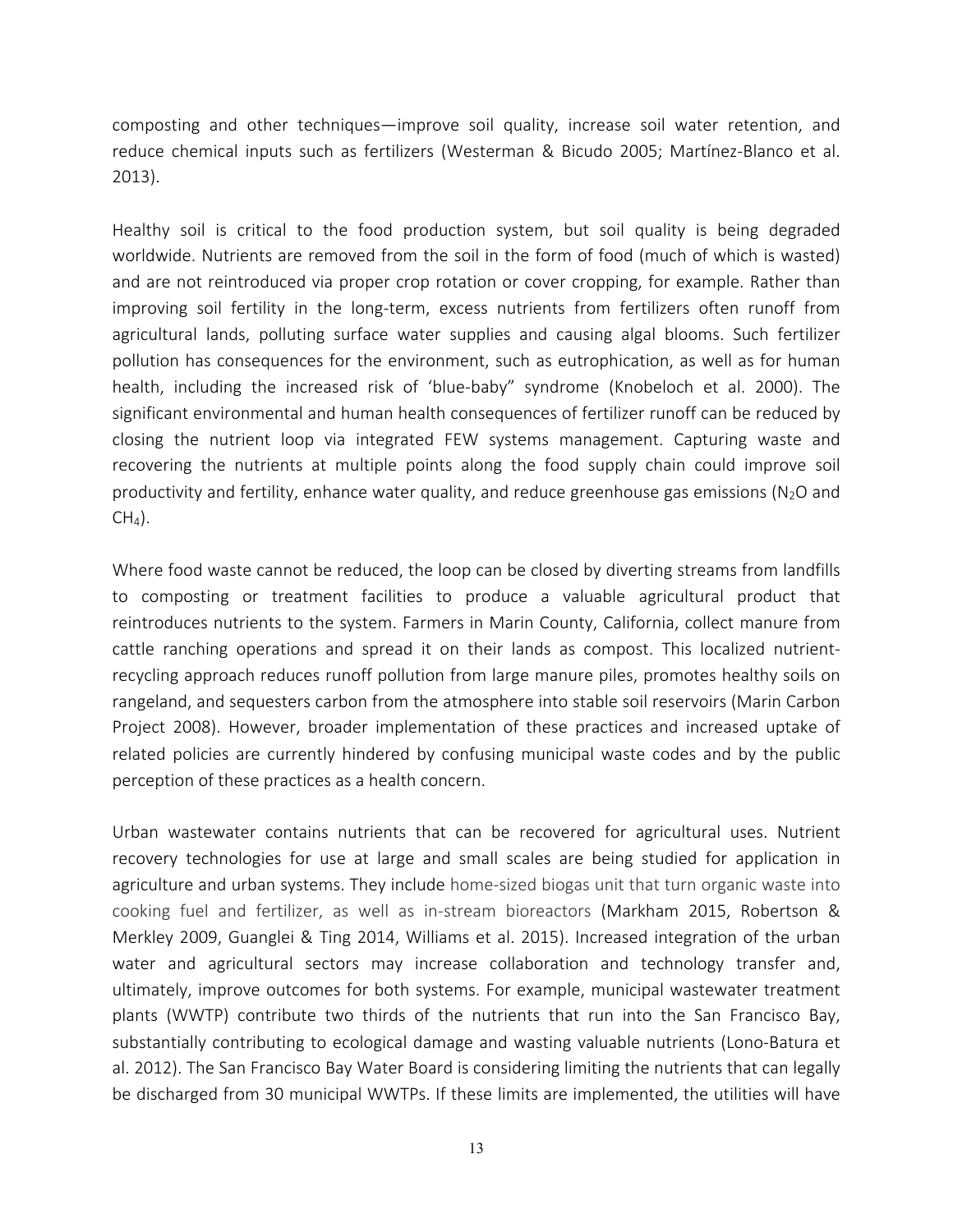to expand their already complex centralized WWTPs to include expensive and energy-intensive nutrient removal. The debate over policies for implementing these changes presents an ideal opportunity to examine the use of emerging, decentralized technologies (e.g. source-separating toilets) that recover nutrients from more concentrated streams (e.g., urine) for agricultural use (Larsen et al. 2009). Pioneering research in this area is being conducted at UC Berkeley, where scientists are adapting nutrient treatment and recovery technologies that were initially developed for swineries (Kizito et al. 2015; Desloover et al. 2012) and applying these for use in source-separating toilets that may help close the nutrient loop in cities (Tarpeh 2015).

# iii) Closing the Energy Loop

Food, water conveyance, and wastewater systems use significant amounts of energy but are also potential sources of renewable energy. Wastewater, along with organic waste from agricultural and municipal wastes, can be used to provide energy in the form of electricity, gas, or heat. Over 90 billion cubic feet of biogas (methane) per year could be feasibly generated from the anaerobic digestion of manure, food waste, biosolids (sewage sludge), leaves, and grass in combination with landfill gas collection (Williams et al. 2015).

However, only a small portion of these organic materials are currently employed for beneficial uses (energy, heat, nutrient, or water recovery). A 2012 survey of wastewater utilities indicates that approximately one thousand large WWTPs (processing more than one million gallons a day of wastewater) in the U.S. use biogas captured from anaerobic digesters to produce energy (Qi 2013). Unfortunately, most of these operations do not achieve complete capture. In addition, they flare some methane, a potent greenhouse gas (Lono-Batura et al. 2012). While burning off methane to carbon dioxide reduces the contribution of methane to global warming, it also wastes potential biogas energy that could be obtained from it.

Successful case studies have garnered increased attention for waste as an energy resource. An energy-generation plant operated by East Bay Municipal Utility District (EBMUD) in California has drastically improved its energy management by closing the loop on food and agricultural waste. As a result, EBMUD not only supplies its own energy, but also provides electricity back to the grid (Chakrabarti et al. 2011a). Trucks of food, agricultural, and other waste are delivered daily to provide high-strength and/or more concentrated organic waste to EBMUD's anaerobic digesters, thus enhancing their biogas production and subsequent electricity generation. This is a costefficient but under-utilized way for WWTPs with excess digester capacity to integrate waste from another system in the FEW nexus to enhance energy production (Chakrabarti et al. 2011b). If the digester sludge is disposed on farmland, the process can also return nutrients to the soil.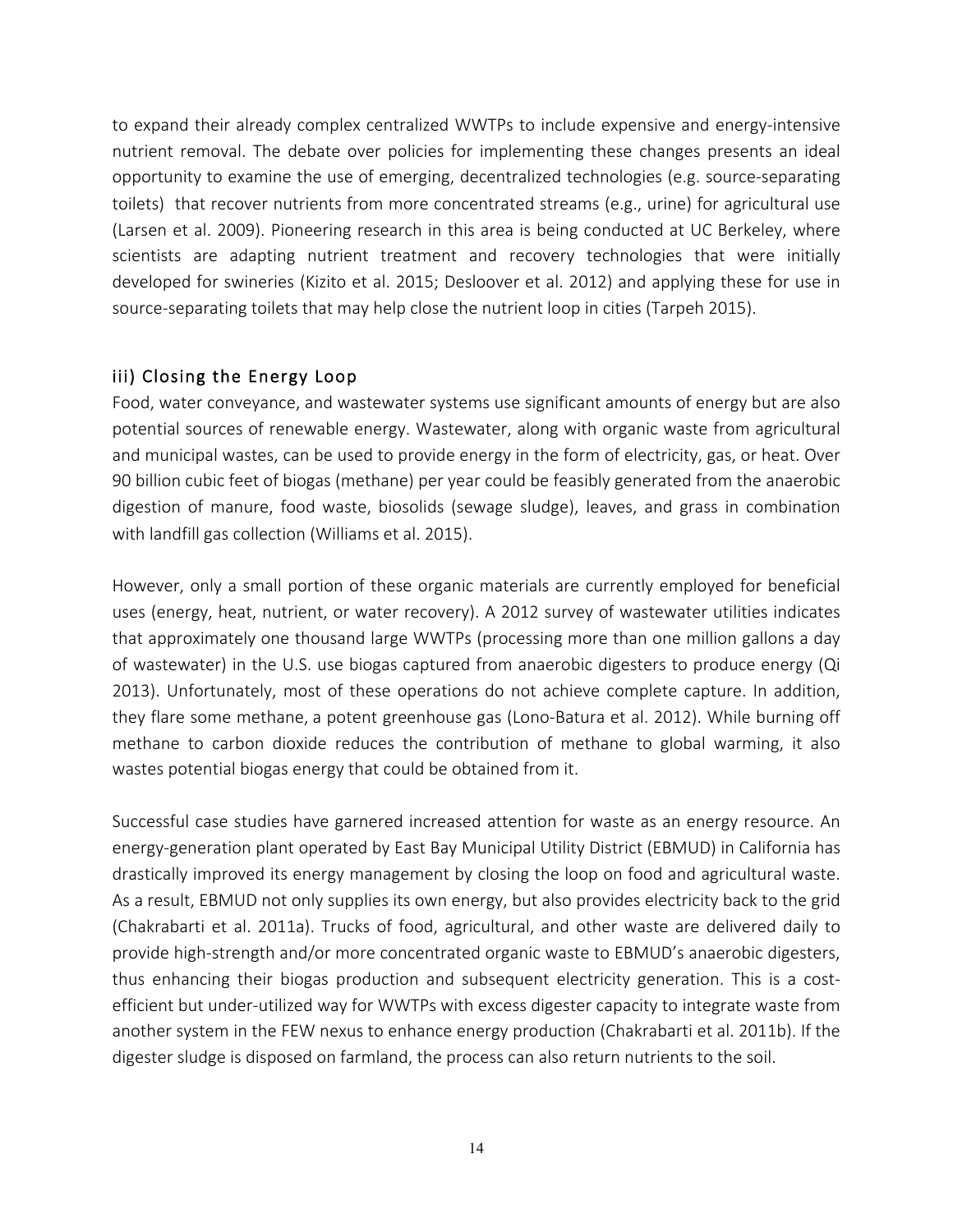Biogas recovery from anaerobic digesters benefits from economies of scale. For WWTPs, which typically have a dilute influent stream, biogas recovery has been considered economically unfeasible for plants with capacities smaller than 1 million gallons per day. In California's Central Valley, air emission control requirements and high technology costs have prevented the widespread use of on-farm anaerobic digesters (Johnson 2015). As of May 2015, there were 247 agricultural digesters operating in the U.S. (Kosusko 2015). Only 19 were located in California, a surprisingly low number given the scale of the industry. However, small successful applications do exist. In addition, other decentralized technologies such as gasification and the use of biodigesters are emerging for urban wastewater systems that may have applications for agricultural waste (Lumley et al. 2014; Markham 2015).

Barriers that prevent implementation of these technologies should be studied. Research is needed to identify the conditions required to expand anaerobic waste treatment at smaller scales. Integrating management between and combining waste streams among multiple farmers, energy, and urban water systems may produce the waste characteristics and scale necessary for these energy systems to cost-efficiently perform as well as or outperform EBMUD. This will require careful collaborative policies and mechanisms to ensure an equitable and profitable sharing arrangement, regulatory compliance, and efficient operations and maintenance.

Recovering heat is an emerging area of research for food (Law et al. 2013), energy (Gewald et al. 2014; Wang et al. 2012), and water (Daigger 2009) systems. A nationwide analysis identified the food sector as a good candidate for more efficient steam systems, improvements that would impact water and energy consumption as well (Walker et al. 2013). This work could provide a rich area of research in the integration of FEW systems, as all sectors may provide both sources and end-uses for heat.

In some cases, using waste to produce energy may trade off with or prevent nutrient recovery and reuse (e.g., biodigesters produce both energy and waste). The trade-offs between closing the loop for nutrients and energy should be examined carefully to provide a better understanding of how to optimize the integrated systems under a range of conditions (e.g., process technologies and scale; local demand for nutrients and energy; distance from waste production to treatment and then to end-users for energy and nutrients, recovery efficiencies, and waste characteristics).

# iv) Closing the Water Loop

Water is perhaps the resource that lends itself most easily to the concept of closing the loop; the global water system itself is already a closed loop. Spatial disconnects in supply and demand (see Challenge 2) and differing qualities of water from potable, to wastewater, to saltwater, mean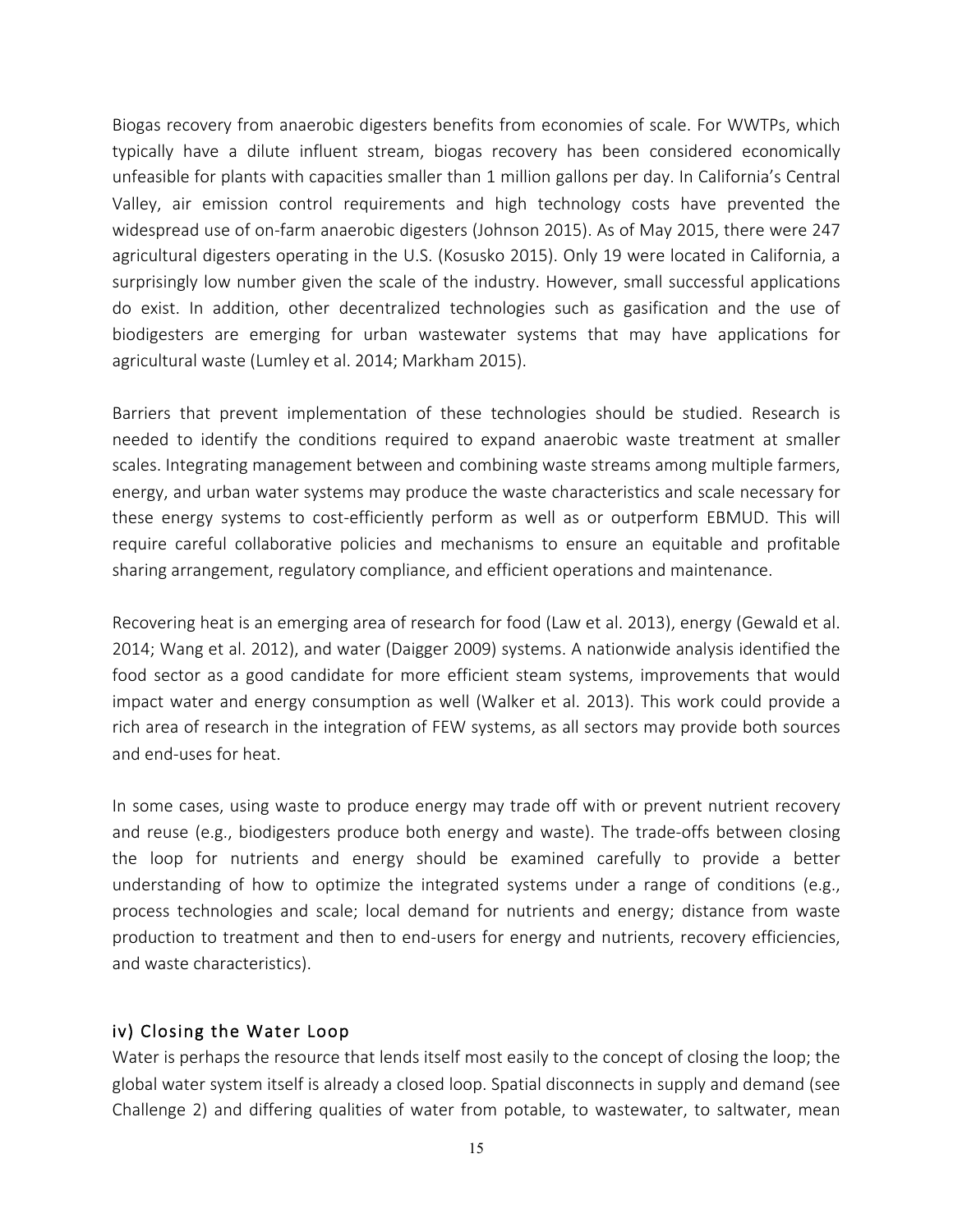that efficiencies can be gained by considering the water loop on a variety of different scales. Minimizing the waste and runoff of water in urban and agricultural systems where water demand is high but supply is low can prevent or reduce the need to pump water long distances. Using a quality of water tailored to the specific use requirement (rather than simply depleting potable water stores for every task) can eliminate unnecessary treatment and pumping.

Innovative waste and water recycling projects are already underway in California. These projects can be scaled up and integrated into holistic FEW management. For example, the city of Los Angeles is investigating treating greywater -- which otherwise would be discharged into the ocean -- to potable standards, and providing incentives for residents to reuse graywater for lawn irrigation (LA Times Editorial Board 2015). In an urban center experiencing extreme drought with significant water supply imported hundreds of miles, retaining valuable water locally reduces pressures on both water and energy systems.

Capturing stormwater and managing runoff contamination will become increasingly important in urban and agricultural settings as demands increase and supply becomes more unpredictable. Stormwater management practices and green infrastructure technologies have been established to retain storm runoff in the local urban environment including, for example, rainwater harvesting (redirecting rainfall from rooftops to rain barrels or cisterns), rain gardens (using vegetated or mulched basins that collect rainwater runoff and allow it to infiltrate slowly or evaporate), and permeable landscaping (allowing water flow through what would more commonly be impermeable hardscape with porous asphalt, pervious concrete, interlocking pavers, etc.). The lessons learned and policies developed in the urban sphere can be used to inform and expedite management adaptations in agricultural contexts to prevent excessive runoff, encourage natural recharge, and promote water recycling. Engineered infiltration systems (Grebel et al. 2013), streambeds (Herzog et al. 2015; Robertson & Merkley 2009), and wetlands (Jasper et al. 2014) developed to control nutrient contamination in surface and groundwater bodies in urban settings can be evaluated for use in agricultural applications (Grebel et al. 2013; Herzog et al. 2015; Jasper et al. 2014). This stormwater can be stored seasonally in surface reservoirs or artificial wetlands, where it may be supplemented with recycled water. Currently, the management of stormwater and water supply resources by different institutions inhibits innovative uses of this water (Robertson & Merkley 2009).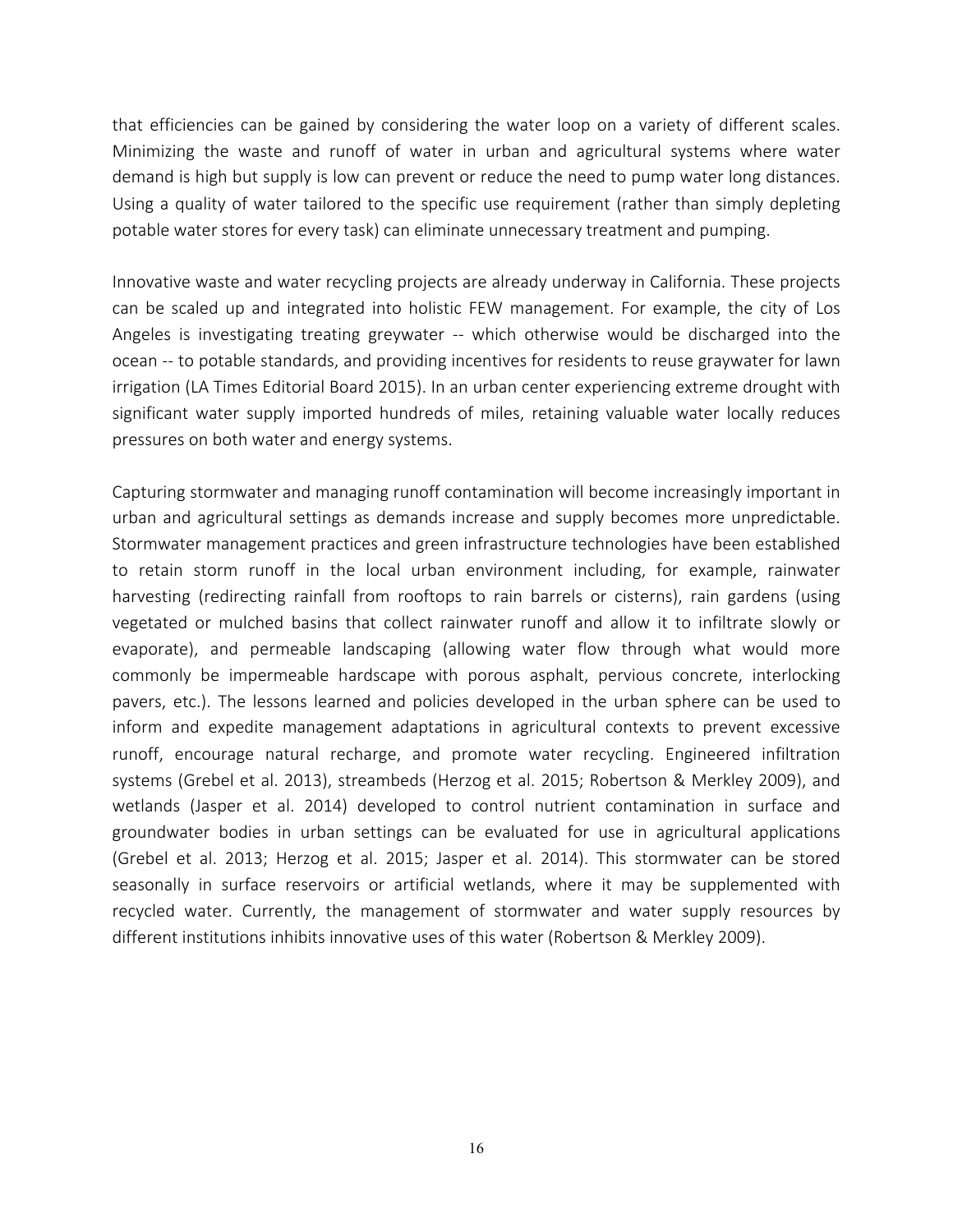# Challenge 2: Resolving Spatiotemporal Disconnects in FEW Systems

Mismatches in time and space abound in FEW systems. Spatially, food is embedded with the water and energy necessary to produce and transport it to its final destination (e.g., consumer or disposal site), which in the U.S. averages 1500 miles from farmer to consumer (Pirog et al. 2001). Producing an average pound of beef requires approximately 1700 gallons of embedded water (Mekonnen et al. 2012) and 31 kWh of embedded energy (Alter 2010) (the average per capita daily energy consumption in the U.S., excluding embedded energy, is 30kWh) (U.S. Energy Information Administration 2015). In 2007, U.S. food production accounted for 2.4 billion kWh (Cuéllar & Weber 2010). Beyond the embedded water and energy in food, the spatial mismatch in food is characterized by a diverging demand and supply between, for example, urban and rural areas. As urbanization increases, products which traditionally were sold in local markets the same day they were harvested are now transported in longer, more complex supply chains (Parfitt et al. 2010). This trend is intensified by the fact that growing income tends to spark a dietary transition from a starched-based diet to more fresh fruits and vegetables, dairy, meat and fish – products with a short shelf life that require resource-intensive, chilled transportation (Parfitt et al. 2010). By extending the consumption phase of food, the cold chain can bridge the spatiotemporal disconnect in perishable food products and reduce food waste. However, though the cold chain addresses one challenge, it exacerbates others by increasing energy and water consumption. In addition, the cold chain is expected to grow in length and size as the population increases. Regionally rising temperatures caused by climate change will require more energy use to maintain the cold chain to mitigate the risk of food poisoning, food spoilage, and food waste (James & James 2010). For instance, energy use in the agricultural sector has been shown to increase in drought years by an average of 17.5%, partially as a result of higher energy needs to maintain the cold chain at proper temperatures (California Public Utilities Commission 2015).

Spatiotemporal disconnects in the energy and water sectors differ in frequency and complexity. Currently, daily electricity demand peaks, typically in the afternoon, are met with fossil fuelbased supplies. Many renewable energy sources, including solar and wind, provide an intermittent supply of energy based on available solar radiation or wind speed, respectively (Dyson et al. 2014). Grid operators, therefore, need baseload energy sources that can be easily turned on and off to meet demand requirements. As renewable energy generation increases, operators will have less control over the grid and new management strategies--such as battery storage or controls that turn selected energy-intensive equipment on and off--will be needed to match the demand to available supply.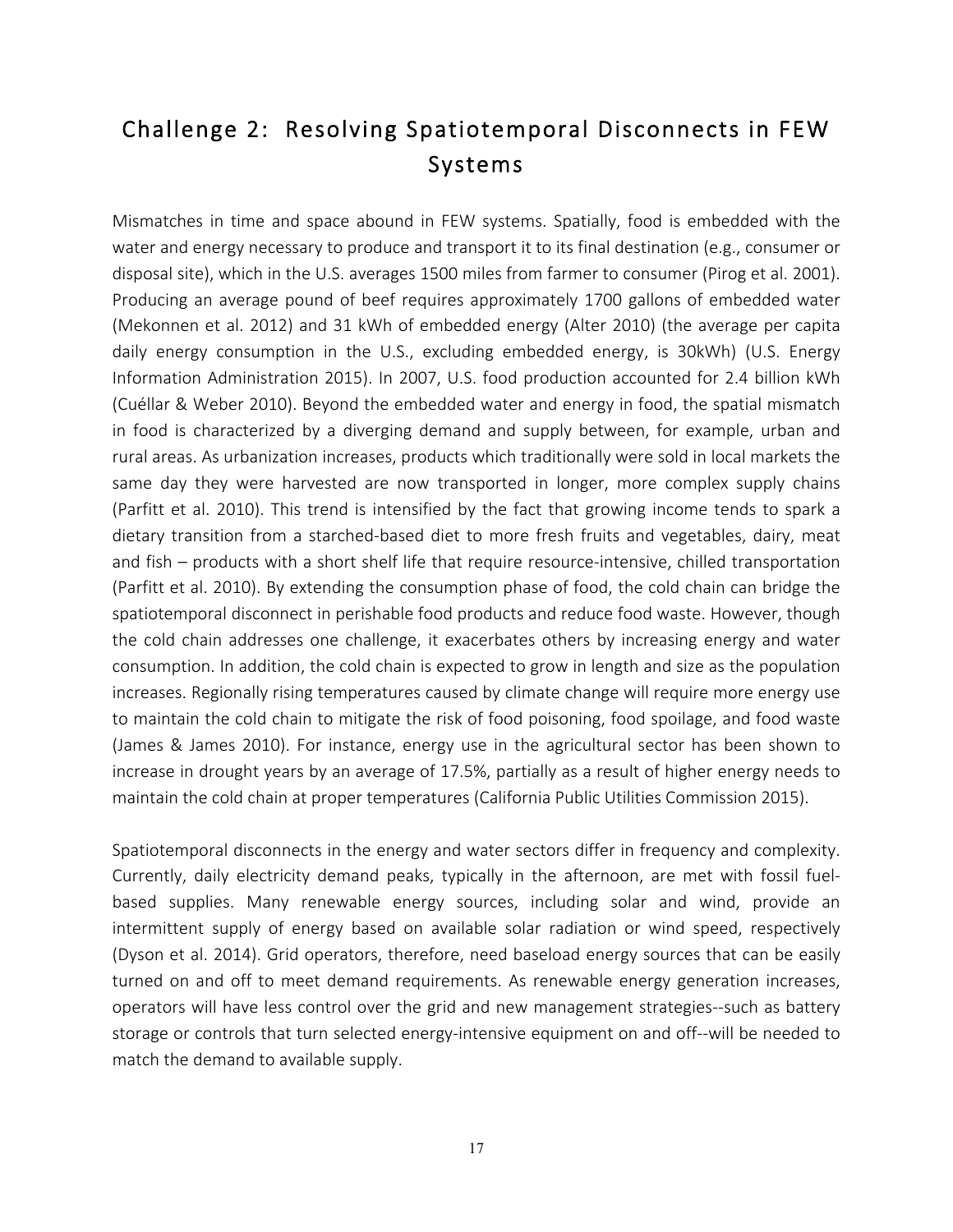For water, disconnects are primarily regional and seasonal, though daily patterns must also be considered. Historically, California's Sierra snowpack has naturally resolved seasonal disconnects and, with significant human intervention, alleviated spatial disconnects as well. As discussed in the Stressors section, climate change threatens the Sierra snowpack. Technical solutions are needed to replace the lost storage.

Water prices have increased dramatically due to drought. For example, in a Fresno-based Water District cost have increased from \$140 per acre-foot in 2013 to \$1100 in 2014 (Vekshin 2014). Increased water prices are having an economic impact on California's water-intensive agriculture and demonstrate the importance and relevance of implementing new solutions to minimize spatiotemporal disconnects. Resolving these disconnects is critical. For all FEW resources, having sufficient supply to meet demand at a local level is crucial to a healthy functioning society. Mitigating disconnects between FEW in space and time will require innovative storage systems for FEW and integrative policies and institutions.

#### i) Innovative FEW Storage

Optimized storage systems in cold chains are required at all stages of the supply chain, including in transportation systems, to reduce stress on energy and water systems. Efficiency in the cold chains is of particular importance, since it accounts for more than 1% of global  $CO<sub>2</sub>$  production (James & James 2010), and cold stores spend 60-70% of their electricity use on refrigeration (Evans et al. 2014a). Energy efficiency improvements for cold stores promise considerable cost savings: minor corrections and low-commitment changes like replacing door insulation or repairing evaporator fans result in considerable energy savings (ranging from 8% to 72%, and averaging around 28%) and have a rapid payback period (Evans et al. 2014b). Enclosing refrigerated areas in supermarkets provide a potential energy savings of 20-40% (Rewe Sustainability Report 2012). Alternative refrigeration systems (e.g. Trigeneration, Air Cycle, Sorption-Adsorption Systems, Thermoelectric, Stirling Cycle, Thermoacoustic and Magnetic refrigeration) offer considerable energy savings as well (James & James 2010).

Water and energy storage are inextricably linked. Whenever water is stored, whether above- or below-ground, it can consume or generate energy as it is removed from storage. While traditional energy storage systems (i.e., batteries) may be feasible on the scale required for renewable energies, they contain materials with negative environmental impacts caused, for example, by the heavy metals used to manufacture them. The associated impacts on public health and environment from the mining, use, and disposal of such materials should be carefully assessed and considered in comparing storage options.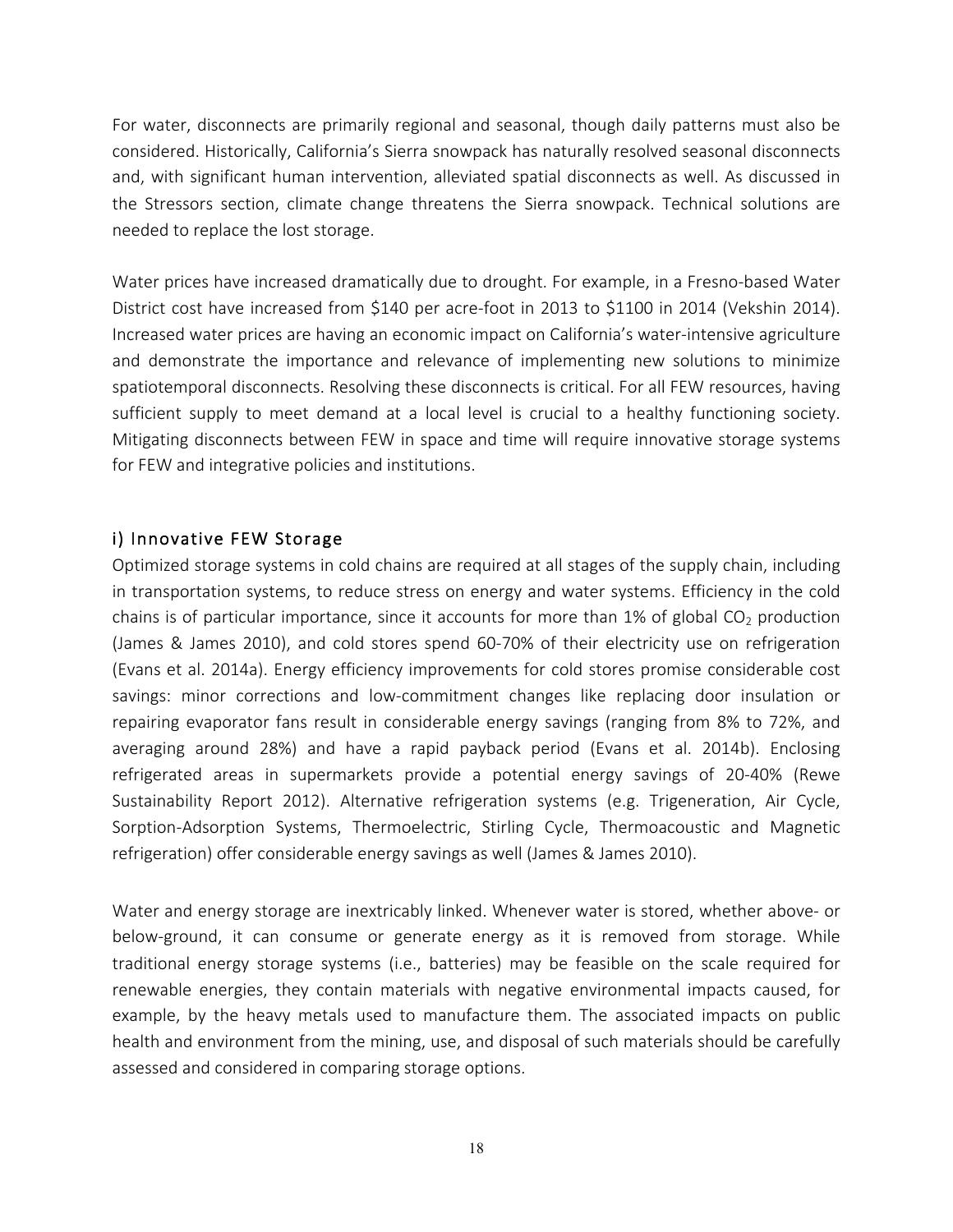Increasingly, pumped surface storage is being considered as a "battery," an efficient and costeffective way to balance electricity supply and demand and to reduce greenhouse gas emissions (Poonpun & Jewell 2008). Globally, pumped hydropower accounts for 98% of installed storage capacity (Roach 2015). New large-scale pumped surface storage projects are planned for California, though these projects are criticized for their overall higher, albeit cleaner, use of electricity and environmental impacts (e.g., habitat loss due to initial flooding, effects of rapid water-level fluctuations). Small-scale hydropower technologies have the potential to provide this service on a more distributed scale with fewer negative environmental effects. For example, inline turbines can be installed in urban or agricultural supply and in urban or rural distribution pipes to capture excess energy in the system; further, underwater balloons may provide a new way to store energy as compressed air within natural and man-made reservoirs (Nield 2015).

As precipitation patterns change in California, it will be increasingly necessary to store more water seasonally to replace lost snowpack or, longer term, as a drought reserve. This water will be needed in order to support agricultural, urban, and other needs, regardless of whether the energy can be recovered. On farms, better soil management techniques (e.g., no-till agriculture) can preserve more green water in the upper soil layers and avoid additional irrigation in the dry season (Liu et al. 2013). When irrigation is necessary, it can be managed efficiently using remote sensing and other sensor-based technologies to determine when and how much water should be used (Ali 2011). Irrigation systems can be more intelligently controlled so that pump equipment operates when excess electricity is available during high renewable generation periods. Irrigation decisions, however, should be informed by an integrated, region-specific analysis that recognizes that irrigation water conservation may negatively impact the environment in cases where the local hydrology has come to depend on the excess water (Ward & Pullido-Velaquez 2008). Stormwater approaches, discussed in Challenge 1, may also address this issue.

Alternately, water can be stored underground as a long-term reserve for droughts. Several methods for managing aquifer recharge are available, including locating and enhancing natural recharge zones, increasing permeable surfaces in urban areas, pumping water into aquifers, or flooding fields on agricultural lands when hydrology and crops are favorable (Johnson 2015). Techniques developed for the oil and gas industry may allow us to increase groundwater storage capacity in aquifers and reclaim capacity lost to subsidence. If capacity at shallow depths is expanded, these "frackquifers" could reduce the energy impacts of pumping water in and out of underground storage. If "frackquifers" could be created to store recycled water for indirect reuse to meet for 1% of California's 2010 groundwater demand 300 feet above existing water levels, 16,000 MWh of pumping could be avoided annually, enough to power 2,200 California households (USGS 2014, CPUC 2010, US Energy Information Administration 2009). Fracking in the oil and gas industry is controversial. Some risks associated with it may extend to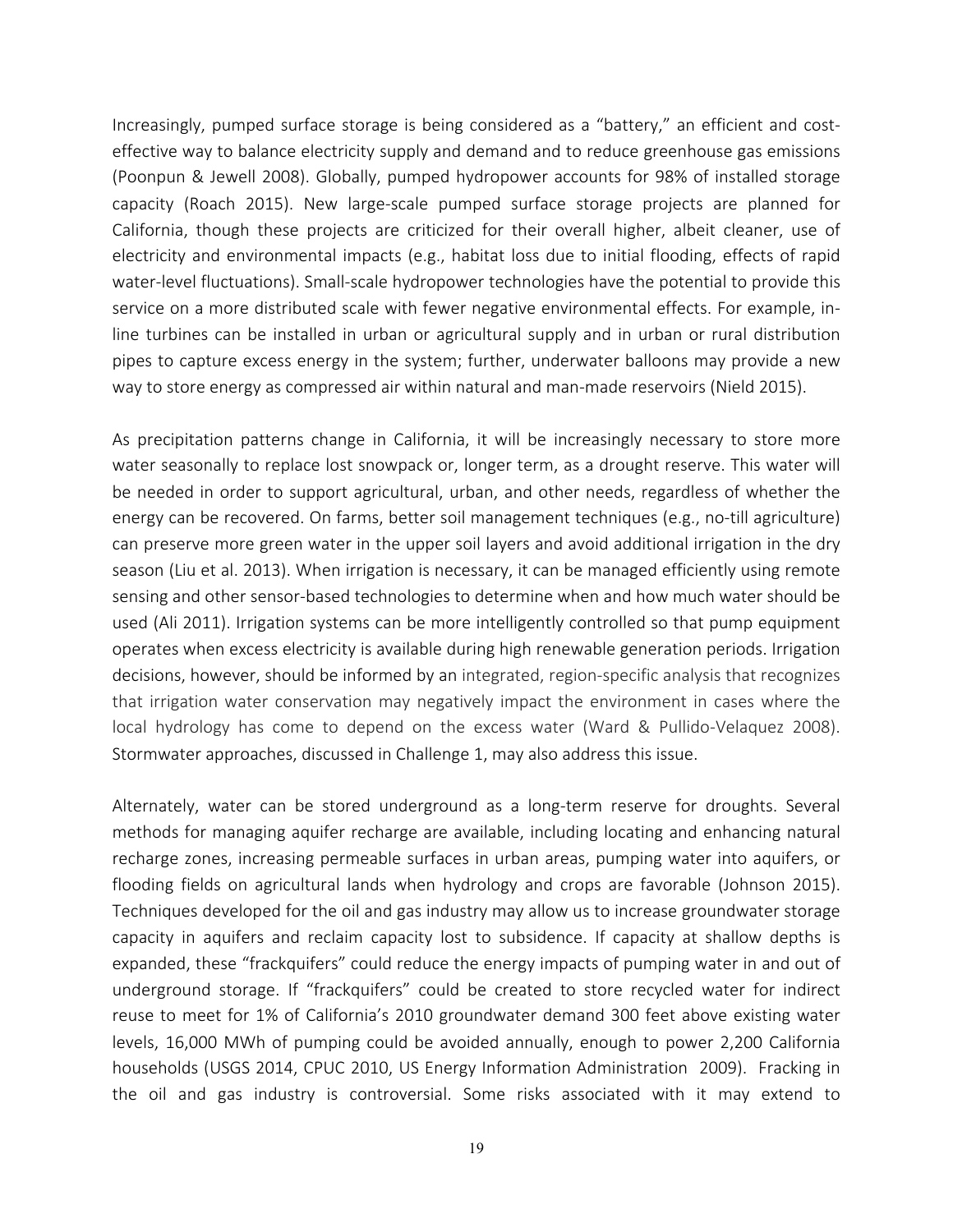"frackquifers" (e.g., high traffic, local contamination, triggering small earthquakes). Research into relative risks and benefits is needed before implementation is considered.

#### ii) Integrating policies and institutions

The extensive interconnectivity of FEW systems means that integrated policies and institutions are needed in order to deal efficiently with the challenges identified above. Unfortunately, collaboration among, and even within, respective FEW actors is rare. Urban water systems are highly disaggregated, with different institutions managing each component of the system without due consideration of the effects on other components. Ideally, water management would be horizontally integrated for potable water supply, non-potable water supply, wastewater, and stormwater, as well as the affected hydrologic resources, to enable more efficient and sustainable planning.

There have been successes: UC Davis and the EPA Office of Research and Development, organizations that focus on biogas management technologies for different biogas applications, recently pledged more collaborative effort (Kosusko 2015). Nonetheless, building interconnectivity within and among FEW systems is a daunting task. Institutional inertia, resistance to change, and continued thinking only in terms of one's own institution inhibit collaboration with multiple stakeholders (e.g., communities, agencies, civil society and the private sector) and slow, if not prevent, innovation (Ringler et al 2013; Kiparsky et al. 2013).

U.S. policymaking processes also require integration since FEW regulators operate with separate funding, accounting mechanisms, governmental oversight, and legislative bodies. It will be necessary to connect food management, water planning, and energy production to develop synergies across both areas and across multiple institutions such as the Department of the Energy, Environmental Protection Agency, the US Geological Society, and the US Department of Agriculture (e.g., Webber 2008). Collaboration among all FEW policy-makers would increase the understanding of system interdependencies and shared or competing resource needs, and thus limit policies focused on one area from negatively affecting others.

Integrating policies and institutions is also crucial as increased interconnectivity promotes efficiency and decreases resource intensity. When the Danish city of Kalundborg developed an integrative industrial park, it found that increased collaboration among companies and state actors yielded numerous environmental benefits (e.g., increased  $CO<sub>2</sub>$  savings, reduced waste water production, and decreased demand for pumped groundwater) through exchanges of energy, reuse of waste products, and use of recycled water (Jacobsen 2006).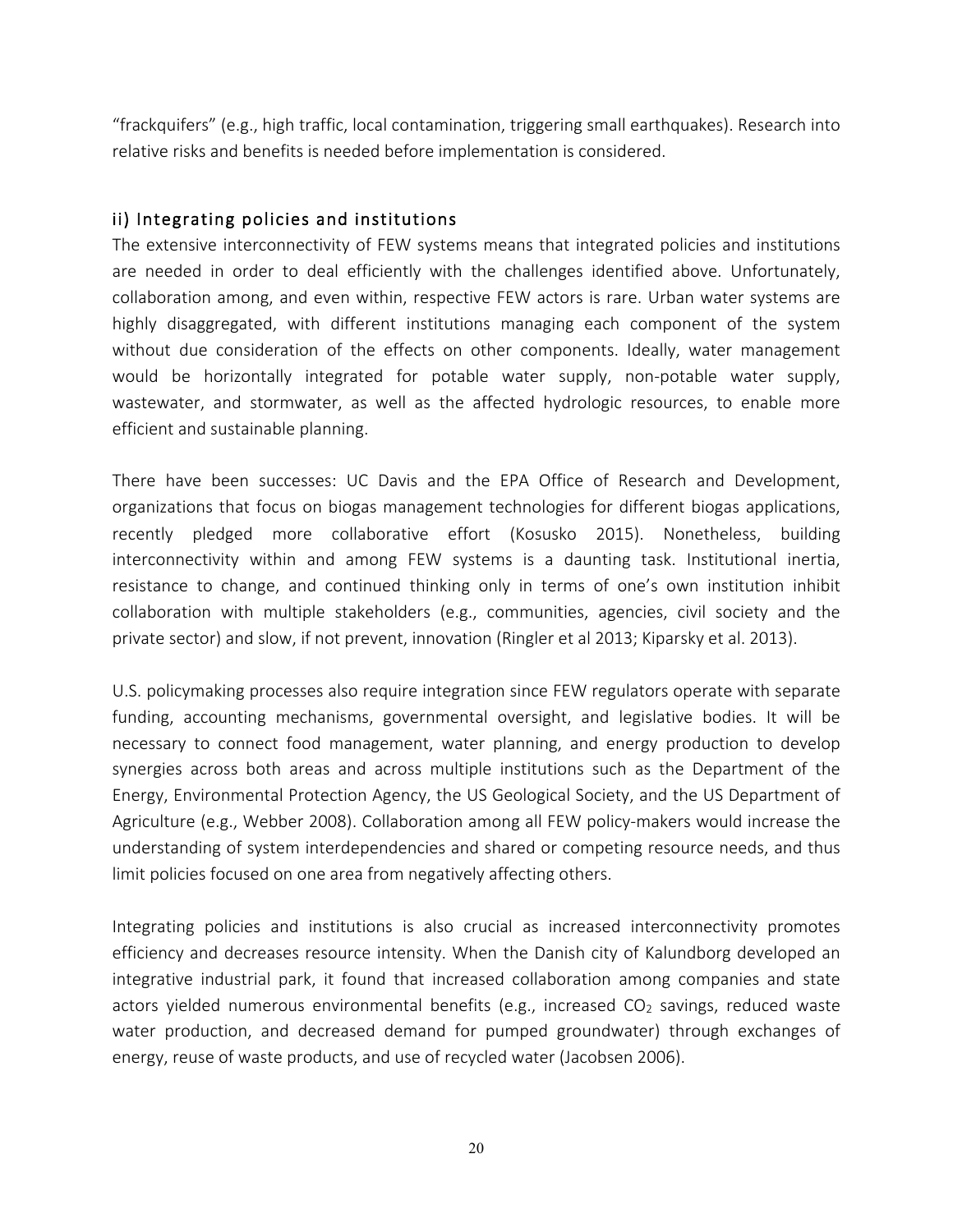Other factors exacerbate the institutional challenges in FEW. Temporal disconnects exist between project development, policy changes, and environmental effects; policy changes are often outpaced by the increasing dynamics of development (SEI 2011). Moreover, there is a mismatch between existing institutional knowledge and the adoption of developed technologies. To address these issues collectively, we need more agile and flexible institutions that work horizontally across industries and apply tailored information (SEI 2011).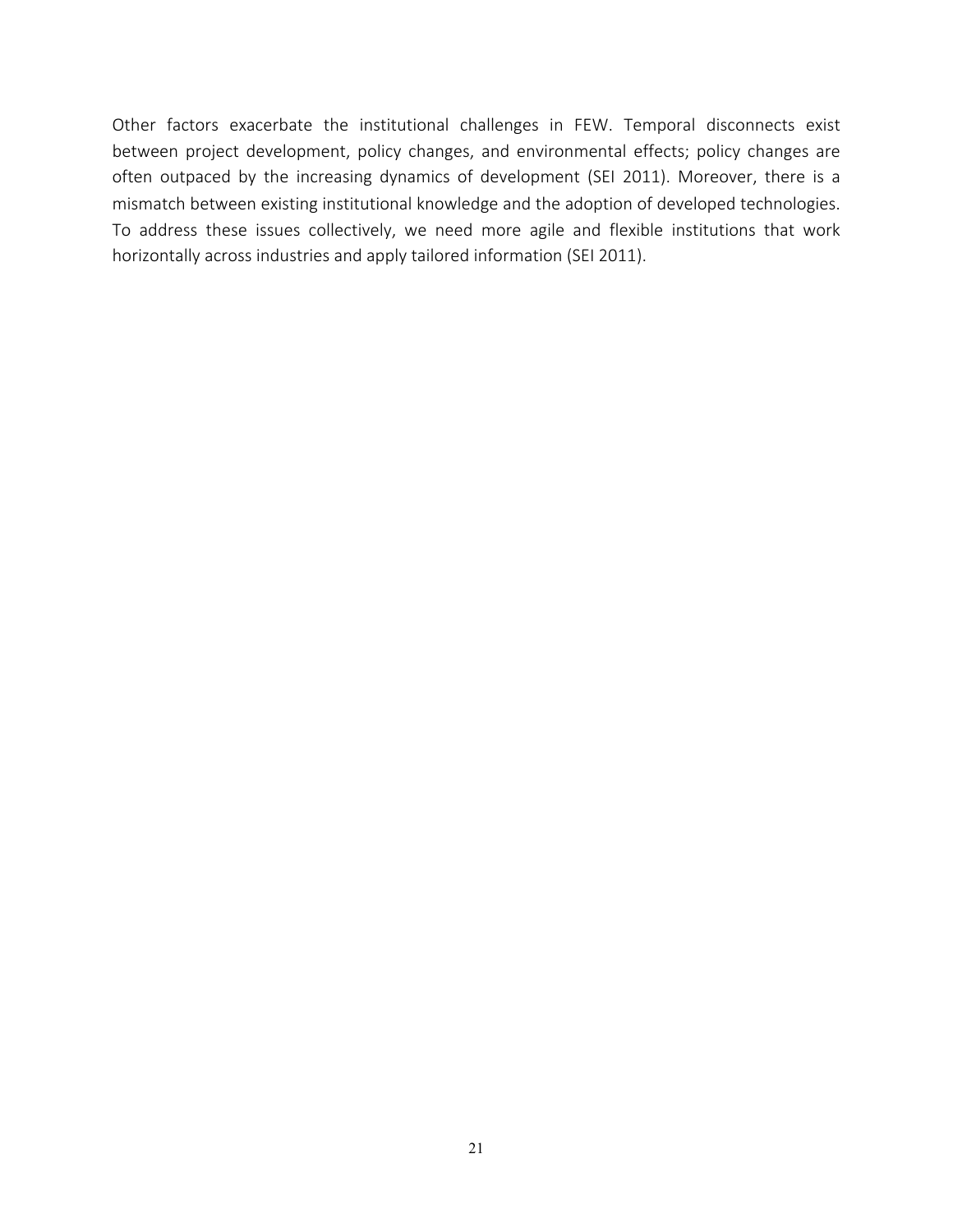# Challenge 3: Creating Actionable Information

The FEW nexus involves three complex systems with a variety of actors ranging from producers and consumers to researchers and policy-makers. These stakeholders' FEW-related actions are impacted by data, information, and knowledge across a diverse array of topics, including regulatory regimes, access to markets and technology, economic benefits, and socio-cultural factors. Further, different stakeholders have varying perspectives on what information is valuable and legitimate (Cook et al. 2013). Moving toward integrated FEW systems will require accurate representation of values and perspectives of different stakeholders from multiple disciplines. For complex problems like those within the FEW nexus, interdisciplinary perspectives on social, cultural, and political elements of the problems are necessary in order to identify, implement, and achieve effective solutions (Cooke & Vermaire 2015; Kirchhoff et al. 2013).

This section focuses on three aspects of actionable information: (i) collecting integrated FEW data using cyber-physical systems and life-cycle assessment frameworks; (ii) translating knowledge and information that is useful to and usable by different user groups and (iii) informing decision-makers and influencing policy by communicating with producers and consumers of FEW about efficient choices and effective actions.

# (i) Collecting integrated food, energy, and water data

Currently, there is insufficient data on the production and consumption of FEW resources both nationally and regionally (Lundy et al. 2014). Cyber physical systems (CPS) integrate computation, networking, and physical processes, using embedded computers and networks to monitor and control physical processes with feedback loops where physical processes affect computations and vice versa (Asare et al. 2012). CPS can collect data on energy, water, food, and/or environmental impacts to develop a baseline for current FEW resource use (Lundy et al. 2014).

Within FEW systems, CPS has increased both knowledge (through remote and wireless sensors) and control (through electronic manipulation of instrumentation). Precision agriculture uses CPS to make detailed environmental observations and subsequently perform high-precision resource management to increase water, fertilizer, and herbicide efficiency (Gebbers & Adamchuk 2010). For example, sensor-based nitrogen management systems for grain production have been shown to increase nitrogen use efficiency by up to 368% and to reduce residual nitrogen in the soil by 30-50% with no reduction in yield (Diacono et al. 2013). In the energy sector, large utility providers have installed smart electricity meters across their service territories. These large smart grids provide detailed consumer information and allow for consumption-driven resource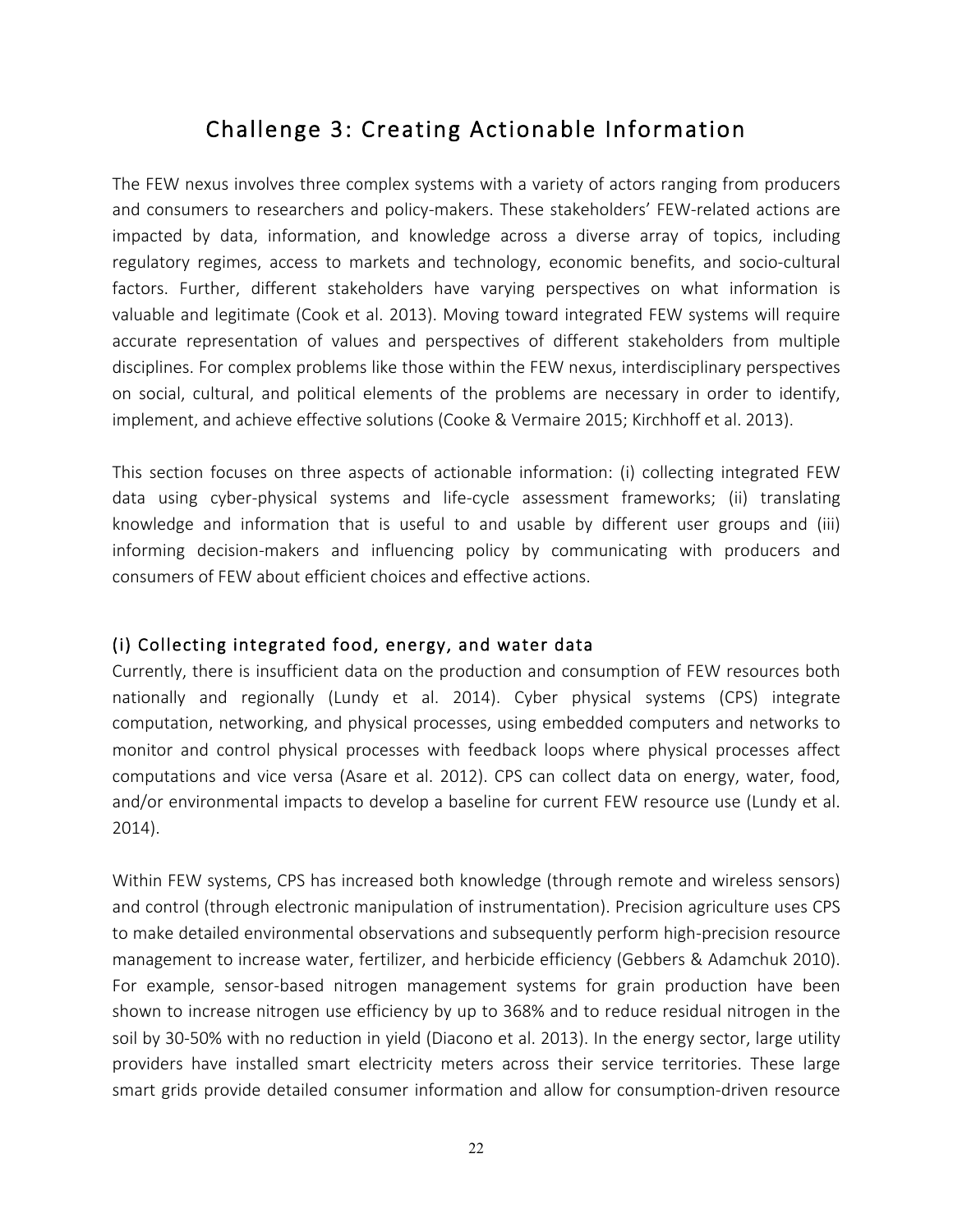management. For example, Pacific Gas & Electric in Northern California uses a smart meter network to calculate rate incentives to curtail customers' power usage on peak days (Lai et al. 2011). Within the water sector, remote floating sensors are being developed to be released into rivers, providing unprecedented detailed information about water flows which can inform regional water-management plans (Rabbani et al. 2009). Energy and water quality management software for water utilities can work with supervisory control and data acquisition systems to balance energy costs and water quality requirements and, with additional research, may be able to respond to energy supply and demand signals and evaluate energy-related GHG emissions in real time (Cherchi et al. 2015).

The cross-sectoral impacts of FEW systems across the environmental, economic, and social realms are integral to the management of the nexus (Azapagic 2015). In addition to collecting data on each individual resource, a complete understanding of the FEW nexus requires identification of relationships among the different systems. Life-cycle assessment (LCA) can evaluate these relationships by estimating the energy intensity of food and water production, and the water intensity of both food and energy production (Jeswani et al. 2015).

LCA is a rigorous, quantitative method for tracking inputs, byproducts, and waste of a product, process, or system over its lifecycle from material procurement to disposal (ISO 2010; Curran 1996). LCA elucidates environmental tradeoffs, helps avoid unintended consequences, and reveals interconnections in the FEW nexus by evaluating the supply chain of each resource, integrating the siloed data of each sector (Jeswani et al. 2015; Al-Ansari et al. 2014). Since LCA track energy and water through supply chains, LCAs can be used to make FEW systems more resilient and sustainable by identifying inefficiencies, synergies, or other improvements that need to be made to the system. LCA is particularly useful when making management decisions about the costs and benefits of a particular strategy and quantifying the tradeoffs required between one strategy and another. FEW-related choices that could be informed by LCA include comparing above- and below-ground water storage under different hydrological conditions, including their potential energy use and/or generation; evaluating the impacts of cold-chain dependence for particular products; weighing tradeoffs between water, nutrient, and energy recovery; identifying appropriate scales and treatment technologies for decentralized and onfarm waste management and water reuse; and comparing agroecology vs. conventional farming practices.

# (ii) Translating information

Collecting data using CPS and LCA alone will not be sufficient to drive sustainable solutions within FEW systems. Studies have shown that scientific findings in themselves do not necessarily result in pro-environmental behavior. Cooke and Vermaire (2015) cite a growing number of high-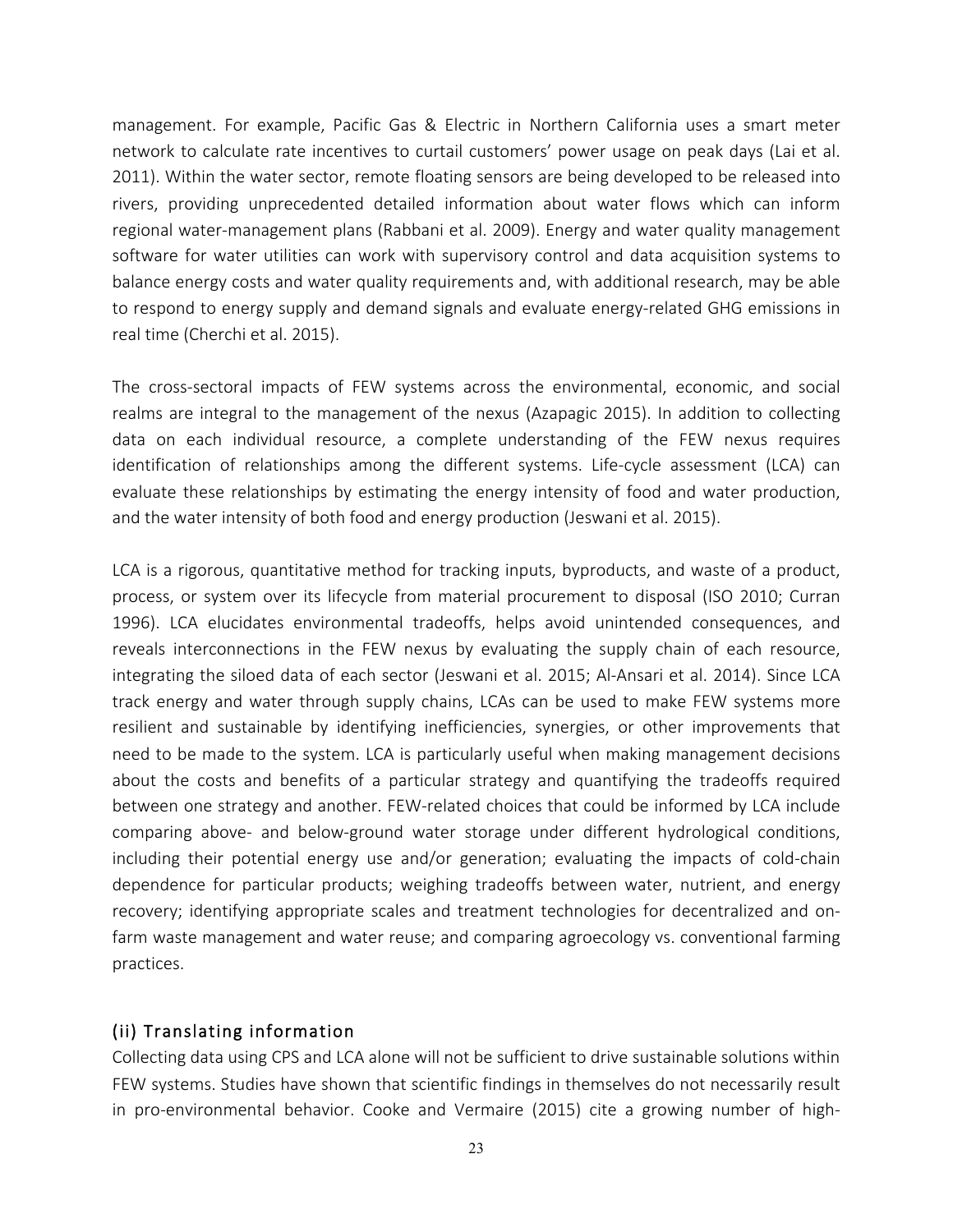profile examples in which environmental science and technology alone have failed to deliver effective solutions. Though the last decade has seen many scientific and technological advances, the rate of use of scientific knowledge in environmental decision-making has been low (Kirchhoff et al. 2013). Information and data alone do not ensure action will be taken. For example, within food systems, much analysis has focused on inputs to agricultural systems (e.g., fertilizer, landuse), and used observations of these as a proxy for their impact. This creates "islands of knowledge in a sea of ignorance" -- we have detailed knowledge about narrow aspects of broad and complex systems while remaining ignorant of their impacts and interactions (Meinke et al. 2008).

Increasingly, scientists are calling for translation of science into usable and actionable information (Meinke et al. 2008; Dilling & Lemos 2011). Since different actors perceive the usefulness of information differently (Dilling & Lemos 2011), communications should be tailored to the specific user-group, for example, by incorporating multiple formats such as online resources, print media, visuals, and grassroots educational campaigns. Three examples of translation or increasing the usability of information are described below:

#### Co-production of knowledge with researchers, policy-makers and practitioners.

Willingness to accept and use information can improve when stakeholders obtain, receive and participate in its production (Lemos et al. 2012). Co-production of information by scientists, policy-makers, and practitioners results in more robust assessments than isolated information provision (Weichselgartner and Kasperson 2010). Pohl et al. (2010) show how co-production of environmental knowledge can lead to increased uptake of sustainable action using case studies. For example, in their drought management case study in Kenya, co-production enabled researchers to understand the relevance of farmers' local knowledge and the farmers to understand the importance of new scientific findings. This eventually led to increased mutual understanding of various drought management options. Implementing co-production of information in FEW systems (e.g., the use of CPS to gain detailed information about agricultural practices on specific farms) will likely provide more useful information and may be beneficial to all stakeholders.

Increasing interactions with stakeholders. Increased interaction among users can reduce barriers to information use (Lemos et al. 2012). For example, producer-user workshops between water scientists and water managers in the Western U.S. helped water managers understand how stream flows are reconstructed from tree rings and why this information is relevant for long-term drought planning (Kirchhoff et al. 2013).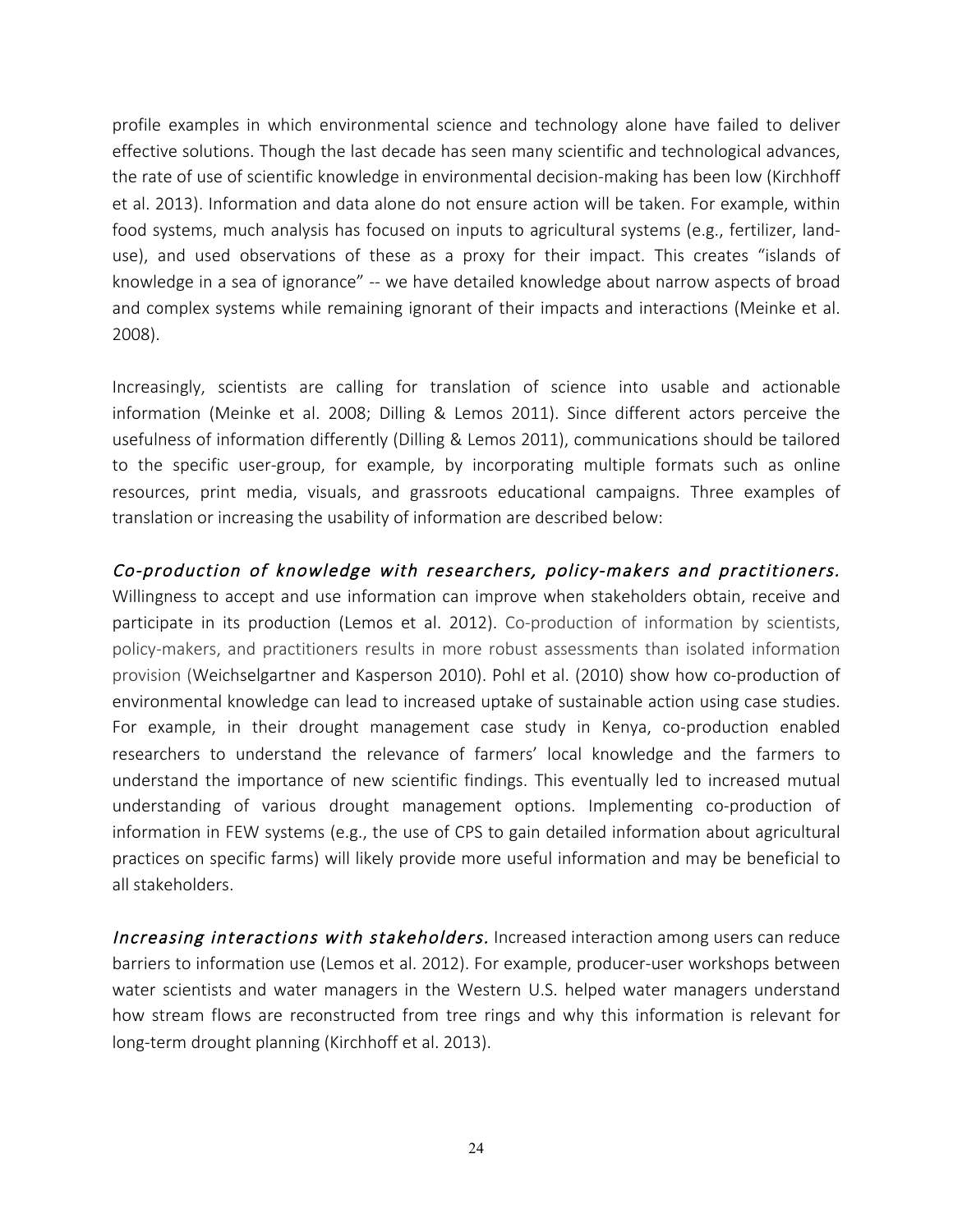Creating value-added information. Information is more useful when value is added to existing information to better meet users' needs. This is often done by transforming informational knowledge to operational or decision-oriented knowledge (Lemos et al. 2012). An example of this is what type of weather information is provided to farmers. Weather or climate information is more useful for farmers' decision-making when combined with crop insurance data or potential planting- or harvesting-related adaptations. Data visualization can also facilitate usability and has been used to aid local decision-making across a range of sectors, including sustainable forest management, climate impacts, and landscape changes (Kirchhoff et al. 2013).

# (iii) Informing decision-makers and influencing their behavior

FEW decision-makers are diverse, encompassing producers such as farmers, water utilities, energy generating companies, and retailers, along with consumers of FEW. All stakeholders influence the structure of FEW systems: from producers' and distributors' technology use and management practices to consumers' expectations and willingness to purchase products and services (SEI 2011). Stakeholders' decisions depend on information about complex, interconnected factors such as markets, technology, regulations, economics, politics, society, culture, health, safety, and the environment. Therefore, beyond creating actionable information, how information is communicated to decision-makers can influence the sustainability of FEW decisions and behavior.

Effectively informing decision-makers of FEW challenges and opportunities requires a "behaviorcentric" approach (Vlek & Steg 2007). Enduring solutions to environmental problems are not possible without considering the different perceptions, knowledge, and needs of stakeholders. Solution mechanisms that integrate behavior and technology result in better outcomes than siloed approaches. Environmental impacts of efficient FEW technology will depend on actual user behavior which can be shaped, enhanced, or constrained by specific features of the technical environment -- for example, new, energy-efficient light bulbs contain traces of mercury, necessitating a trade-off by the consumer prior to adoption (Midden et al. 2007).

In addition to informing decision-makers, information must aim to influence policy, requiring effective communication of information to policy-makers in the public sector, the private sector, and civil society institutions working at the FEW interface (SEI 2011). Not only is communication important, but the framing of pertinent information is key. If relevant information or policy choices are communicated and framed in ways that cannot garner political and public support, they may fail to enter the arena of policy debate or decision-making (Vogel et al. 2007).

Some effective ways of informing decision-makers and influencing their behavior are: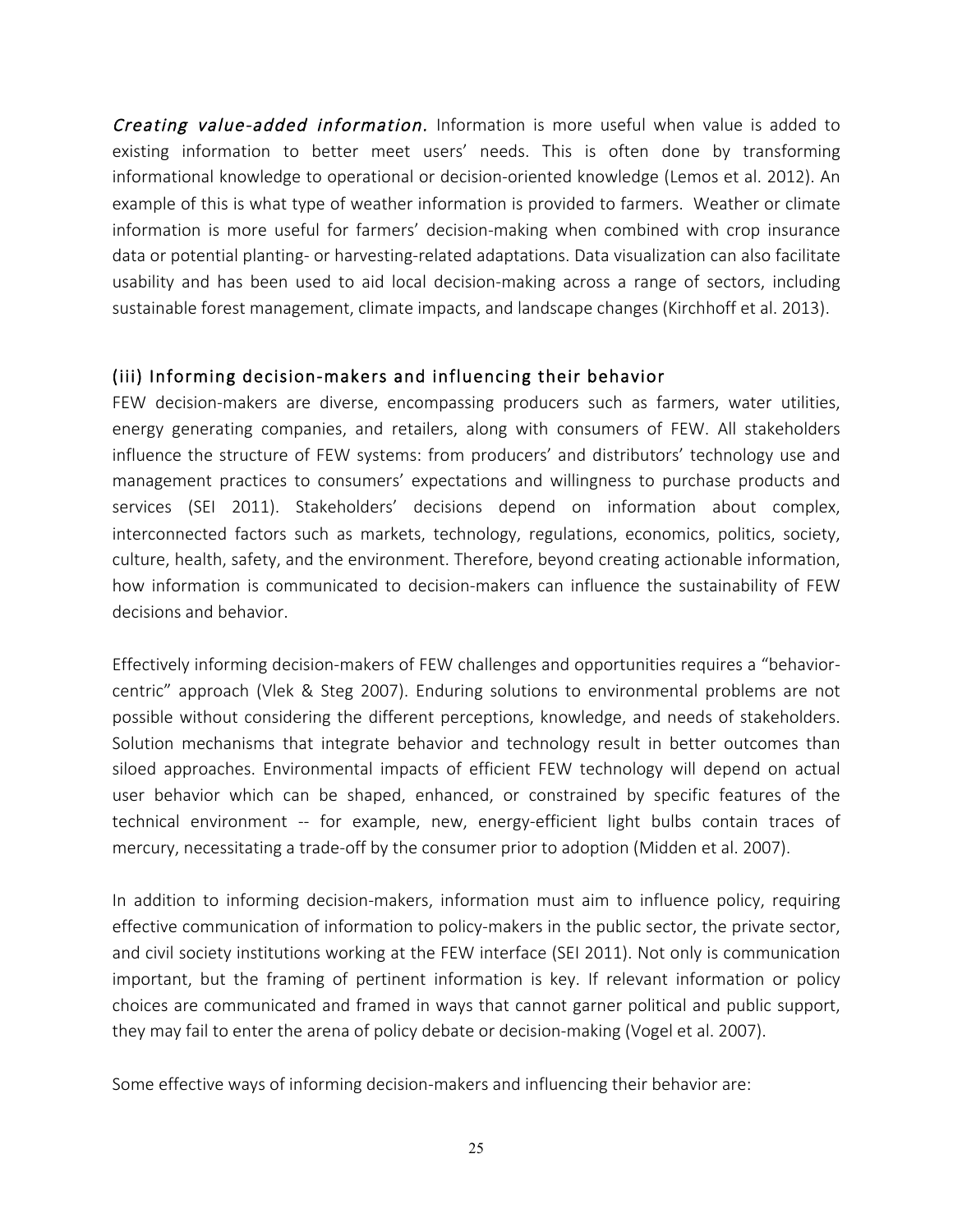**Technologies for increasing awareness.** Information and communication technologies (ICT) are often perceived to be critical in the shift towards a knowledge-based society (Lim & Barnes 2002). ICT has many applications in environmental informatics (Hilty et al. 2011). Communicating FEW information can be supported by database systems, geographic information systems, modeling and simulations, knowledge-based systems, and neural networks. For example, Next Drop, a start-up venture in Bangalore, India, uses real-time data and SMSbased messaging to inform water users with intermittent supply when they will next be receiving water (Welle et al. 2015). This ICT initiative connects the water-managing utility to customers to enable the widespread dissemination of water availability data. Further, mass media can communicate and disseminate information to a larger audience as well as to encourage stakeholder interest in sustainability issues. Jacobs et al. (2005) suggest that cultivating relationships with local press and broadcasters can help improve the likelihood of successful knowledge transfer. ICT experts, such as ones in the UC Berkeley School of Information, can help design and promote novel information communication methods to aid in disseminating FEW information effectively to larger audiences.

**Labelling.** Communicating the socio-ecological performance of various products with better labelling can promote sustainability in current patterns of consumption and production (Bratt et al. 2013). For instance, energy labels for various household appliances enable consumers to make more efficient decisions. A recent study on China's Energy Efficiency Label suggests that this label has positively influenced consumer decisions about purchasing air conditioners and refrigerators in Shanghai (Shen & Saijo 2009). Lawrence Berkeley National Lab's Environmental Energy Technologies Division has an "Energy Efficiency Standards Group" that analyzes technical, economic, and environmental aspects of more efficient appliances and equipment. Expertise like theirs can be used to improve labelling in other FEW systems as well.

**Education.** Environmental and sustainability challenges have important connections to and implications for education and schooling (Rickinson 2001). Environmental education is spreading in national educational policies and curricula with the aim of educating a generation of students who are knowledgeable about environmental problems and potential solutions (Pooley & O'Connor 2000). Outdoor ecology education has been shown to change long-term environmental perspectives and motivate students to make responsible environmental decisions through a combination of first-hand experience and participatory interaction (Bogner 1998). Environmental and sustainability education for all ages is therefore critical to sustain long-term behavioral change among producers and consumers of FEW systems.

Boundary Organizations. These organizations link the worlds of science and practice (Vogel et al. 2007), facilitating communication between scientists and decision-makers or policy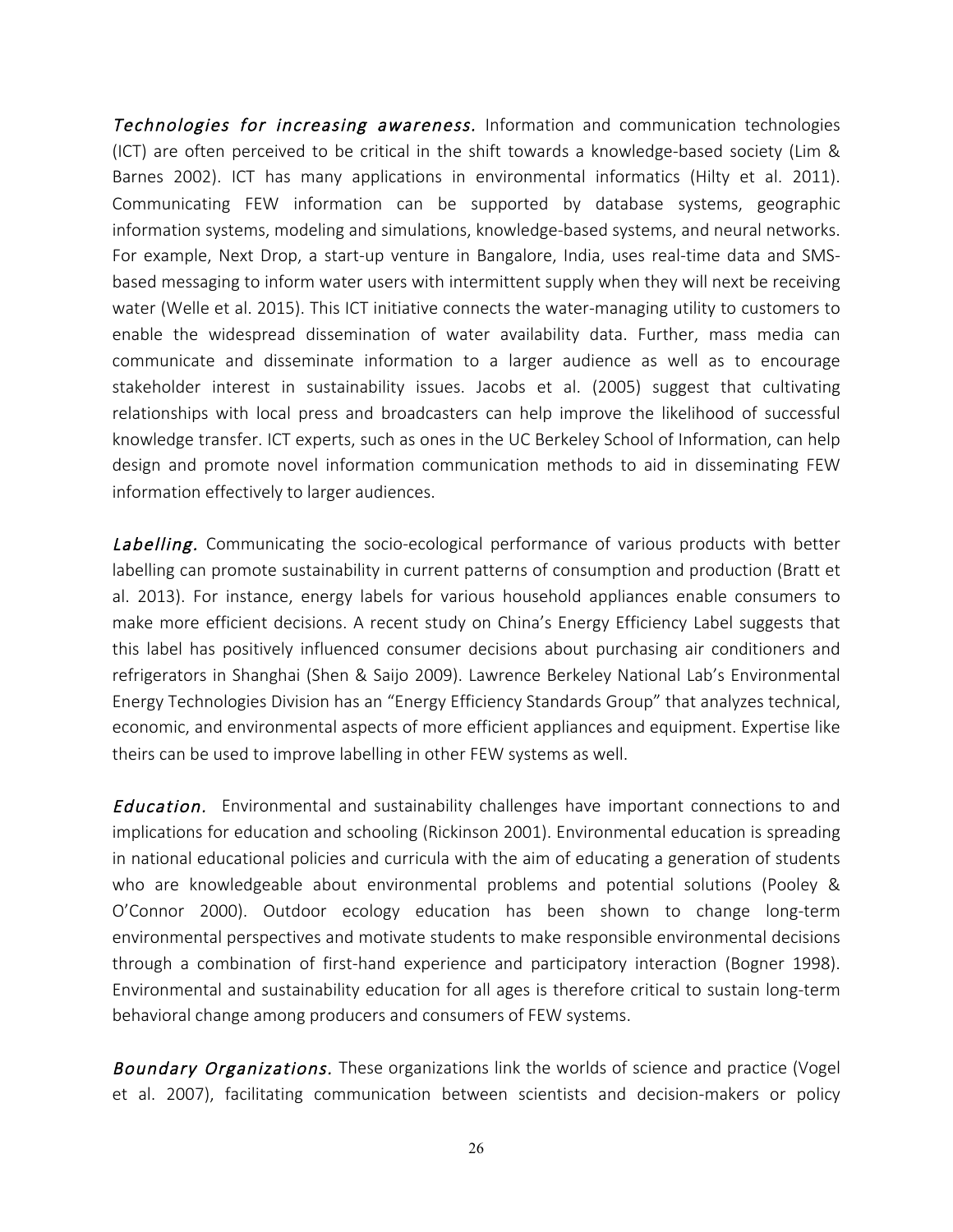developers, particularly with respect to complex environmental problems (Cook et al. 2013). In FEW systems, cooperative extension programs in the U.S. are one example of a boundary organization working at the interface of science, policy, and practice. Typically housed in land grant universities, Cooperative Extensions engage large networks of practitioner-educators who interact with local stakeholders and decision makers within FEW systems on a regular basis (Feldman & Ingram 2009). Cooperative extension programs could provide the necessary trainings and capacity building to speed the adoption of innovative FEW practices.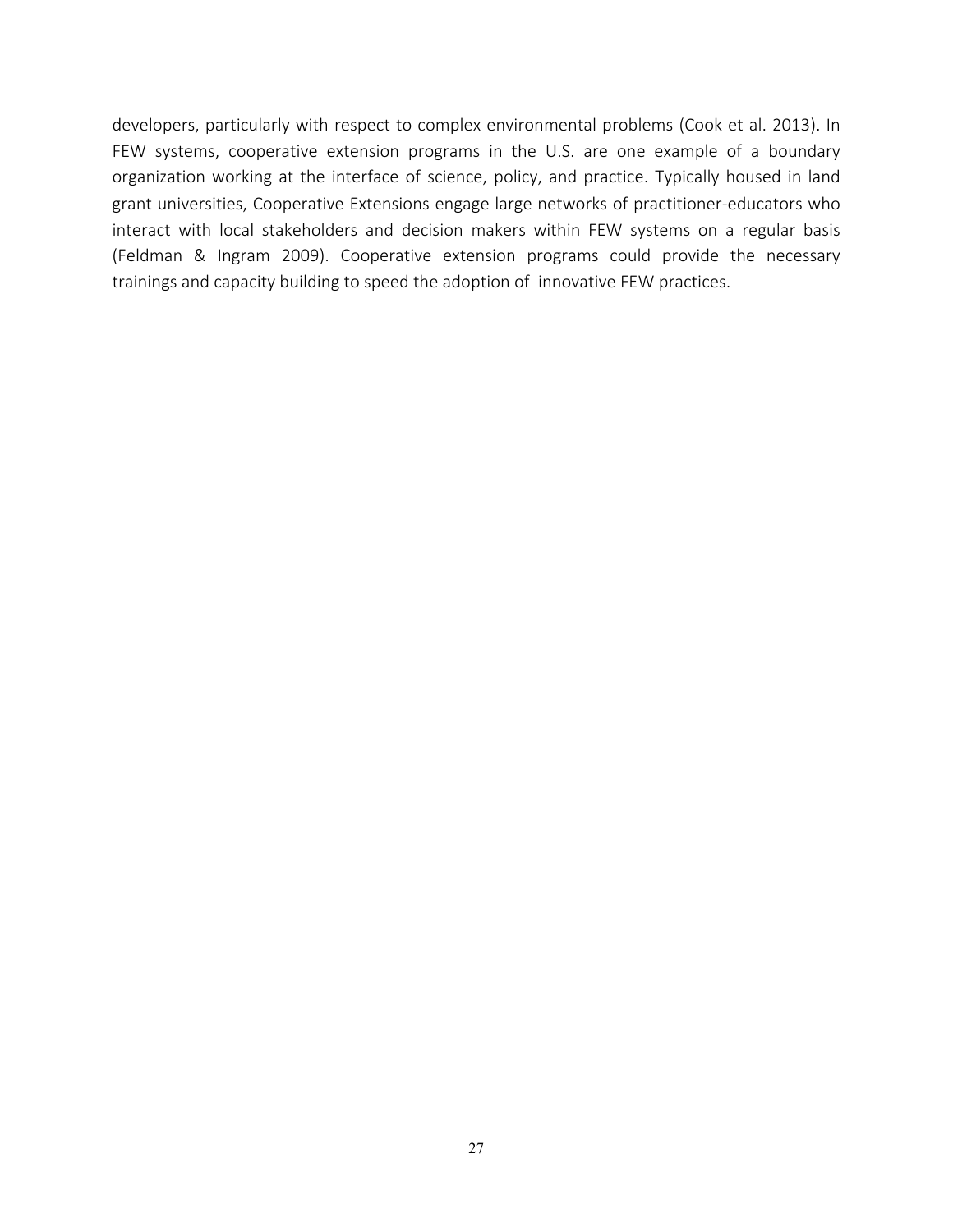# Conclusion

The FEW system trilemmas in drought-prone, semi-arid regions are particularly acute and likely to worsen. As highlighted above, this is due to the multiplicative and interacting system stressors including climate variability, persistent waste, continued pollution, and shifting demographics in these regions. We have identified and proposed solution mechanisms for three research challenges: (i) closing the loop across FEW systems; (ii) resolving spatiotemporal disconnects in FEW; and (ii) creating actionable information. The integrative solution mechanisms we propose focus on information and data, developing appropriate technologies, and incentivizing behavior change to provide concrete direction for innovative research that will lessen, prevent, and resolve trilemmas that are likely to arise when integrating the management of FEW systems.

We contend that fully understanding and ultimately managing FEW systems will require a combination of (i) discovery-driven disciplinary science in various subareas of FEW systems; (ii) research that integrates advances in FEW science to resolve trilemmas ; and (iii) the training and formation of interdisciplinary teams. The development and implementation of novel solutions to FEW trilemmas will flow from disciplinary science through to integrated, interdisciplinary management and policy. Discoveries in disciplinary science are the precursors to the development of technologies and policies. Through our explication of FEW challenges, we have provided examples of the need for basic research relevant to FEW systems. These include for example, a deeper and more fundamental understanding of the partitioning and use of water in plants and soil as well as advances in contaminant detection and remediation for wastewater reuse.

While disciplinary discoveries create new knowledge and open new pathways to resolve FEW trilemmas, there are inherently physical, natural and social science components in the intersection of FEW systems. Thus, resolving FEW trilemmas requires the transfer and integration of knowledge from disparate disciplines. Closing the loop by reusing waste across FEW is a good example; nutrients can be recovered from food and water waste, providing crosssystem resources and minimizing waste.

Solutions at the FEW nexus will require combining knowledge from different disciplines; the need for interdisciplinary teams is clear. Not only are scientists from different disciplines key to this process, but so are decision and policy makers. Bringing scientists together with practitioners can be efficient for science and effective for management (Dilling & Lemos 2011). The scientists can highlight what is possible, probable, and impossible from a science and technology standpoint, while the practitioners can highlight the hard and soft constraints as well as suggest new avenues for exploration. For example, while distributed waste remediation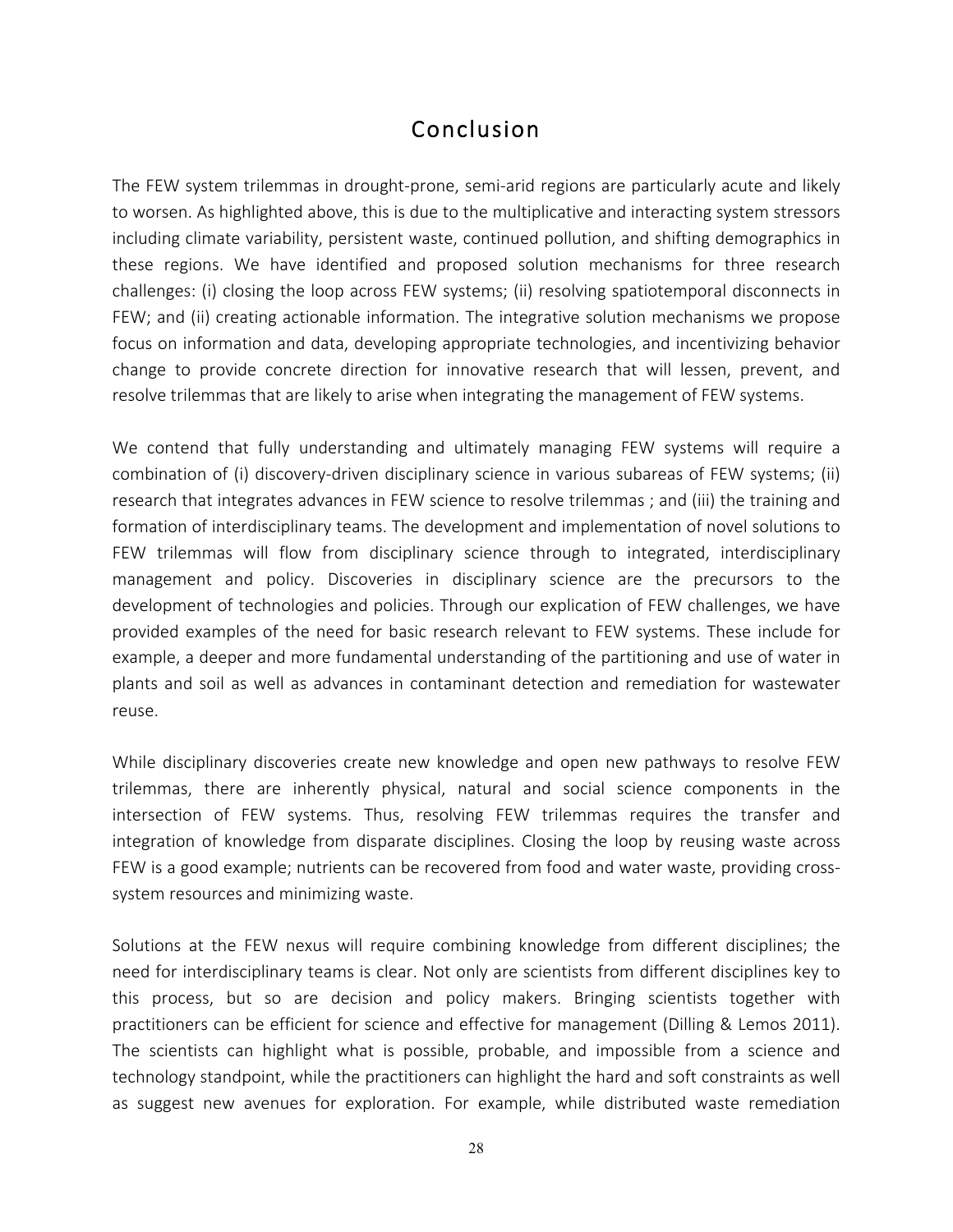facilities can resolve many transport issues, the cost of these facilities can be prohibitive to small farms. The challenge is putting these teams together is the group learning to speak the same language. Science, universities, and the public are becoming increasingly accepting and interested in interdisciplinarity, the acceptance of interdisciplinarity scholarship still has a ways to go in the broader academic community especially, for early or mid-career researchers (Rhoten & Parker 2004).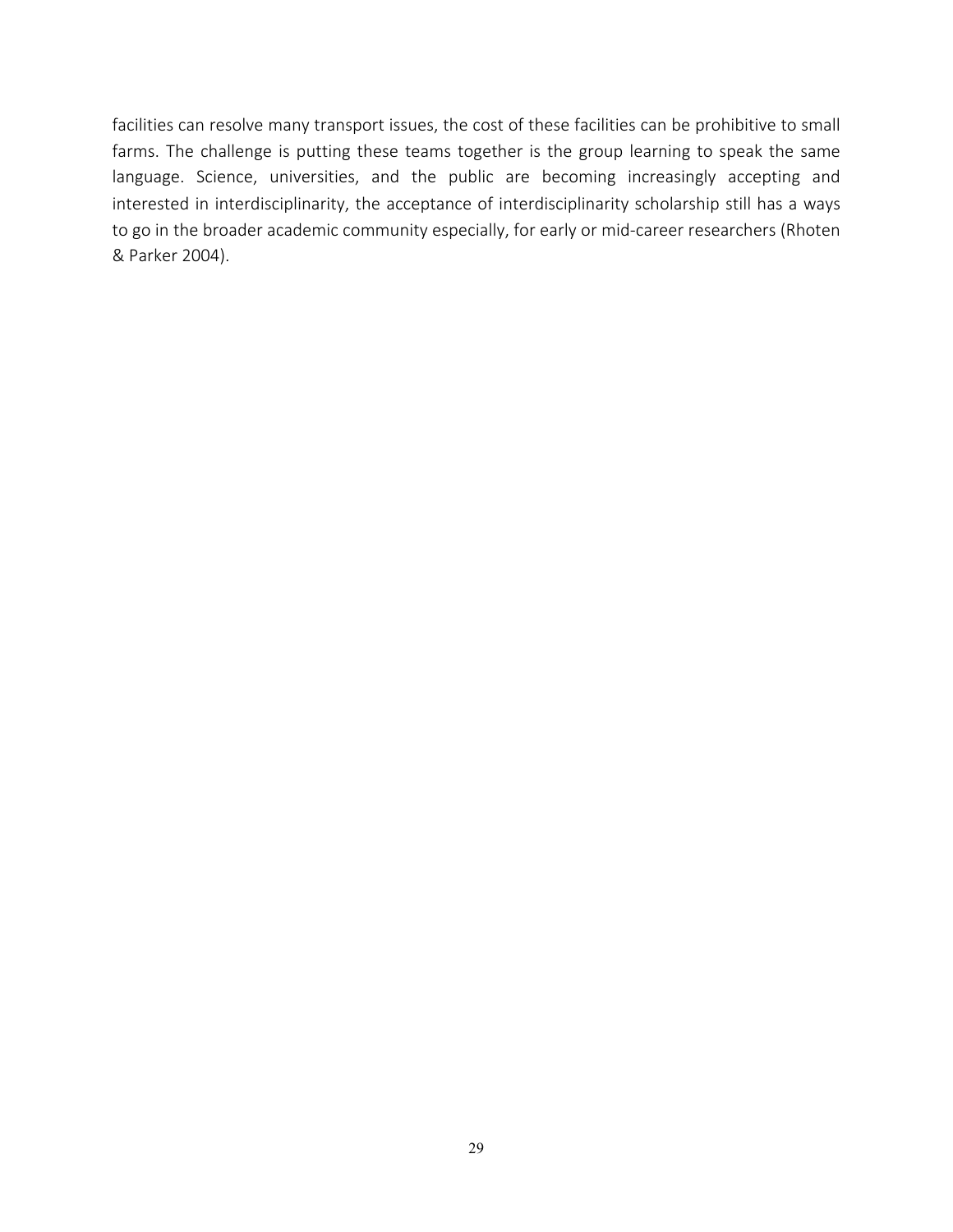# References

- Al-Ansari, Tareq, Anna Korre, Zhenggang Nie, and Nilay Shah. 2014. "Development of a Life Cycle Assessment Model for the Analysis of the Energy, Water and Food Nexus." In Computer Aided Chemical Engineering, 33:1039–44. Elsevier. http://linkinghub.elsevier.com/retrieve/pii/B9780444634559500088.
- Albanese, S., and D. Cicchella. 2012. "Legacy Problems in Urban Geochemistry." Elements 8 (6): 423–28. doi:10.2113/gselements.8.6.423.
- Ali, M. H. 2011. Practices of Irrigation & amp; On-Farm Water Management: Volume 2. New York, NY: Springer New York. http://link.springer.com/10.1007/978-1-4419-7637-6.
- Alter. 2010. "Energy Required To Produce a Pound of Food." TreeHugger. http://www.treehugger.com/green-food/energy-required-to-produce-a-pound-offood.html.
- Asare Philip, University of Virginia, David Broman, UC Berkeley, Edward A. Lee, UC Berkeley, Martin Torngren, KTH, and S. Shyam Sunder, NIST. 2012. "Cyber-Physical Systems - a Concept Map." http://cyberphysicalsystems.org/.
- Azapagic, Adisa. 2015. "Special Issue: Sustainability Issues in the Food–energy–water Nexus." Sustainable Production and Consumption 2 (April): 1–2. doi:10.1016/j.spc.2015.08.002.
- Belmecheri, Soumaya, Flurin Babst, Eugene R. Wahl, David W. Stahle, and Valerie Trouet. 2015. "Multi-Century Evaluation of Sierra Nevada Snowpack." Nature Climate Change, September. doi:10.1038/nclimate2809.
- Bogner, Franz X. 1998. "The Influence of Short-Term Outdoor Ecology Education on Long-Term Variables of Environmental Perspective." The Journal of Environmental Education 29 (4): 17–29. doi:10.1080/00958969809599124.
- Bratt, Cecilia, Sophie Hallstedt, K.-H. Robèrt, Göran Broman, and Jonas Oldmark. 2013. "Assessment of Criteria Development for Public Procurement from a Strategic Sustainability Perspective." Journal of Cleaner Production 52 (August): 309-16. doi:10.1016/j.jclepro.2013.02.007.
- Buzby, Jean C., Hodan F. Wells, and Jeffrey Hyman. 2014. "The Estimated Amount, Value, and Calories of Postharvest Food Losses at the Retail and Consumer Levels in the United States." Number 121. Economic Information Bulletin. USDA. http://www.ers.usda.gov/media/1282296/eib121.pdf.
- California Department of Water Resources (DWR). (2015). DWR Bulletin 120. California Cooperative Snow Surveys.
- Carlton, J. (2015, February 27). California Farmers Face Another Year Without Federal Water. The Wall Street Journal.
- Chakrabarti, Alicia R., John M. Hake, Donald M.D. Gray, Vincent P. De Lange, and Edward H. McCormick. 2011a. "EBMUD's Journey to Becoming a Net Electricity Producer."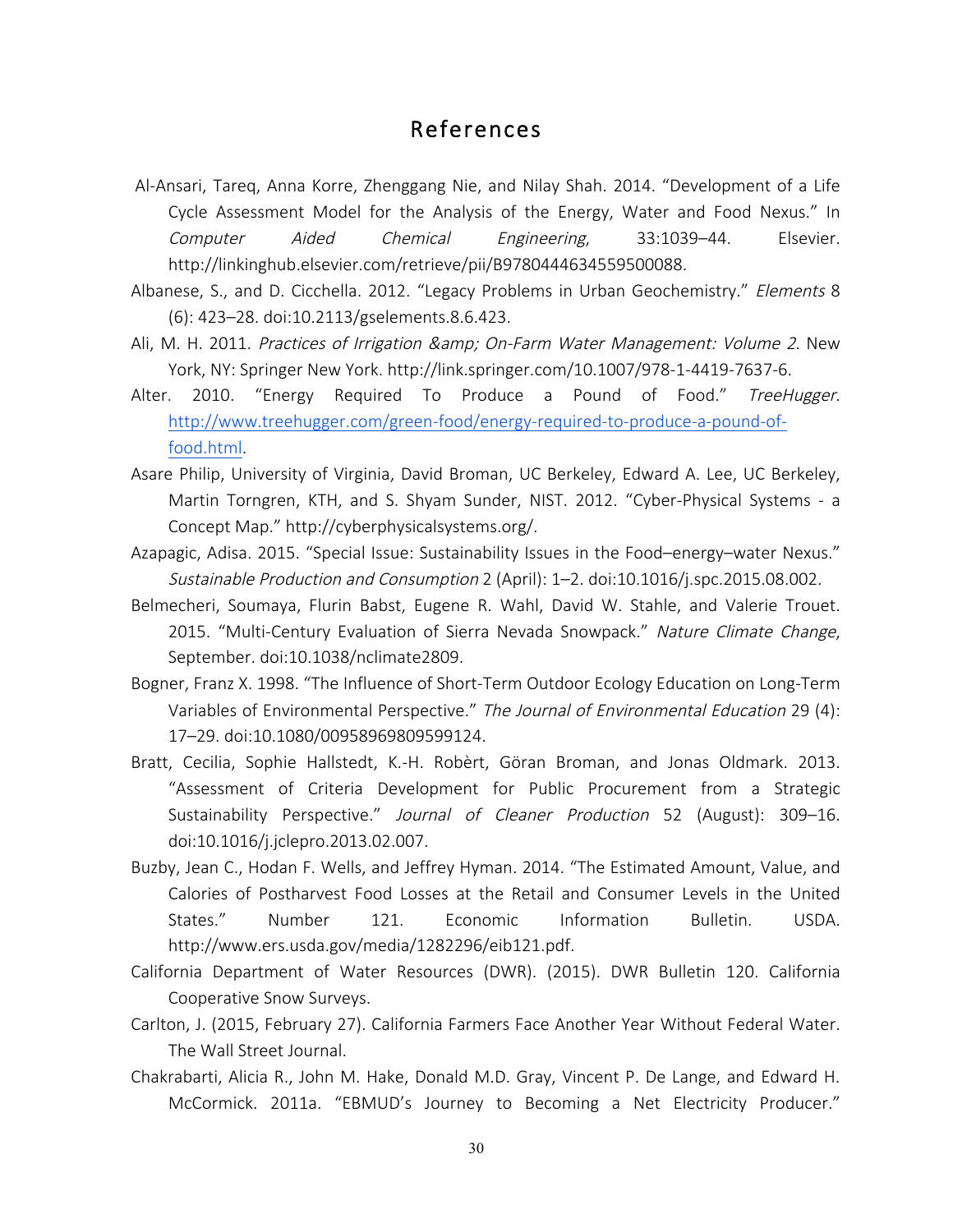Proceedings of the Water Environment Federation 2011 (6): 625–33. doi:10.2175/193864711802836634.

- Chakrabarti, Alicia R., John M. Hake, Vincent P. De Lange, and Edward H. McCormick. 2011b. "A Case Study of a Large Wastewater Treatment Plant Demonstrating an Integrated Approach to Climate Change." Proceedings of the Water Environment Federation 2011 (6): 1172–80. doi:10.2175/193864711802836788.
- Cherchi, Carla, Mohammad Badruzzaman, Joan Oppenheimer, Christopher M. Bros, and Joseph G. Jacangelo. 2015. "Energy and Water Quality Management Systems for Water Utility's Operations: A Review." Journal of Environmental Management 153 (April): 108– 20. doi:10.1016/j.jenvman.2015.01.051.
- Coleman-Jensen, A., Gregory, C., & Singh, A. (2014). Household food security in the United States in 2013. Economic Research Report.
- Cook, Carly N., Michael B. Mascia, Mark W. Schwartz, Hugh P. Possingham, and Richard A. Fuller. 2013. "Achieving Conservation Science That Bridges the Knowledge-Action Boundary: Achieving Effective Conservation Science." Conservation Biology 27 (4): 669-78. doi:10.1111/cobi.12050.
- Cooke, Steven J., and JesseC. Vermaire. 2015. "Environmental Studies and Environmental Science Today: Inevitable Mission Creep and Integration in Action-Oriented Transdisciplinary Areas of Inquiry, Training and Practice." Journal of Environmental Studies and Sciences 5 (1): 70–78. doi:10.1007/s13412-014-0220-x.
- Cuéllar, Amanda D., and Michael E. Webber. 2010. "Wasted Food, Wasted Energy: The Embedded Energy in Food Waste in the United States." Environmental Science & Technology 44 (16): 6464–69. doi:10.1021/es100310d.
- Curran, Mary Ann. 1996. "Environmental Life-Cycle Assessment." The International Journal of Life Cycle Assessment 1 (3): 179–179. doi:10.1007/BF02978949.
- Daigger, Glen T. 2009. "Evolving Urban Water and Residuals Management Paradigms: Water Reclamation and Reuse, Decentralization, and Resource Recovery." Water Environment Research 81 (8): 809–23. doi:10.2175/106143009X425898.
- Desloover, Joachim, Andualem Abate Woldeyohannis, Willy Verstraete, Nico Boon, and Korneel Rabaey. 2012. "Electrochemical Resource Recovery from Digestate to Prevent Ammonia Toxicity during Anaerobic Digestion." Environmental Science & Technology 46 (21): 12209–16. doi:10.1021/es3028154.
- Diacono, M., Rubino, P., & Montemurro, F. (2013). Precision nitrogen management of wheat. A review. Agronomy for Sustainable Development. doi:10.1007/s13593-012-0111-z
- Diffenbaugh, Noah S., Daniel L. Swain, and Danielle Touma. 2015. "Anthropogenic Warming Has Increased Drought Risk in California." Proceedings of the National Academy of Sciences 112 (13): 3931–36. doi:10.1073/pnas.1422385112.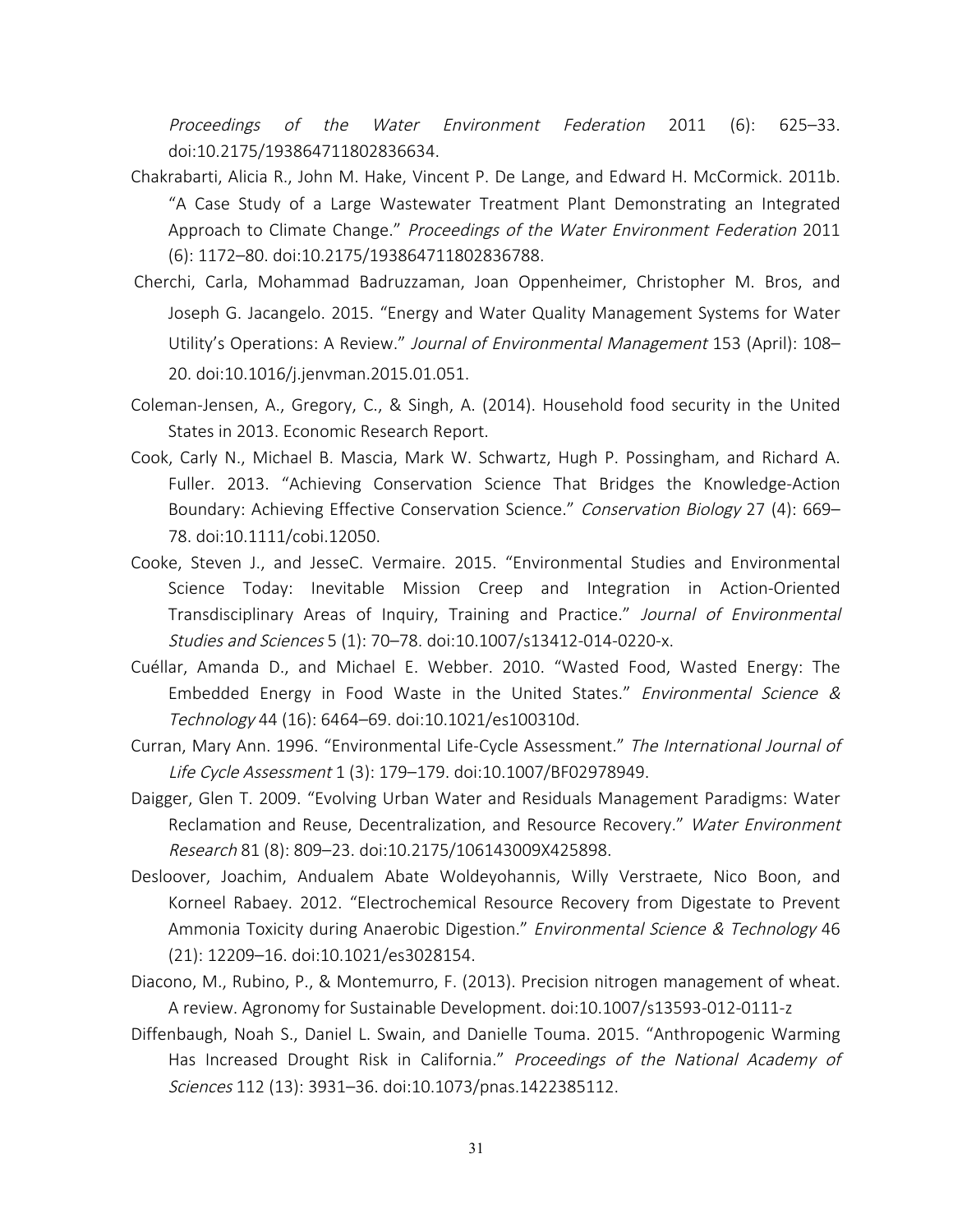- Dilling, Lisa, and Maria Carmen Lemos. 2011. "Creating Usable Science: Opportunities and Constraints for Climate Knowledge Use and Their Implications for Science Policy." Global Environmental Change 21 (2): 680–89. doi:10.1016/j.gloenvcha.2010.11.006.
- Dyson, Mark E.H., Samuel D. Borgeson, Michaelangelo D. Tabone, and Duncan S. Callaway. 2014. "Using Smart Meter Data to Estimate Demand Response Potential, with Application to Solar Energy Integration." *Energy Policy* 73 (October): 607-19. doi:10.1016/j.enpol.2014.05.053.
- Evans, J.A., A.M. Foster, J.-M. Huet, L. Reinholdt, K. Fikiin, C. Zilio, M. Houska, et al. 2014a. "Specific Energy Consumption Values for Various Refrigerated Food Cold Stores." Energy and Buildings 74 (May): 141–51. doi:10.1016/j.enbuild.2013.11.075.
- Evans, J.A., E.C. Hammond, A.J. Gigiel, A.M. Fostera, L. Reinholdt, K. Fikiin, and C. Zilio. 2014b. "Assessment of Methods to Reduce the Energy Consumption of Food Cold Stores." Applied Thermal Engineering 62 (2): 697–705. doi:10.1016/j.applthermaleng.2013.10.023.
- Feldman, David L., and Helen M. Ingram. 2009. "Making Science Useful to Decision Makers: Climate Forecasts, Water Management, and Knowledge Networks." Weather, Climate, and Society 1 (1): 9–21. doi:10.1175/2009WCAS1007.1.
- Fulton, J., & Cooley, H. (2015). The water footprint of California's energy system, 1990-2012. Environmental Science & Technology, 49(6), 3314–21. doi:10.1021/es505034x
- Gebbers, R., & Adamchuk, V. I. (2010). Precision agriculture and food security. Science (New York, N.Y.), 327(5967), 828–831. doi:10.1126/science.1183899
- Gerland, P., A. E. Raftery, H. ev ikova, N. Li, D. Gu, T. Spoorenberg, L. Alkema, et al. 2014. "World Population Stabilization Unlikely This Century." Science 346 (6206): 234-37. doi:10.1126/science.1257469.
- Gewald, Daniela, Konstantinos Siokos, Sotirios Karellas, and Hartmut Spliethoff. 2012. "Waste Heat Recovery from a Landfill Gas-Fired Power Plant." Renewable and Sustainable Energy Reviews 16 (4): 1779–89. doi:10.1016/j.rser.2012.01.036.
- Gleick, P. H. (2015). Impacts of California's Ongoing Drought: Hydroelectricity Generation. Oakland, CA.
- Grantham, Theodore E, and Joshua H Viers. 2014. "100 Years of California's Water Rights System: Patterns, Trends and Uncertainty." Environmental Research Letters 9 (8): 084012. doi:10.1088/1748-9326/9/8/084012.
- Grebel, Janel E., Sanjay K. Mohanty, Andrew A. Torkelson, Alexandria B. Boehm, Christopher P. Higgins, Reed M. Maxwell, Kara L. Nelson, and David L. Sedlak. 2013. "Engineered Infiltration Systems for Urban Stormwater Reclamation." Environmental Engineering Science 30 (8): 437–54. doi:10.1089/ees.2012.0312.
- Griffin, D., & Anchukaitis, K. J. (2014). How unusual is the 2012-2014 California drought? Geophysical Research Letters, 41(24), 9017–9023. doi:10.1002/2014GL062433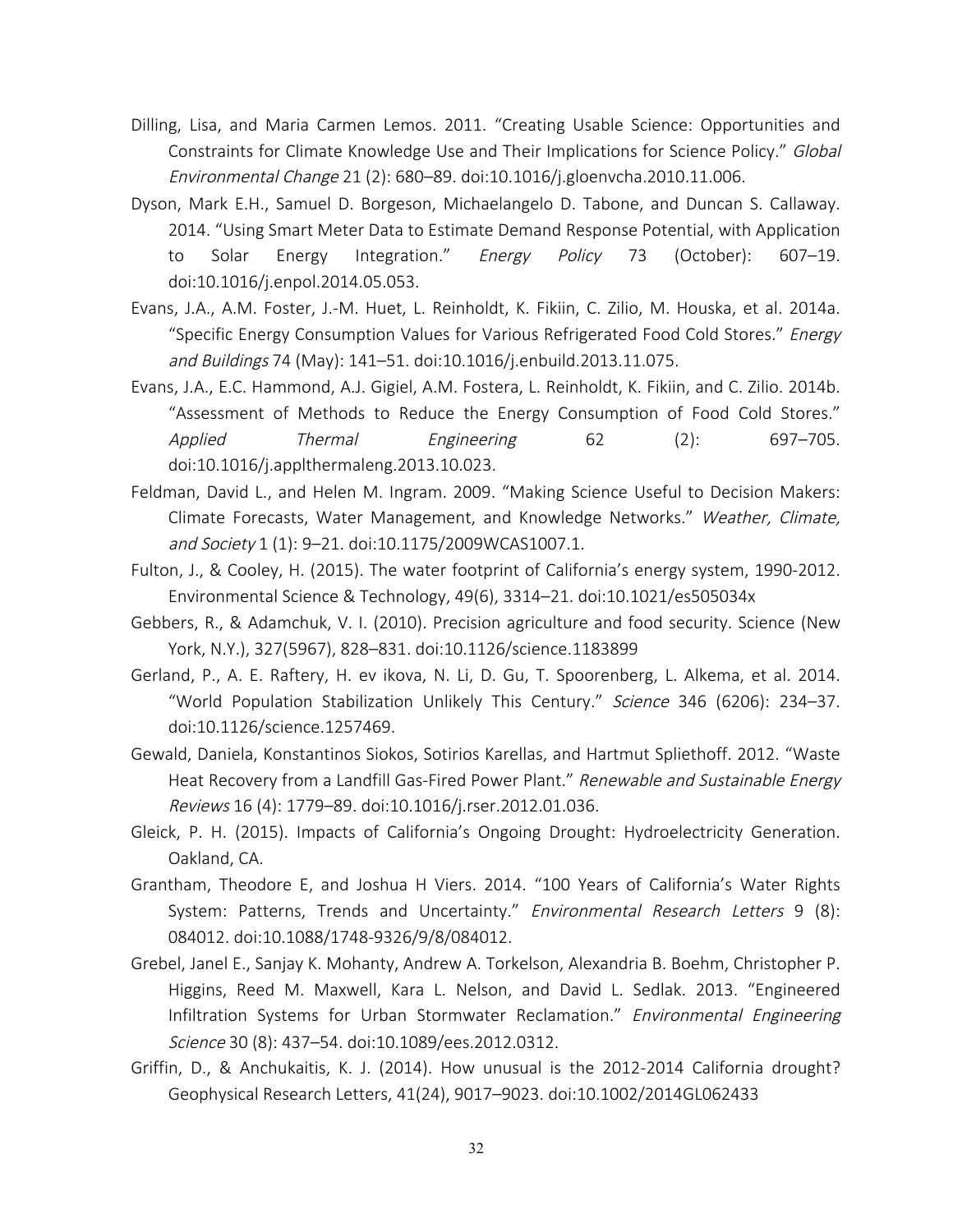- Hall, Clare, and Felipe Osses. 2013. "A Review to Inform Understanding of the Use of Food Safety Messages on Food Labels: Use of Food Safety Messages on Food Labels." International Journal of Consumer Studies 37 (4): 422–32. doi:10.1111/ijcs.12010.
- Hall, Kevin D., Juen Guo, Michael Dore, and Carson C. Chow. 2009. "The Progressive Increase of Food Waste in America and Its Environmental Impact." Edited by Thorkild I. A. Sorensen. PLoS ONE 4 (11): e7940. doi:10.1371/journal.pone.0007940.
- Hanak, Ellen, ed. 2011. Managing California's Water: From Conflict to Reconciliation. San Francisco, CA: Public Policy Institute of California.
- Herzog, S. P., C. P. Higgins, and J. E. McCray. 2015. "Engineered Streambeds for Induced Hyporheic Flow: Enhanced Removal of Nutrients, Pathogens, and Metals from Urban Streams." Journal of Environmental Engineering, August, 04015053. doi:10.1061/(ASCE)EE.1943-7870.0001012.
- Howitt Richard, Duncan MacEwan, Josué Medellín-Azuara, Jay Lund, and Daniel Sumner. 2015. "Economic Analysis of the 2015 Drought For California Agriculture." In . UC Davis Center for Watershed Sciences ERA Economics UC Agricultural Issues Center.
- ISO. 2010. "ISO 14040:2006 Environmental Management -- Life Cycle Assessment -- Principles and Framework." http://www.iso.org/iso/catalogue\_detail?csnumber=37456.
- Jacobs, Katharine, Gregg Garfin, and Melanie Lenart. 2005. "More than Just Talk: Connecting Science and Decisionmaking." Environment: Science and Policy for Sustainable Development 47 (9): 6–21. doi:10.3200/ENVT.47.9.6-21.
- Jacobsen, Noel Brings. 2008. "Industrial Symbiosis in Kalundborg, Denmark: A Quantitative Assessment of Economic and Environmental Aspects." Journal of Industrial Ecology 10 (1-2): 239–55. doi:10.1162/108819806775545411.
- Jacobson, Mark Z., Mark A. Delucchi, Mary A. Cameron, and Bethany A. Frew. 2015. "Low-Cost Solution to the Grid Reliability Problem with 100% Penetration of Intermittent Wind, Water, and Solar for All Purposes." Proceedings of the National Academy of Sciences 112 (49): 15060–65. doi:10.1073/pnas.1510028112.
- James, S.J., and C. James. 2010. "The Food Cold-Chain and Climate Change." Food Research International 43 (7): 1944–56. doi:10.1016/j.foodres.2010.02.001.
- Jasper, Justin T., Zackary L. Jones, Jonathan O. Sharp, and David L. Sedlak. 2014. "Nitrate Removal in Shallow, Open-Water Treatment Wetlands." Environmental Science & Technology 48 (19): 11512–20. doi:10.1021/es502785t.
- Jeswani, Harish Kumar, Richard Burkinshaw, and Adisa Azapagic. 2015. "Environmental Sustainability Issues in the Food–energy–water Nexus: Breakfast Cereals and Snacks." Sustainable Production and Consumption 2 (April): 17–28. doi:10.1016/j.spc.2015.08.001.
- Johnson, Nathanael. 2015. "How California Could Get Smarter about Droughts and Flooding." LockerDome. September 11. http://grist.org/food/how-california-could-get-smarter-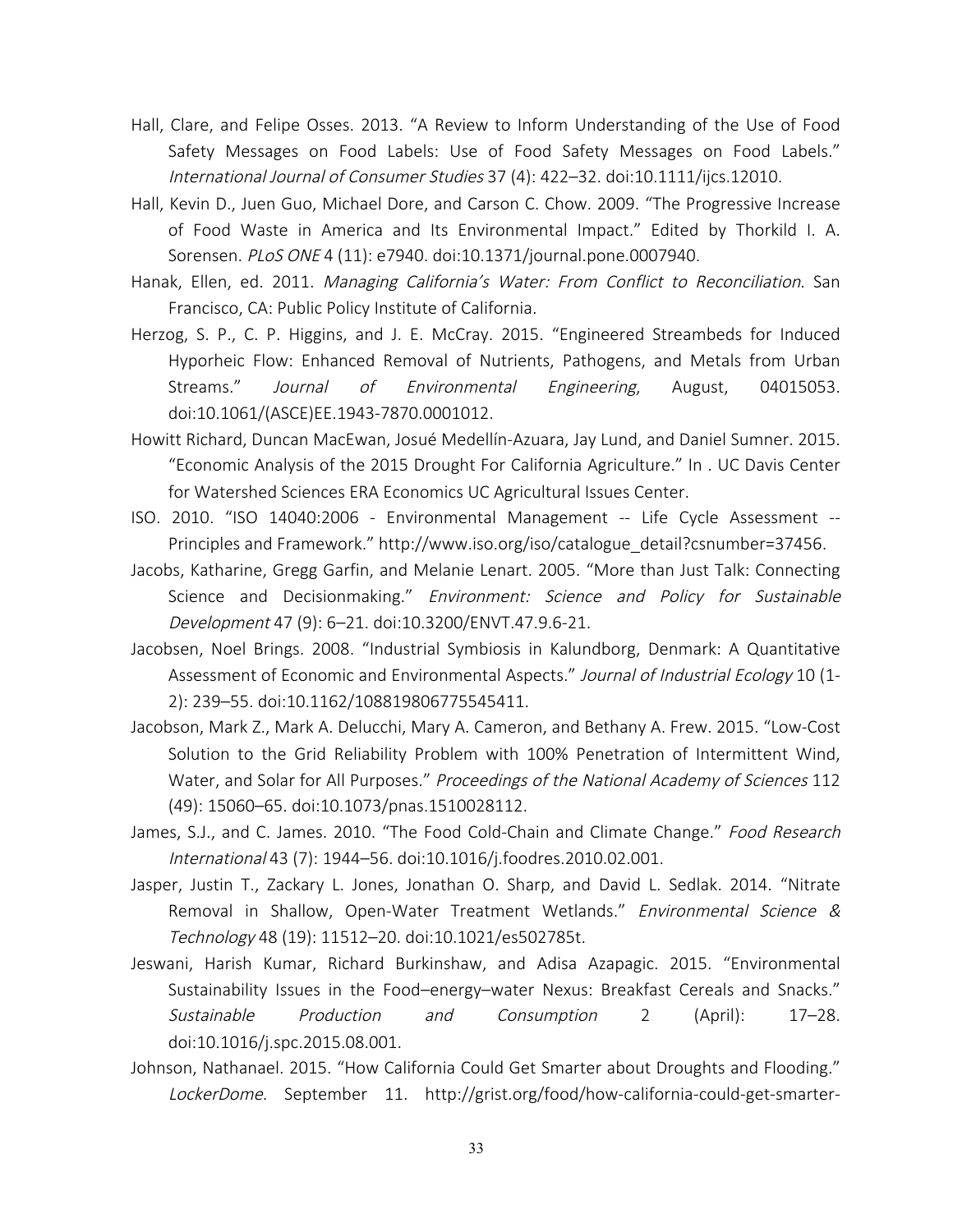about-droughts-and-

flooding/?utm\_medium=email&utm\_source=newsletter&utm\_campaign=daily-horizon.

- Kiparsky, Michael. 2013. "The Innovation Deficit in Urban Water: The Need for an Integrated Perspective on Institutions, Organizations, and Technology." 30.8. Environmental Engineering Science.
- Kirchhoff, Christine J., Maria Carmen Lemos, and Suraje Dessai. 2013. "Actionable Knowledge for Environmental Decision Making: Broadening the Usability of Climate Science." Annual Review of Environment and Resources 38 (1): 393–414. doi:10.1146/annurev-environ-022112-112828.
- Kizito, Simon, Shubiao Wu, W. Kipkemoi Kirui, Ming Lei, Qimin Lu, Hamidou Bah, and Renjie Dong. 2015. "Evaluation of Slow Pyrolyzed Wood and Rice Husks Biochar for Adsorption of Ammonium Nitrogen from Piggery Manure Anaerobic Digestate Slurry." Science of The Total Environment 505 (February): 102–12. doi:10.1016/j.scitotenv.2014.09.096.
- Kosusko Michael, EPA ORD, and Robert B. Williams, California Biogas Collaborative (CBC), UC Davis Laura C. Moreno, UC Berkeley Charlotte C. Ely, EPA Region 9. 2015. "An Approach to Compare the Air Quality, Climate and Economic Impacts of Biogas Management Technologies." &WMA ACE 2015: National Risk Management Research Laboratory, Air Pollution Prevention and Control Division.
- Knobeloch, L., Salna, B., Hogan, A., Postle, J., & Anderson, H. 2000. "Blue Babies and Nitrate-Contaminated Well Water." Environmental Health Perspectives.
- LA Times Editorial Board. 2015. "Drought Provides Opportunity for L.A. to Get Gray Water Right." Latimes.com. http://www.latimes.com/opinion/editorials/la-ed-gray-water-20150420-story.html.
- Lai, Judy, Nicholas DeForest, Sila Kiliccote, Michael Stadler, Chris Marnay, and Jon Donadee. 2011. "Evaluation of Evolving Residential Electricity Tariffs." Lawrence Berkeley National Laboratory, Carnegie Mellon University.
- Larsen, Tove A., Alfredo C. Alder, Rik I. L. Eggen, Max Maurer, and Judit Lienert. 2009. "Source Separation: Will We See a Paradigm Shift in Wastewater Handling? <sup>1</sup>." Environmental Science & Technology 43 (16): 6121–25. doi:10.1021/es803001r.
- Law, Richard, Adam Harvey, and David Reay. 2013. "Opportunities for Low-Grade Heat Recovery in the UK Food Processing Industry." Applied Thermal Engineering 53 (2): 188-96. doi:10.1016/j.applthermaleng.2012.03.024.
- Lemos, Maria Carmen, Christine J. Kirchhoff, and Vijay Ramprasad. 2012. "Narrowing the Climate Information Usability Gap." Nature Climate Change 2 (11): 789-94. doi:10.1038/nclimate1614.
- Lim, Cher Ping, and Sally Barnes. 2002. "'Those Who Can, Teach' The Pivotal Role of the Teacher in the Information and Communication Technologies (ICT) Learning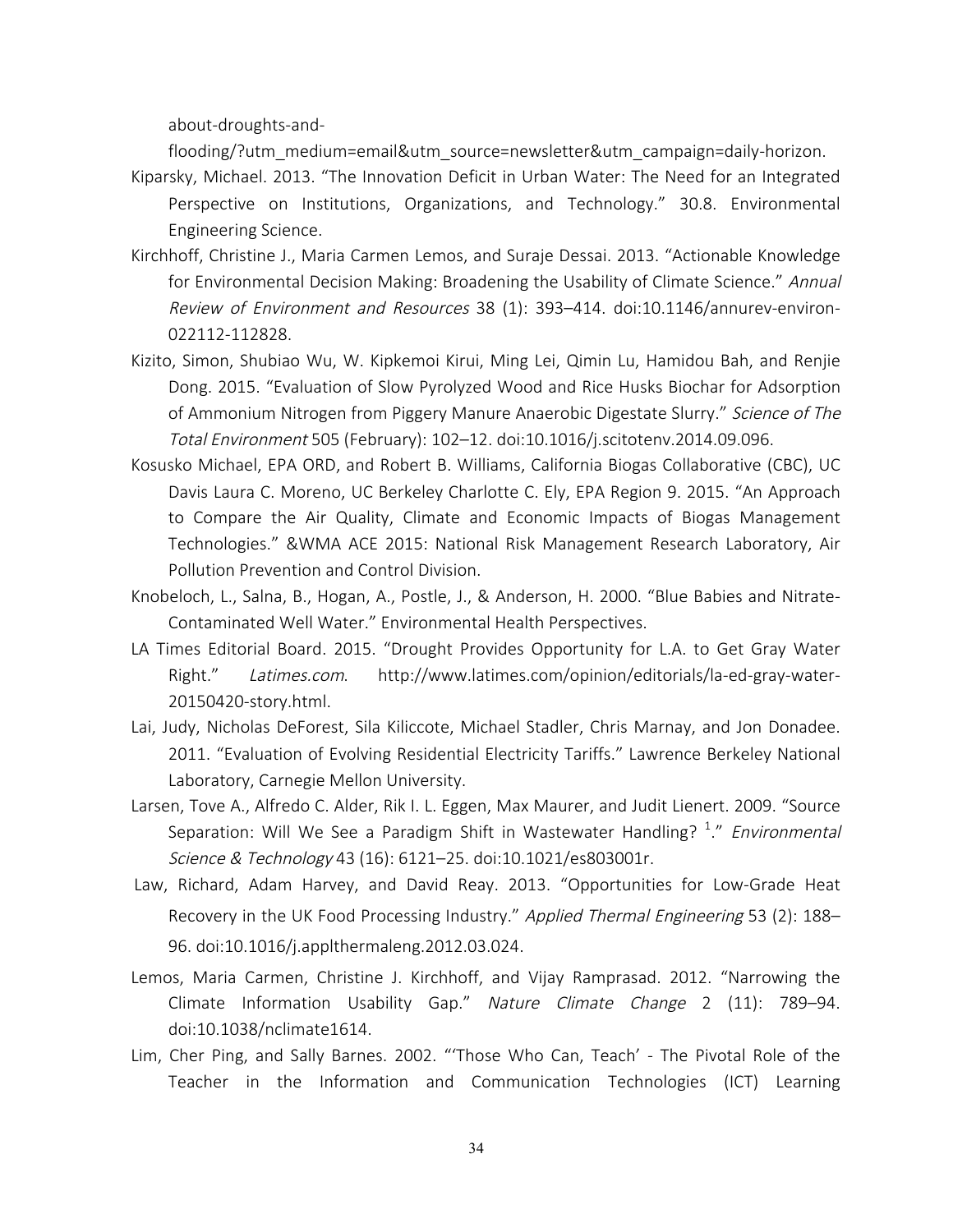Environment." Journal of Educational Media 27 (1-2): 19–40. doi:10.1080/1358165020270103.

- Liu, Shuang, Xing-Yi Zhang, Jingyi Yang, and Craig F. Drury. 2013. "Effect of Conservation and Conventional Tillage on Soil Water Storage, Water Use Efficiency and Productivity of Corn and Soybean in Northeast China." Acta Agriculturae Scandinavica, Section B - Soil & Plant Science 63 (5): 383–94. doi:10.1080/09064710.2012.762803.
- Lumley, Nicholas P.G., Dotti F. Ramey, Ana L. Prieto, Robert J. Braun, Tzahi Y. Cath, and Jason M. Porter. 2014. "Techno-Economic Analysis of Wastewater Sludge Gasification: A Decentralized Urban Perspective." Bioresource Technology 161 (June): 385-94. doi:10.1016/j.biortech.2014.03.040.
- Lundy, Jeff, and Lawrence Bowdish. 2014. "The Energy-Water-Food Nexus." U.S. Chamber of commerce foundation.
- Lono-Batura Maile, Yinan Qi and Ned Beecher. 2015. "Biogas Production And Potential From U.S. Wastewater Treatment « « BioCycle BioCycle." Vol. 53, No. 12,. BioCycle. 2012. Accessed December 10. http://www.biocycle.net/2012/12/18/biogas-production-andpotential-from-u-s-wastewater-treatment/.
- Marin Carbon Project. 2008. "Marin Carbon Project." http://www.marincarbonproject.org/.
- Markham. 2015. "Home-Sized Biogas Unit Turns Organic Waste into Cooking Fuel and Fertilizer, for under \$900." TreeHugger. http://www.treehugger.com/cleantechnology/home-sized-biogas-unit-turns-organic-waste-cooking-fuel-and-fertilizerunder-900.html.
- McEwan, D., Tynan, T. J., & Wilson, L. K. (2014). Management of the California State Water Project. Bulletin 132-12 - California, Department of Water Resources.
- Meinke, H, R Nelson, P Kokic, R Stone, R Selvaraju, and W Baethgen. 2006. "Actionable Climate Knowledge: From Analysis to Synthesis." Climate Research 33 (December): 101-10. doi:10.3354/cr033101.
- Mekonnen, Mesfin M., and Arjen Y. Hoekstra. 2012. "A Global Assessment of the Water Footprint of Farm Animal Products." Ecosystems 15 (3): 401–15. doi:10.1007/s10021- 011-9517-8.
- Midden, Cees J. H., Florian G. Kaiser, and L. Teddy McCalley. 2007. "Technology's Four Roles in Understanding Individuals' Conservation of Natural Resources." Journal of Social Issues 63 (1): 155–74. doi:10.1111/j.1540-4560.2007.00501.x.
- Nield, David. 2015. "Underwater Balloons Could Give Us a New Way of Storing Renewable Energy - ScienceAlert." http://www.sciencealert.com/underwater-balloons-could-give-usa-new-way-of-storing-renewable-energy.
- Natural Resources Defense Council. 2009. "How Much Water Is Being Lost Throughout CA?" White Paper. Water System Optimization.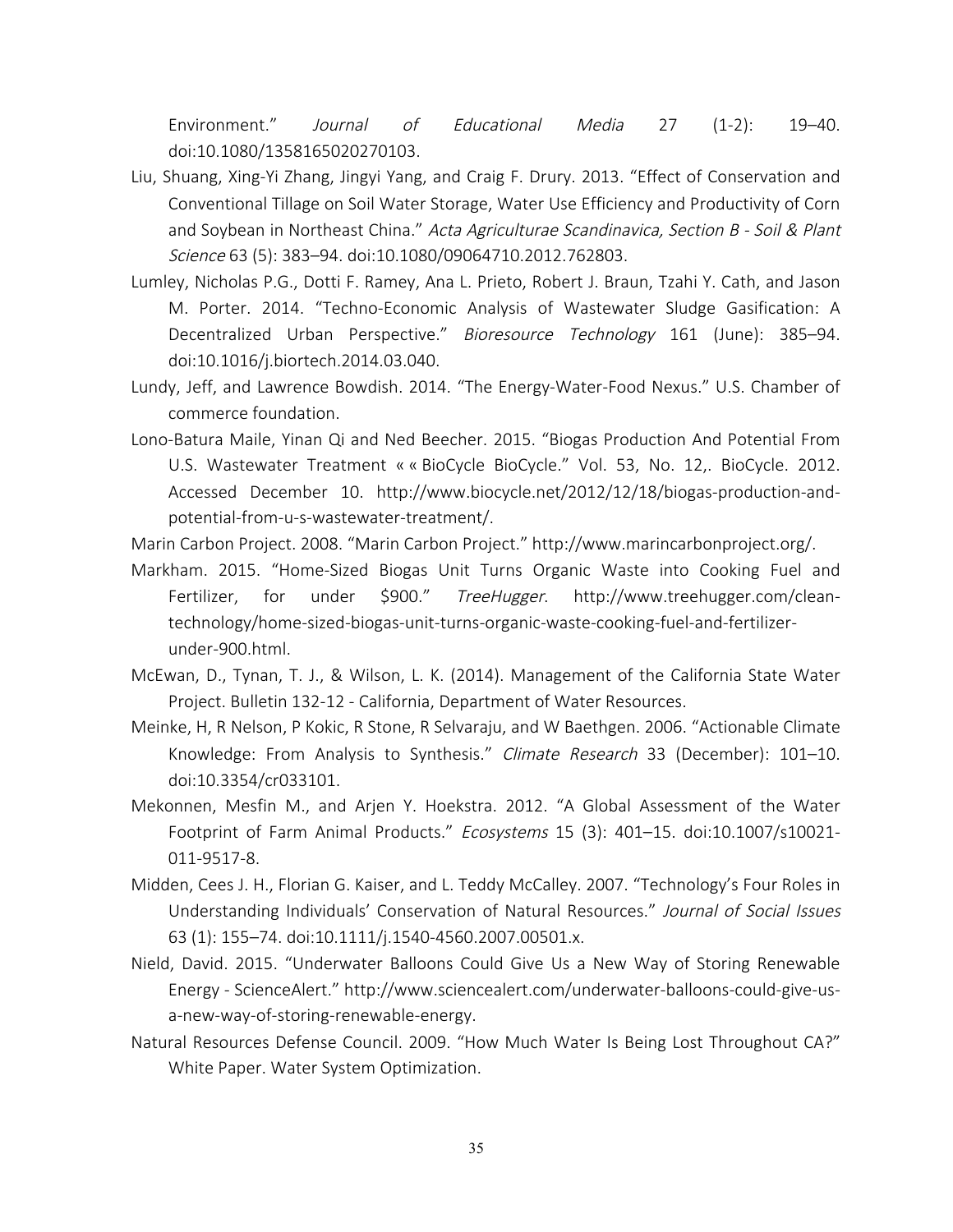- Olson, C. M. (1999). Nutrition and health outcomes associated with food insecurity and hunger. The Journal of Nutrition, 129(2S Suppl), 521S–524S.
- Parfitt, J., M. Barthel, and S. Macnaughton. 2010. "Food Waste within Food Supply Chains: Quantification and Potential for Change to 2050." Philosophical Transactions of the Royal Society B: Biological Sciences 365 (1554): 3065–81. doi:10.1098/rstb.2010.0126.
- Pirog, R., Van Pelt, T., Enshanyan, K., and Cooke, E. (2001). Food, fuel and freeways: An Iowa perspective on how far food travels, final usage, and greenhouse gas emission. Retrieved October 15, 2001 from www.ag.iastate.edu/centers/leopold
- Pohl, Christian, Stephan Rist, Anne Zimmermann, Patricia Fry, Ghana S Gurung, Flurina Schneider, Chinwe Ifejika Speranza, et al. 2010. "Researchers' Roles in Knowledge Co-Production: Experience from Sustainability Research in Kenya, Switzerland, Bolivia and Nepal." Science and Public Policy 37 (4): 267–81. doi:10.3152/030234210X496628.
- Pooley, J. A., and M. O'Connor. 2000. "Environmental Education and Attitudes: Emotions and Beliefs Are What Is Needed." Environment and Behavior 32 (5): 711-23. doi:10.1177/0013916500325007.
- Poonpun Piyasak, and Ward T. Jewell. 2008. "Analysis of the Cost per Kilowatt Hour to Store Electricity." Vol. 23, No. 2. IEEE TRANSACTIONS ON ENERGY CONVERSION. IEEE.
- Qi, Yinan, Ned Beecher, and Lori Stone. 2013. "A National Survey of Biogas Use at Wastewater Treatment Plants in the United States: The Results." Proceedings of the Water Environment Federation 2013 (5): 655–66. doi:10.2175/193864713813536778.
- Rabbani, T., Munier, S., Dorchies, Malaterre, P., Bayen, A., and Litorico, X. (2009). Flatnessbased control of open-channel flow in an irrigation canal using SCADA [Applications of Control]. Control Systems, IEEE 29.5: 22-30.
- Rewe Sustainability Report. 2012. "Annual Report 2012 REWE Group." http://www.rewegroup-geschaeftsbericht.de/2012/en/.
- Rhoten, D. 2004. "EDUCATION: Risks and Rewards of an Interdisciplinary Research Path." Science 306 (5704): 2046–2046. doi:10.1126/science.1103628.
- Rickinson, Mark. 2001. "Learners and Learning in Environmental Education: A Critical Review of the Evidence." Environmental Education Research 7 (3): 207–320. doi:10.1080/13504620120065230.
- Ringler, C., Bhaduri, A., Lawford, R. (2013). The nexus across water, energy, land and food (WELF): Potential for improved resource efficiency? Current Opinion in Environmental Sustainability 5 (6), S. 617-624. DOI: 10.1016/j.cosust.2013.11.002
- Roach, John. 2015. "For Storing Electricity, Utilities Are Turning to Pumped Hydro by John Roach: The Yale Environment 360." http://e360.yale.edu/feature/for storing electricity utilities are turning to pumped h ydro/2934/.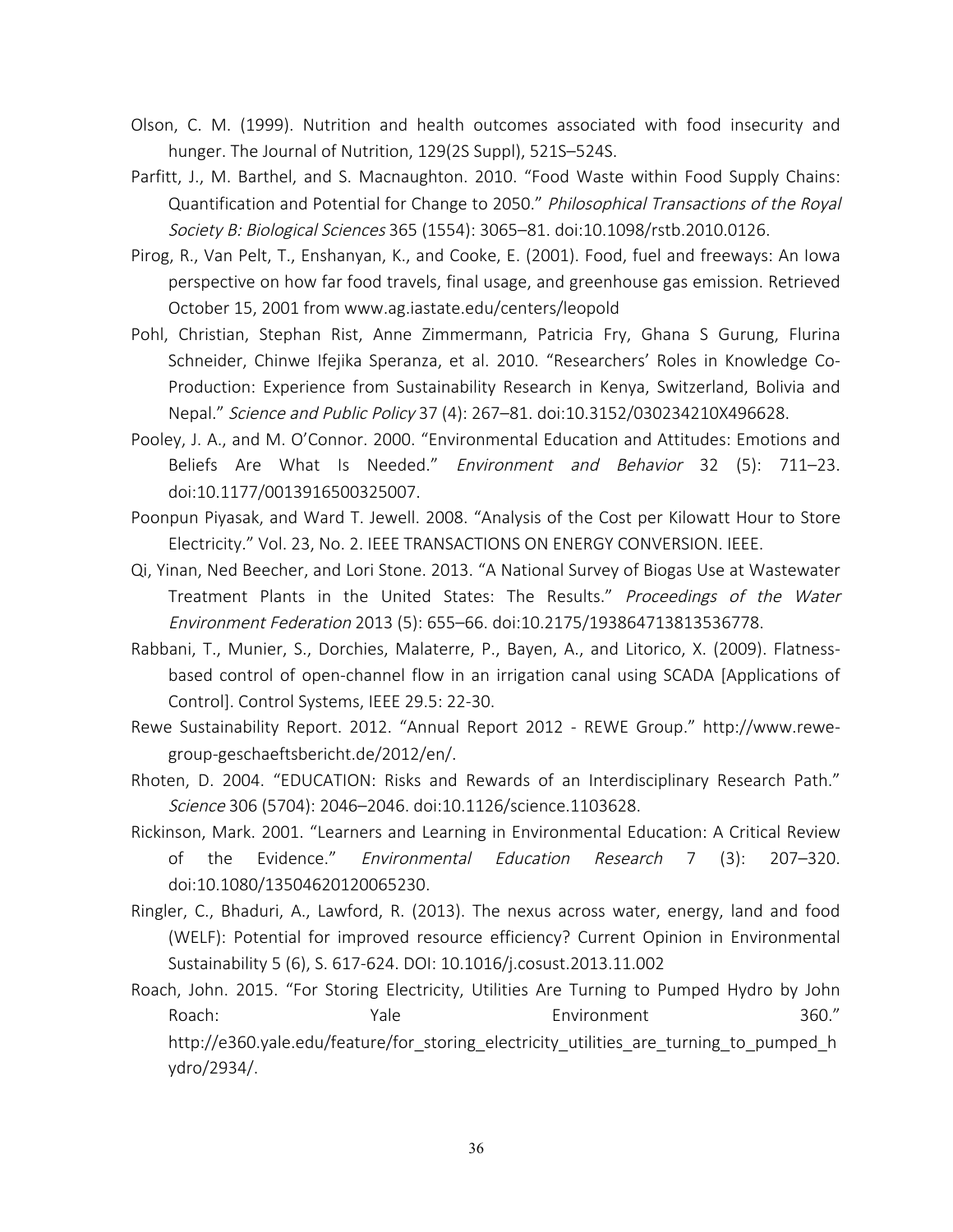- Robertson, W. D., and L. C. Merkley. 2009. "In-Stream Bioreactor for Agricultural Nitrate Treatment." Journal of Environment Quality 38 (1): 230. doi:10.2134/jeq2008.0100.
- Rose, D. (1999). Economic determinants and dietary consequences of food insecurity in the United States. The Journal of Nutrition, 129(2S Suppl), 517S–520S.
- Schoups, G., J. W. Hopmans, C. A. Young, J. A. Vrugt, W. W. Wallender, K. K. Tanji, and S. Panday. 2005. "Sustainability of Irrigated Agriculture in the San Joaquin Valley, California." Proceedings of the National Academy of Sciences 102 (43): 15352–56. doi:10.1073/pnas.0507723102.
- SEI. 2011. "Bonn2011 Conference The Water, Energy and Food Security Nexus Solutions for the Green Economy." In . Bonn: Stockholm Environment Institute.
- Shen, Junyi, and Tatsuyoshi Saijo. 2009. "Does an Energy Efficiency Label Alter Consumers' Purchasing Decisions? A Latent Class Approach Based on a Stated Choice Experiment in Shanghai." Journal of Environmental Management 90 (11): 3561–73. doi:10.1016/j.jenvman.2009.06.010.
- Tacoli, Cecilia. 1998. "Rural-Urban Interactions: A Guide to the Literature." Vol. 10, No. 1. Environment and Urbanization.
- Tarpeh. 2015. Berkeley Student Turns Urine into Fertilizer to Feed the World. https://www.youtube.com/watch?time\_continue=199&v=WBxLwdQ5s6k.
- UC Davis. 2012. "Addressing Nitrate in California's Drinking Water." Implementation of Senate Bill X2 1. Groundwater Nitrate Project. http://groundwaternitrate.ucdavis.edu/files/138956.pdf.
- UC Davis. 2015. "Drought Costs California Agriculture \$1.84B and 10,100 Jobs in 2015." http://news.ucdavis.edu/search/news\_detail.lasso?id=11281.
- United Nations Department of Economic and Social Affairs. 2014. "World's Population Increasingly Urban with More than Half Living in Urban Areas | UN DESA | United Nations Department of Economic and Social Affairs." https://www.un.org/development/desa/en/news/population/world-urbanizationprospects.html.
- US Bureau of Labor Statistics. (2015). Consumer Expenditures in 2013.
- US Energy Information Administration. 2009. "State Fact Sheets on Household Energy Use." RESIDENTIAL ENERGY CONSUMPTION SURVEY (RECS). http://www.eia.gov/consumption/residential/reports/2009/state\_briefs/. (Posted in 2013)
- US Energy Information Administration. 2015. "How Much Electricity Does an American Home Use? - FAQ - U.S. Energy Information Administration (EIA)." https://www.eia.gov/tools/faqs/faq.cfm?id=97&t=3.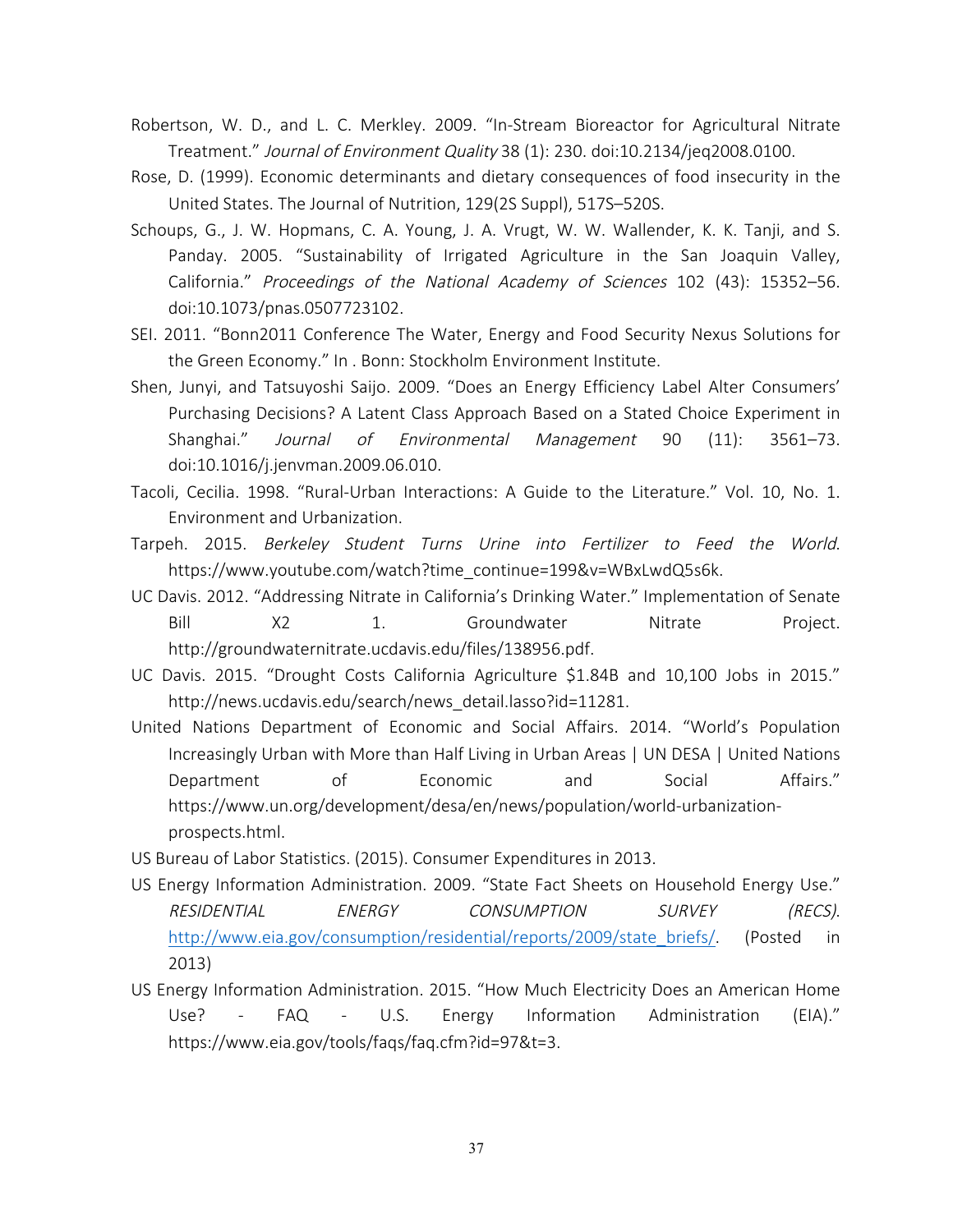USDA. 2015a. USDA Economic Research Service - Farm Income and Wealth Statistics. Retrieved March 26, 2015, from http://www.ers.usda.gov/data-products/farm-incomeand-wealth-statistics/annual-cash-receipts-by-commodity.aspx

USDA. 2015b. Climate Change, Global Food Security, and the U.S. Food System. Food Security.

- Vekshin. 2014. "California Water Prices Soar for Farmers as Drought Grows Bloomberg Business." http://www.bloomberg.com/news/articles/2014-07-24/california-waterprices-soar-for-farmers-as-drought-grows.
- Vlek, Charles, and Linda Steg. 2007. "Human Behavior and Environmental Sustainability: Problems, Driving Forces, and Research Topics." Journal of Social Issues 63 (1): 1-19. doi:10.1111/j.1540-4560.2007.00493.x.
- Vogel, Coleen, Susanne C. Moser, Roger E. Kasperson, and Geoffrey D. Dabelko. 2007. "Linking Vulnerability, Adaptation, and Resilience Science to Practice: Pathways, Players, and Partnerships." Global Environmental Change 17 (3-4): 349–64. doi:10.1016/j.gloenvcha.2007.05.002.
- Walker, Michael E., Zhen Lv, and Eric Masanet. 2013. "Industrial Steam Systems and the Energy-Water Nexus." Environmental Science & Technology 47 (22): 13060–67. doi:10.1021/es403715z.
- Wallander, S. (2014). California Drought 2014: Farm and Food Impacts. Retrieved March 26, 2015, from http://ers.usda.gov/topics/in-the-news/california-drought-2014-farm-andfood-impacts.aspx
- Wang, Chaojun, Boshu He, Shaoyang Sun, Ying Wu, Na Yan, Linbo Yan, and Xiaohui Pei. 2012. "Application of a Low Pressure Economizer for Waste Heat Recovery from the Exhaust Flue Gas in a 600 MW Power Plant." Energy 48 (1): 196-202. doi:10.1016/j.energy.2012.01.045.
- Ward, F. A., and M. Pulido-Velazquez. 2008. "Water Conservation in Irrigation Can Increase Water Use." Proceedings of the National Academy of Sciences 105 (47): 18215–20. doi:10.1073/pnas.0805554105.
- Water Systems Optimization, Inc. 2009. "How Much Water Is Being Lost Throughout CA?" 2009. White Paper. Water System Optimization.
- Webber, Michael E. 2008. "Catch-22: Water vs. Energy." Scientific American 18 (4): 34–41. doi:10.1038/scientificamericanearth0908-34.
- Weichselgartner, Jürgen, and R.E. Kasperson. 2010. "Barriers in the Science-Policy-Practice Interface: Toward a Knowledge-Action-System in Global Environmental Change Research." 20, No. 2. Global Environmental Change.
- Welle et al. 2015. "Testing the Waters: A Qualitative Comparative Analysis of the Factors Affecting Success in Rendering Water Services Sustainable Based on ICT Reporting." Brighton: IDS.